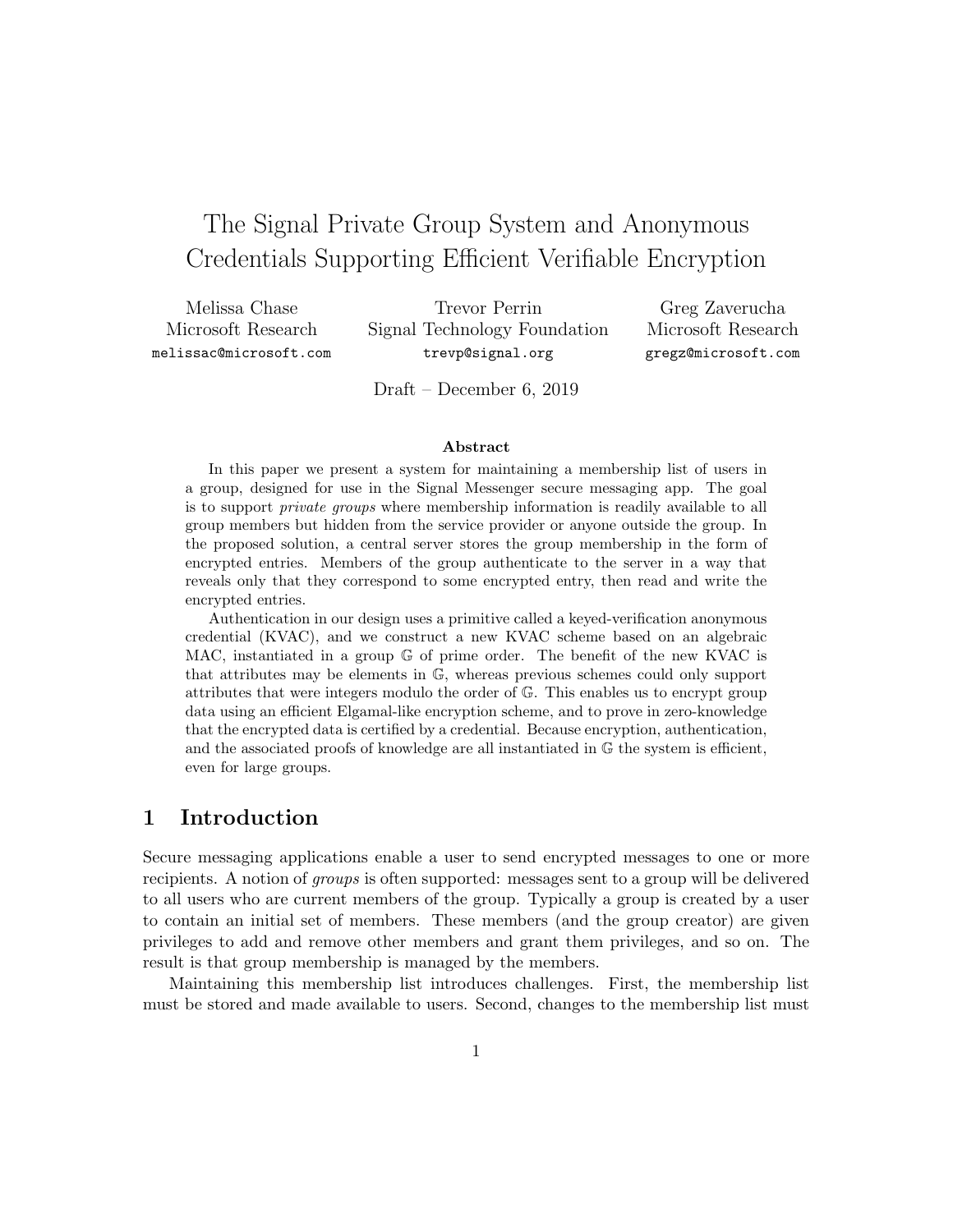be subject to authentication and access control, to ensure that changes are only made by authenticated and authorized users.

The standard approach is to store the membership list, in plaintext, in a database on a server. This solves the problems of storage and availability, and the server enforces authentication and access control. The downside to this approach is that the server has a stored repository of associations between its users, and can easily insert malicious users into groups to receive messages. These are serious threats for an encrypted messaging system.

The Signal messaging app [\[Sig19\]](#page-36-0) previously introduced a *private group* approach where the membership list is hidden from the server. In Signal's system the group membership list is maintained in a distributed fashion by each user [\[Mar14\]](#page-36-1). Users send encrypted group changes to each other when they want to modify group membership. Users then apply these changes to their local copy of the group state. This avoids problems with server trust, but introduces new problems around group consistency in the face of race conditions, lost messages, or malicious users. To reduce some consistency problems, clients can trust each other to provide copies of the group state, but this limits their ability to enforce access control and introduces other risks [\[RMS17\]](#page-36-2).

To address the above problems with distributed private groups while maintaining their security, we introduce a new approach to private groups. In our new approach, group membership is stored on a server but in encrypted form.

This use of server storage addresses the availability and consistency challenges: there is always a single membership list for each group, stored on the server, which clients can query. The use of encryption reduces the trust placed in the server: in our design the entries that store each member's identity (called a UID) are encrypted with a group-specific secret key which all members share with each other. A malicious server could still learn something about the group by observing access patterns as entries are used for authentication, added, and deleted. A malicious server could also make limited changes by restoring old entries or returning incomplete information. However, the server is prevented from decrypting entries or forging new entries.

Another benefit of this approach is that all changes to the membership list go through the server. Thus, even though entries are encrypted, the server can reliably enforce access control rules regarding which entries are allowed to make which changes.

Using encryption in this manner introduces new requirements, which are the focus of the present work:

• Anonymous authentication: When a group member wishes to add or remove another user from the group, the existing member must first authenticate to the server so that the server can perform access control and determine whether the member is allowed to perform this operation. This is true for the standard "plaintext on server" approach and remains true in our proposal, except that the group entry being used for authentication and access control contains an encrypted UID rather than a plaintext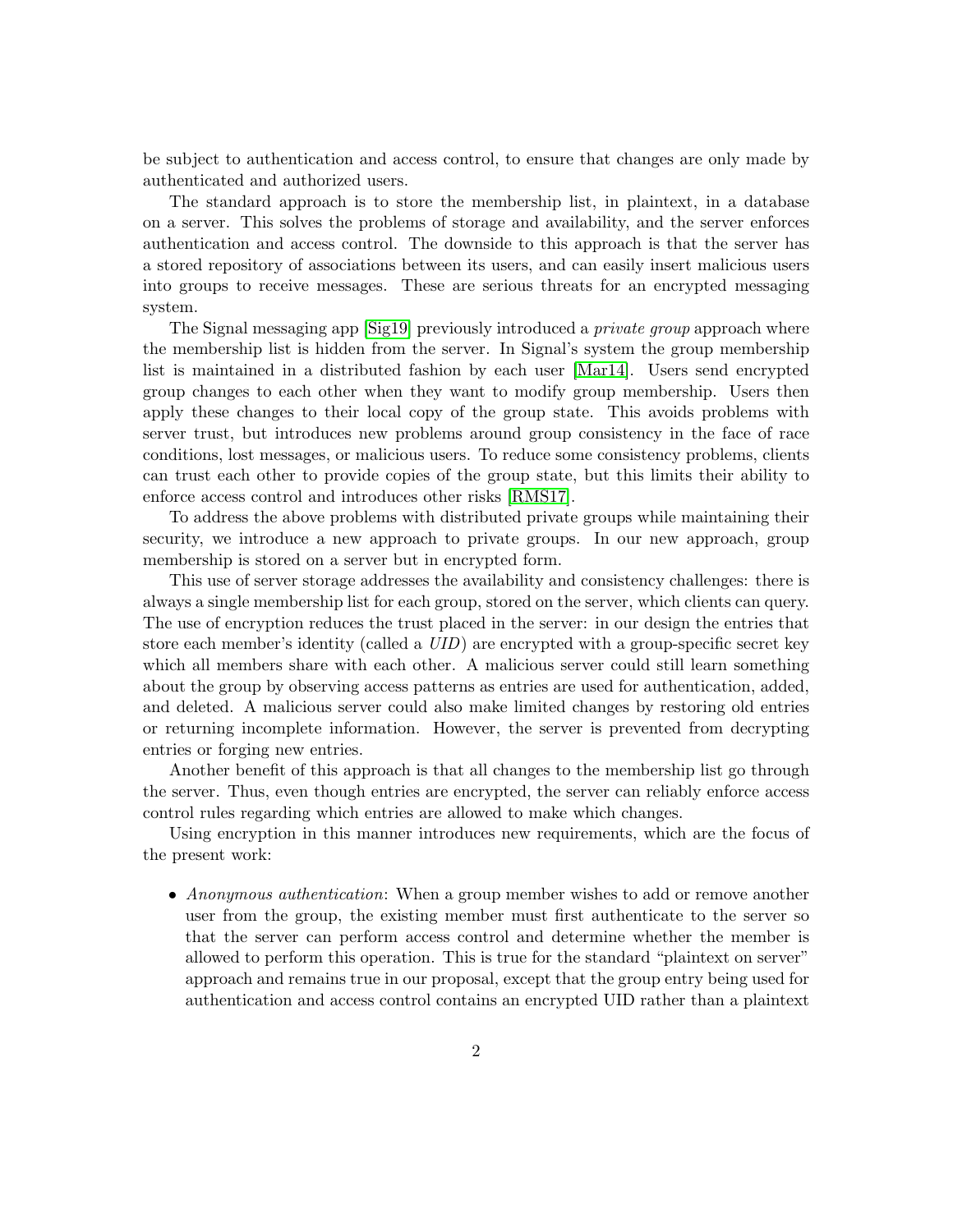UID. The group member will need to anonymously authenticate using their encrypted entry by proving ownership of the encrypted UID, without the server learning the UID.

- Deterministic encryption: It is important that each plaintext UID in a group corresponds to a single encrypted UID in that group, and that an entry must not decrypt successfully unless it is the unique deterministic encryption of the underlying UID. If this requirement is not met, a single UID could be added to the group many times using different ciphertexts, and these ciphertexts would be treated as different members by the server. This would complicate access control and operations such as deletion.
- Decryption and authentication consistency: Because encrypted entries are used in two ways (decrypted by users to learn the group membership, and used for authentication), it is important for entries to decrypt successfully if and only if they can be used for authentication, even if entries are created by a malicious group member. In other words, successful decryption must imply that an entry can be used for authentication, and successful authentication must imply that an entry can be decrypted. If this requirement is not met, a malicious group member could cause an honest group member's view of group membership to diverge from the group membership that the server is using for access control. (Note that these requirements do not prevent a user from uploading an invalid ciphertext, provided that it cannot be used for authentication; nor do they prevent a user from encrypting an invalid UID.)

We satisfy the anonymous authentication requirement using server-issued *anonymous* credentials. In particular, we introduce a new form of keyed-verification anonymous credentials, extending the construction from [\[CMZ14\]](#page-35-0) to support efficient zero-knowledge proofs compatible with *verifiable encryption*. These proofs assert that a verifiably-encrypted ciphertext decrypts to a plaintext  $P$ , and that the prover has a credential certifying  $P$ . The plaintext  $P$  can be any value that can be encoded as a group element<sup>[1](#page-2-0)</sup>. Given this credential scheme, the server will issue users time-limited auth credentials for their UID, encoded as a group element. Because encryption of UIDs is deterministic, users can calculate their encrypted group entry without needing to retrieve it (so that the encrypted group membership list is not exposed to non-members). Users will then provide the server a zero-knowledge proof that they have a valid auth credential matching their encrypted entry. Because of the zero-knowledge property, the server has assurance that the user possesses such an auth credential without learning the UID certified by the credential, or other information that might link this use of the credential to other uses or to credential issuance.

We satisfy the deterministic encryption and decryption/authentication consistency requirements by (a) having the user prove to the server that their entry is a correct deterministic encryption of some UID at the same time as the user authenticates using that

<span id="page-2-0"></span><sup>&</sup>lt;sup>1</sup>The term *group* here and elsewhere is used in its mathematical sense; we trust context will disambiguate.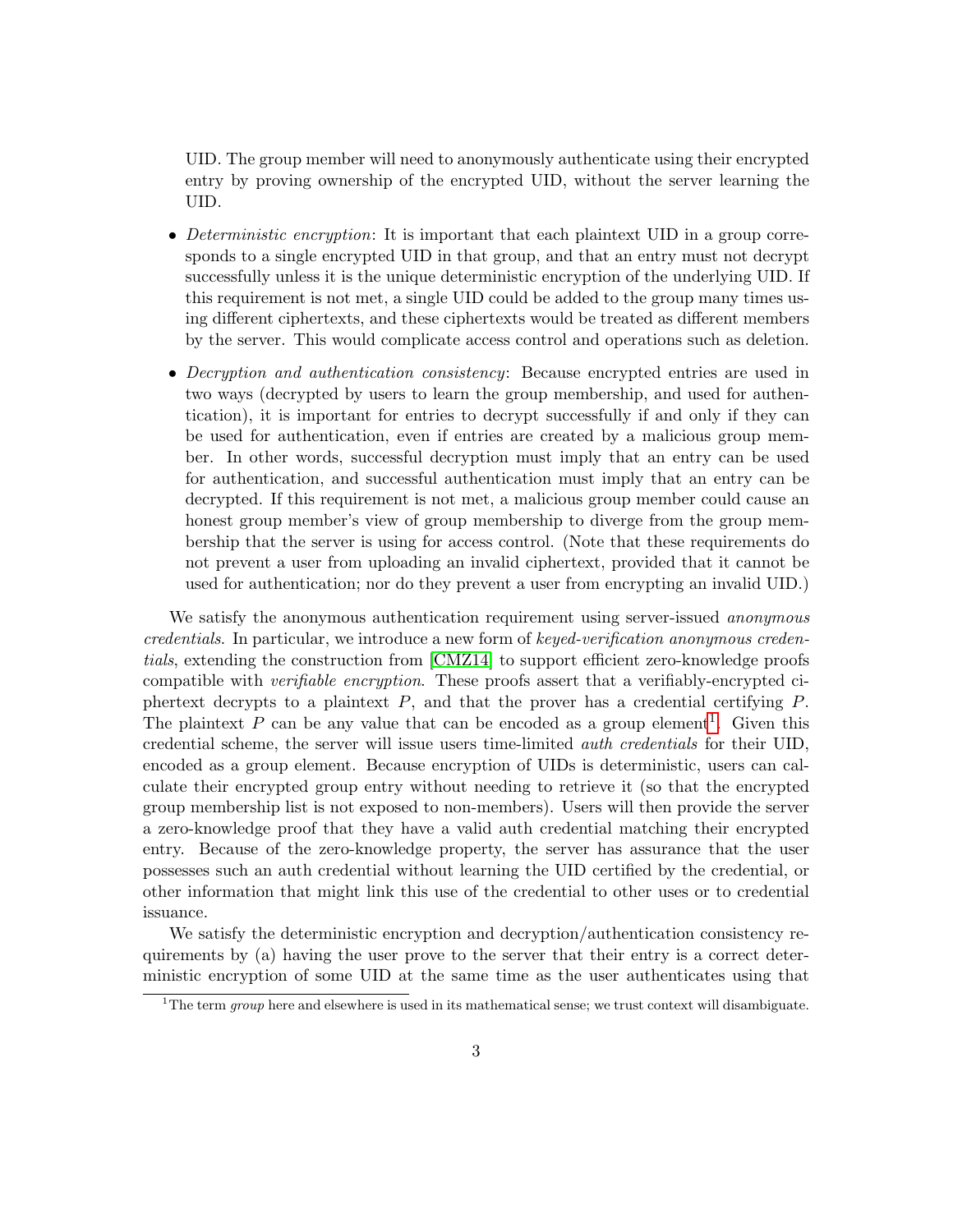entry, and (b) having decrypters check that entries are correct deterministic encryptions of the UID at the time of decryption.

**Profile keys** With the above building blocks we have a rudimentary management system for private groups, capable of storing and managing membership lists comprised of encrypted UIDs. We then build a more sophisticated system that additionally stores an encrypted *profile key* for each user. Profile keys are a notion from the Signal Protocol, where they are used to encrypt user-associated *profile data* such as avatar images and profile names that provide a more user-friendly view of a user's identity [\[Lun17\]](#page-36-3). Encrypted profile data is stored on the server and fetched and decrypted by users, but is not decryptable by the server. Users will share their profile key (and thus their profile data) with other users whom they trust.

To improve the Signal group experience we will also store encrypted profile keys in the group membership state so that users in any group will see a user-friendly, "profileenhanced" view of the membership list, rather than simply a list of UIDs. If a user Alice would like to add Bob to a group and she knows Bob's profile key then she can encrypt the profile key and add the ciphertext to a group herself. If Alice would like to add Bob to a group without knowing his profile key she will invite Bob into the group. The server will record this invitation but Bob won't be considered a full member (and thus won't receive group messages) until he accepts Alice's invitation by adding his encrypted profile key.

Storing encrypted profile keys introduces a new requirement for UID and profile key consistency: it is important that the server only stores a pair (UID ciphertext, profile key ciphertext) if this pair correctly decrypt to a UID and its associated profile key, even if these ciphertexts are created by a malicious group member. If this requirement is not met, a malicious group member could cause an honest group member's view of other group members to be inaccurate or incomplete with respect to profile data.

We satisfy this requirement with an additional server-issued anonymous credential. Unlike the *auth credentials* discussed previously which are issued to the owners of UIDs, these *profile key credentials* are issued to any user who knows another user's profile key. Users will register a *profile key commitment* with the server. Then other users can prove to the server that they know another user's profile key without revealing it. We combine this proof with a blinded credential issuance since the server must issue a credential on a UID and profile key without knowing the profile key.

After a user (Alice) acquires a profile key credential for another user (Bob), she can add Bob to groups by providing UID and profile key ciphertexts for Bob along with a zeroknowledge proof that these ciphertexts are correctly associated (i.e., that they encrypt values which are certified by a profile key credential). The zero-knowledge property of the credential system means that the server does not learn which profile key credential was used, nor learn anything about the encrypted UID and encrypted profile key beyond the fact that they are associated.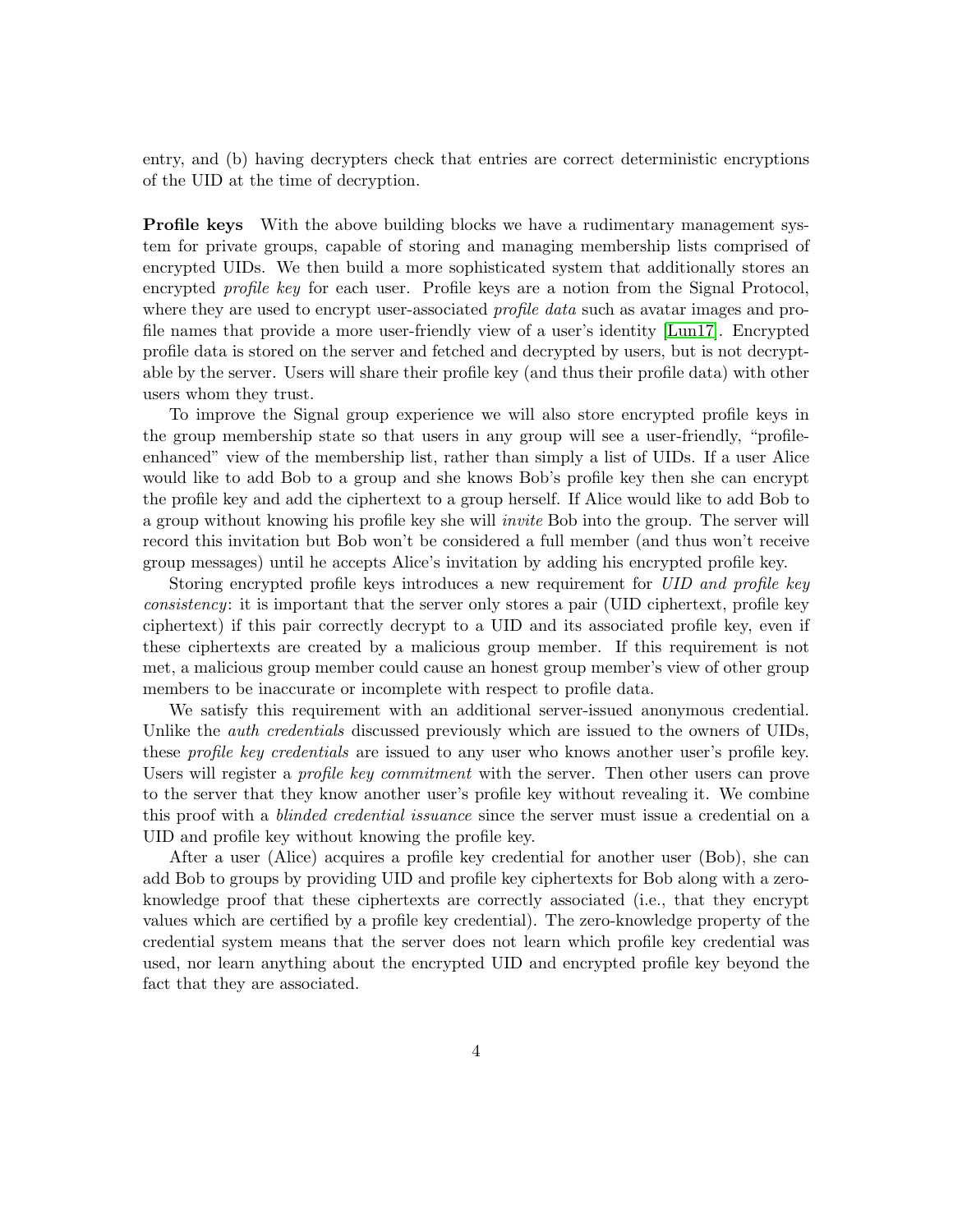#### 1.1 System Overview

At this point we can summarize the main objects and interactions in the Signal Private Group System from the perspective of two users, Alice and Bob. More details on these objects and operations are presented in [Section 5.](#page-13-0)

- Bob generates a  $ProfileKey$  and registers his  $ProfileKeyComment$  with the server. Bob uses his *ProfileKey* to encrypt profile data.<sup>[2](#page-4-0)</sup>
- $\bullet$  Bob trusts Alice to view his profile data and so shares his *ProfileKey* with Alice by sending her an encrypted message. [3](#page-4-1)
- Alice and Bob are configured with *ServerPublicParams* which corresponds to the ServerSecretParams used by the server for credential issuance. Alice and Bob use the *ServerPublicParams* for verifying issued credentials and presenting credentials.
- Alice contacts the server, without identifying herself, and uses Bob's  $ProblemKey$  to fetch and decrypt Bob's profile data, and also to fetch a ProfileKeyCredential for Bob's UID and ProfileKey.
- Alice and Bob contact the server periodically to fetch  $\it AuthorCredentials$  for their UID.
- Alice creates a new group containing her and Bob by generating a pair (*GroupSecret-*Params, GroupPublicParams), contacting the server without identifying herself, and registering the  $GroupPublic Parameters$  with the server. Alice also uploads pairs of (*Uid-* $Ciphertext$ ,  $ProjectKeyCiphertext$  for herself and Bob. Alice proves these ciphertexts are correct by proving that she has an AuthCredential for her UidCiphertext, and by proving she has a ProfileKeyCredential for each pair of ciphertexts.
- Alice sends Bob the *GroupSecretParams* via an encrypted message. Bob can now authenticate to the group using his AuthCredential to download and decrypt the other group entries and learn the membership. If Bob's entry is authorized to add or delete members of the group, Bob can also authenticate to the server and request it to perform these operations.

Cryptography For efficiency and simplicity, our solution is designed to work using cryptography instantiated in a group  $\mathbb G$  of prime order q. We augment this group with functions to hash to group elements or integers modulo the group order, and functions to encode and decode data into group elements.

Our encryption scheme is symmetric-key, deterministic, CCA-secure, and has a property we call *unique ciphertexts*, meaning that it is intractable to find two valid encryptions

<span id="page-4-1"></span><span id="page-4-0"></span><sup>&</sup>lt;sup>2</sup>The details of profile data encryption (see [\[Lun17\]](#page-36-3)) are not relevant to how groups are managed.

 $3$ This is an end-to-end encrypted message which we assume the secure messaging platform provides. For details of E2E encryption in Signal, see [\[Sig19\]](#page-36-0).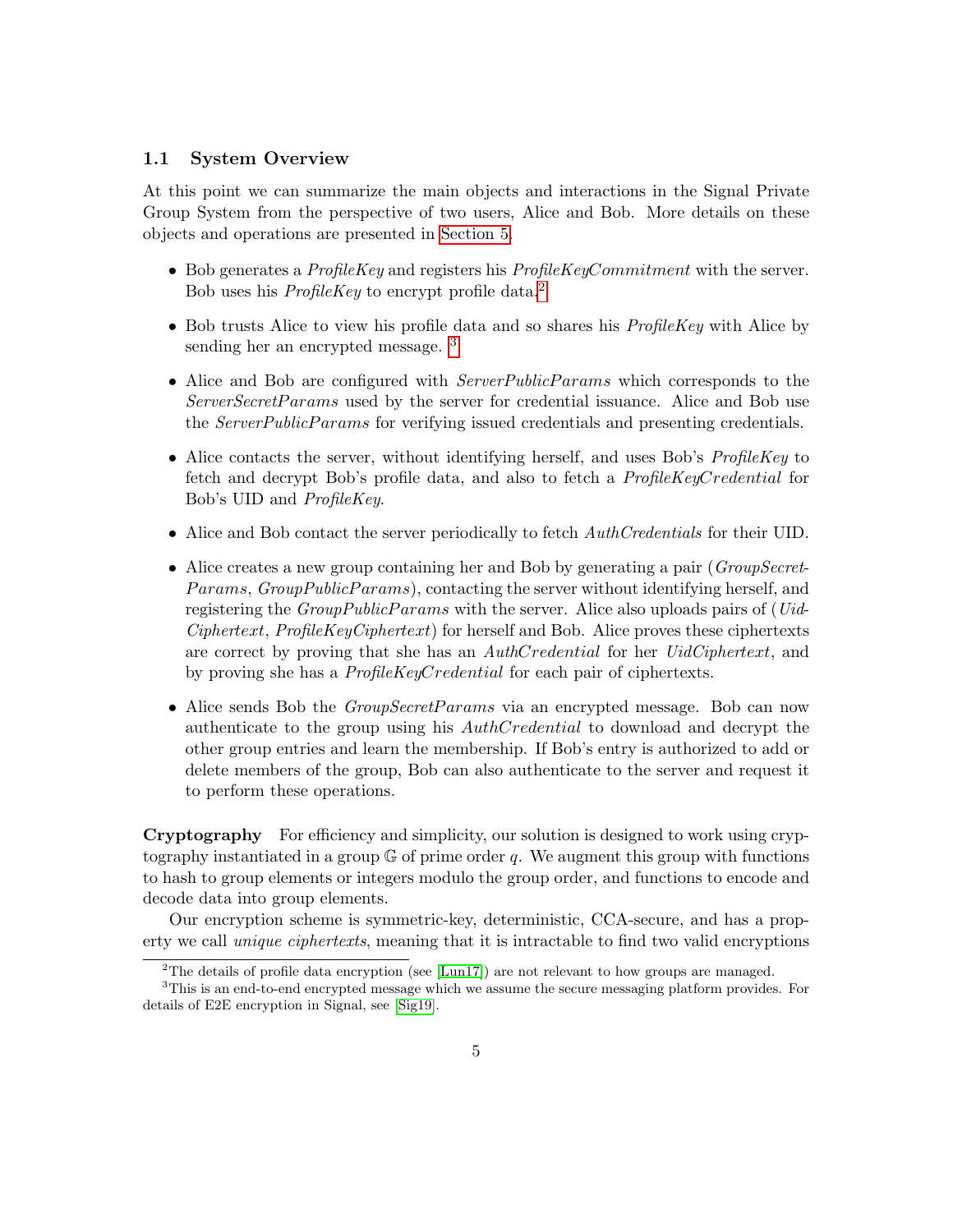of the same plaintext, even with knowledge of the key. Since it is a variant of Elgamal encryption in G, it has small ciphertexts with efficient encryption and decryption. Moreover, it is compatible with the efficient zero-knowledge proof system we use for credential presentation, allowing us to prove that ciphertexts are well-formed with respect to a public commitment of the key, and that the plaintext is an attribute from a credential.

For the latter part of the proof, we need a credential system that supports attributes that are group elements. Previously known anonymous credentials and KVAC schemes only support attributes from  $\mathbb{Z}_q$ . Following the approach to constructing a KVAC scheme from [\[CMZ14\]](#page-35-0), we first design an algebraic MAC where the message space is *n*-tuples of elements in G. Note that we can still support attributes  $m \in \mathbb{Z}_q$ , by having a fixed base  $G \in \mathbb{G}$  and computing the MAC on  $G^m$ , which is helpful since some ZK proofs are easier when attributes are in  $\mathbb{Z}_q$ . We prove our new MAC is secure in the random oracle model, assuming i) that DDH in  $\mathbb G$  is hard, and ii) that a simpler MAC, called MAC<sub>GGM</sub>, from [\[CMZ14\]](#page-35-0) is secure. Our security analysis of our encryption scheme first defines the new properties required for the private groups application, then we prove the scheme is secure under the same assumptions as the security proof for our new MAC.

We then give protocols for credential (blind) issuance and presentation, to construct a complete KVAC system satisfying the security properties defined in [\[CMZ14\]](#page-35-0). The resulting credential scheme and proof protocols are efficient, and can be instantiated using wellknown non-interactive generalized Schnorr proofs of knowledge.

# 2 Preliminaries and Related Work

Notation We use capital letters to denote group elements, and lower case letters to denote integers modulo the group order.

#### <span id="page-5-0"></span>2.1 Group Description and Hardness Assumptions

The new cryptographic primitives in this paper are designed to work in a cyclic group, denoted  $\mathbb{G}$ , of prime order q. We require that  $\mathbb{G}$  has three associated functions.

- 1. A function  $\textsf{HashTo}\mathbb{G}: \{0,1\}^* \to \mathbb{G}$  that hashes strings to group elements. This should be based on a cryptographic hash function; we will model it as a random oracle.
- 2. A function HashTo $\mathbb{Z}_q$ :  $\{0,1\}^* \to \mathbb{Z}_q$ , also based on a cryptographic hash function.
- 3. A function  $\mathsf{EncoderTo}\mathbb{G}: \{0,1\}^{\ell} \to \mathbb{G}$ , that maps  $\ell$ -bit strings to elements of  $\mathbb G$  in a reversible way. The parameter  $\ell$  depends on the size of  $\mathbb G$  and the encoding.

For our security analysis, we will assume that the decisional Diffie-Hellman (DDH) is hard in  $\mathbb{G}$ , i.e., given  $(G^a, G^b, C)$  decide if  $C = G^{ab}$ . This implies that the discrete logarithm problem (DLP) is also hard in  $\mathbb{G}$ , i.e., given  $Y = G^x$  it is hard to find x. We also require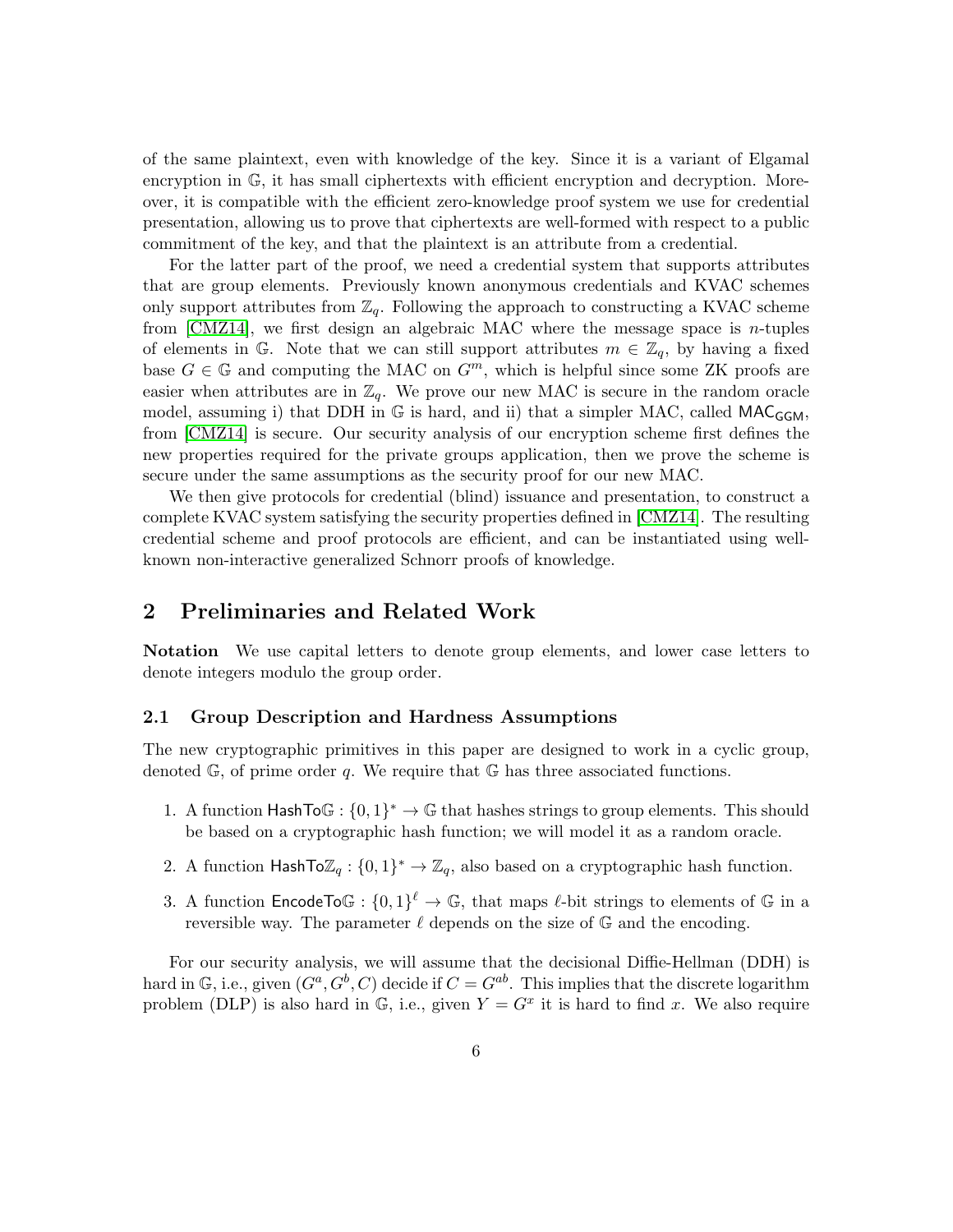that MAC<sub>GGM</sub> is uf-cma-secure, and the only known proofs are in the generic group model, so we inherit this assumption as well.

#### 2.2 Keyed-Verification Anonymous Credentials (KVAC)

An anonymous credential system [\[Cha85,](#page-35-1) [CV02,](#page-36-4) [PZ13\]](#page-36-5) is a set of cryptographic protocols: A credential issuance protocol provides users with credentials that "certify" some set of attributes. A credential presentation protocol enables the user to prove that they possess a credential whose attributes satisfy some predicate without revealing the credential or anything else about it (a zero-knowledge proof). There is a vast literature on anonymous credentials, a good starting point on the subject is [\[RCE15\]](#page-36-6).

Traditional anonymous credentials designs are based on public key signatures: the credential Alice holds is a special type of signature on the attributes. When she presents the credential to Bob, she proves (in zero-knowledge) that her credential is a valid signature with respect to the credential issuer's public key. The benefit of signature-based credentials is that Alice may present her credential to anyone in possession of the issuer's public key, but the drawback is that known constructions are either relatively expensive, being based on the strong RSA assumption [\[CL03\]](#page-35-2) or groups with a pairing [\[CL04\]](#page-35-3), or if the credentials are efficient (using prime order groups) [\[PZ13,](#page-36-5) [BL13\]](#page-35-4) they do not support multi-show unlinkability. This means that if Alice presents her credential to Bob twice, he can link these presentations (effectively making Alice pseudonymous, rather than anonymous, or requiring Alice to use a fresh credential for each presentation).

With keyed-verification anonymous credentials (KVAC) [\[CMZ14\]](#page-35-0), the issuer and verifier are the same party (or share a key), and so the design can use a MAC in place of a signature scheme. It is then possible to have an efficient credential system constructed in a group of prime order, with multi-show unlinkability. In the present scenario the issuer and verifier are the same party, so a KVAC system is a natural fit.

#### 2.3 MACs and Algebraic MACs

Many popular MAC algorithms are constructed using symmetric-key primitives like hash functions (e.g., HMAC [\[KBC97\]](#page-36-7)) and block ciphers (e.g., Poly1305-AES [\[Ber05\]](#page-35-5)). Unlike algebraic MACs, these MACs do not have efficient zero-knowledge proofs associated to them, allowing one to prove possession of a MAC authenticating a message. We use the term algebraic MAC to mean a MAC constructed using group operations. Dodis et al. [\[DKPW12\]](#page-36-8) study many algebraic MACs, and Chase et al. [\[CMZ14\]](#page-35-0) show that certain algebraic MACs can be used to construct an efficient type of anonymous credential.

We describe a particular algebraic MAC, called  $MAC_{GGM}$ , that we use as a building block in our new encryption and MAC schemes.

**Definition 1.** The MAC<sub>GGM</sub> construction  $DKPW12$ , CMZ14) is an algebraic MAC constructed in a group G of prime order q, with the following algorithms.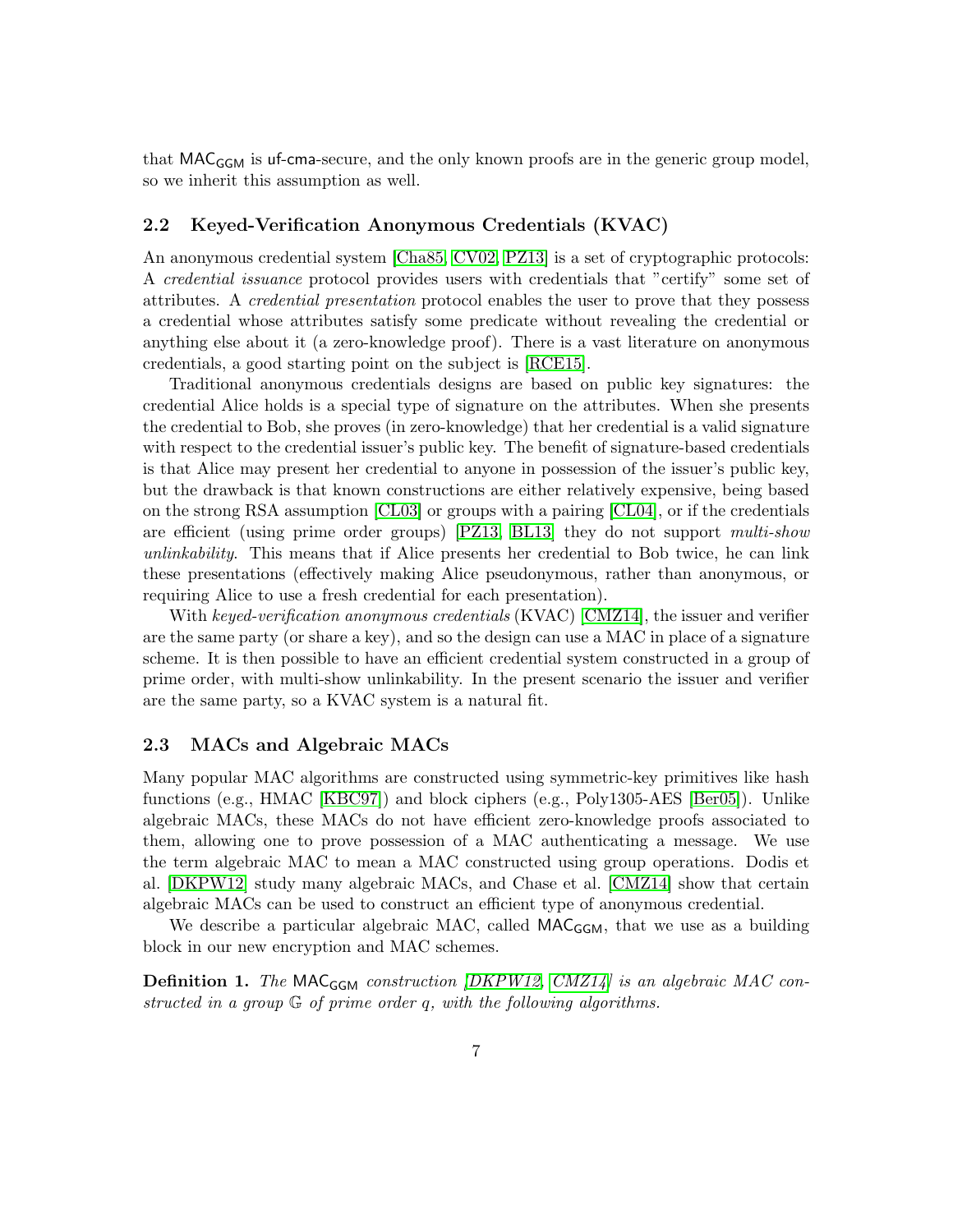KeyGen: choose random  $(x_0, x_1) \in \mathbb{Z}_q^2$ , output  $sk = (x_0, x_1)$ .

 $\mathsf{MAC}(sk, m)$ : choose random  $U \in G$ , output  $\sigma = (U, U^{x_0+x_1m})$ .

Verify $(sk, (U, U'), m)$ : recompute  $U'' = U^{x_0+x_1m}$ , output "valid" if  $U'' = U'$ , and "invalid" otherwise.

In  $[DKP W12]$  it is shown that  $MAC_{GGM}$  satisfies a weak notion of MAC security called selective security (where the adversary must specify the message that will be forged in advance), assuming DDH. In [\[CMZ14,](#page-35-0) [ABS16\]](#page-34-0), it is shown that  $\mathsf{MAC}_{\mathsf{GGM}}$  is uf-cmva secure in the generic group model.

The security notions for algebraic MACs are the same as for traditional MACs.

uf-cma: unforgeability under chosen message attacks

suf-cma: strong unforgeability under chosen message attacks

suf-cmva: strong unforgeability under chosen message and verification attacks

**Definition 2.** For a MAC with algorithms (KeyGen, MAC, Verify), consider the following security game between a challenger C and an attacker A.

- 1. C uses KeyGen to generate sk. If the MAC has public parameters, C gives them to A.
- 2. A makes queries to C.
	- MAC query: A submits m and C outputs  $\sigma = \text{MAC}(sk, m)$ . C stores  $(m, \sigma)$  in a set M.
	- Verify query: A submits  $(\sigma, m)$  and C outputs Verify $(sk, \sigma, m)a$
- 3. A outputs  $(\sigma^*, m^*)$

We say that  $A$  wins the **uf-cma** game if no Verify queries are made, and  $m^*$  is not in  $M$ . We say that A wins the suf-cma security game if no Verify queries are made, and  $(m^*, \sigma^*) \notin M$ . We say that A wins the suf-cmva game if  $(m^*, \sigma^*) \notin M$ . The MAC is uf-cma-secure if no polynomial-time A wins the uf-cma game with probability that is non-negligible in  $\kappa$  (and suf-cma, suf-cmva security are defined analogously).

A proof of the following lemma is in [\[BS17,](#page-35-6) Theorem 6.1]. Basically it says that verification queries don't help an attacker, when looking only at asymptotic security.

<span id="page-7-0"></span>**Lemma 3.** Let  $M$  be a MAC scheme. The security notions suf-cma and suf-cmva are equivalent. If  $M$  is suf-cma secure, then it is also suf-cmva secure (and vice-versa).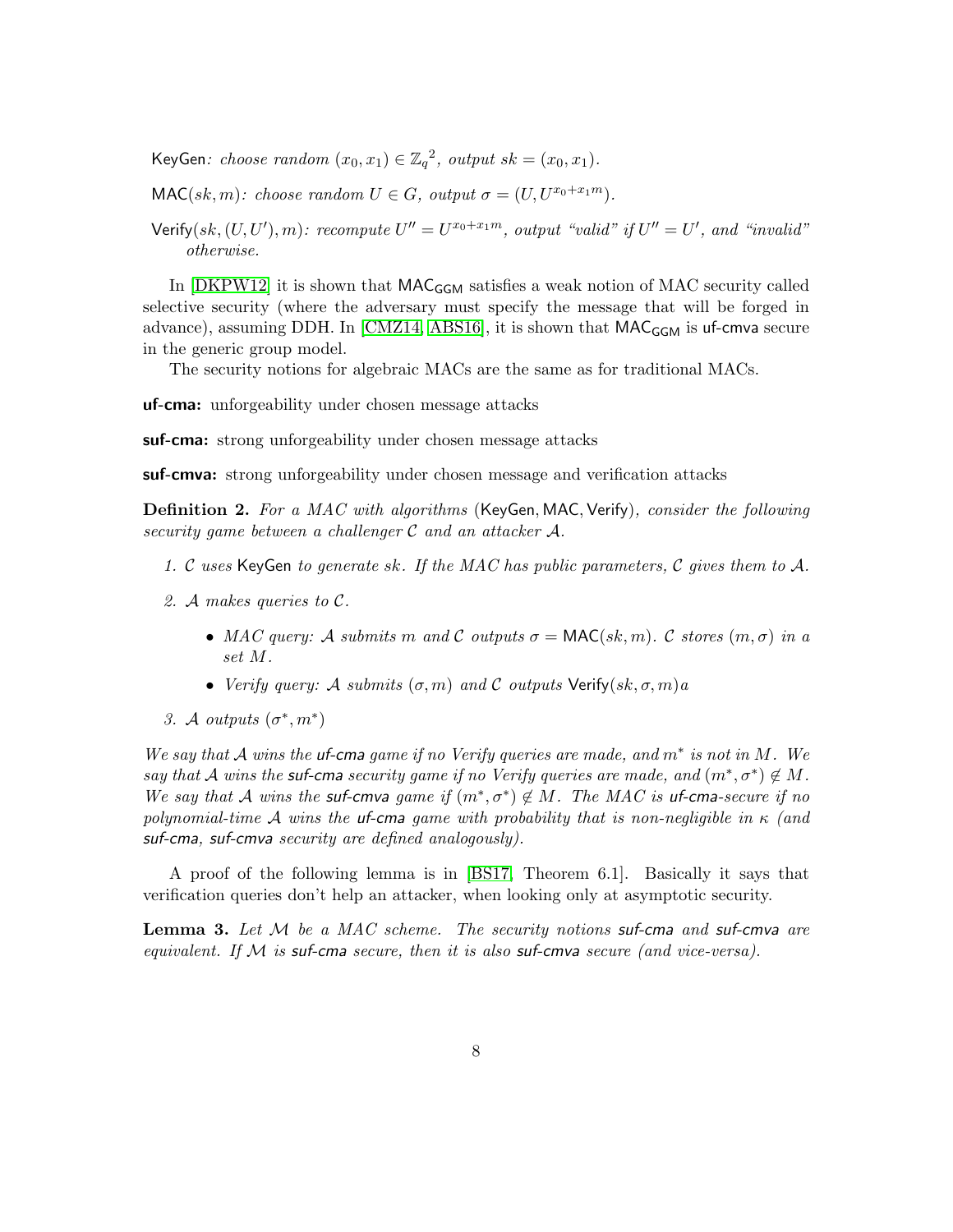#### 2.4 Zero-Knowledge Proofs

In multiple places our constructions use zero-knowledge (ZK) proofs to prove knowledge of discrete logarithms and of representations of elements in G. We use the notation introduced by Camenisch and Stadler [\[CS97\]](#page-35-7). A non-interactive proof of knowledge  $\pi$  is described by:

$$
\pi = PK{(x, y, \dots)}
$$
: Predictates using x, y and public values}

which means that the prover is proving knowledge of  $(x, y, ...)$  (all elements of  $\mathbb{Z}_q$ ), such that the predicates are satisfied. Predicates we will use in this paper are knowledge of a discrete logarithm, e.g.,  $PK{(x)}: Y = G^x$  for public Y and G, and knowledge of a representation using two or more bases, e.g.,  $PK\{(x_1, \ldots, x_n): Y = \prod_{i=1}^n G_i^{x_i}\}\.$  We also use multiple predicates, and require that they all be true, e.g.,  $PK\{(x, y): Y =$  $G^x \wedge Z = G^y H^x$ . Given two proofs we can combine them by merging the list of secrets and predicates, e.g., proofs  $\pi_1 = PK{(x) : Y = G^x}$  and  $\pi_2 = PK{(x, y) : Z = G^xH^y}$ combine to give  $\pi_3 = \text{PK}\{(x, y) : Y = G^x \land Z = G^x H^y\}.$ 

There are multiple ways to instantiate the proofs of knowledge we need. The Signal implementation uses a generalization of Schnorr's protocol [\[BS17,](#page-35-6) Ch. 19], made noninteractive with the Fiat-Shamir transform [\[FS87\]](#page-36-9). As in previous work, we must also assume that the proof system has a strong extraction property; see discussion in [\[CMZ14,](#page-35-0) Appendix D].

#### 2.5 Secure Messaging and Signal

In a secure messaging application such as Signal, users send each other encrypted messages with the aid of a server. For the purposes of this document, most details of the Signal Protocol [\[Sig19\]](#page-36-0) can be abstracted away, leaving a few points which are crucial for understanding the Signal Private Group System in Section 5.

Users can contact the Signal server over a mutually-authenticated secure channel, or over a secure channel that only authenticates the server. For simplicity, we'll describe the former case as an authenticated channel, and the latter case as an unauthenticated channel. Unauthenticated channels are used when the user wishes to interact with the server without revealing their identity, and thus will be used extensively in the protocols described here.

When users in a Signal group send encrypted messages to the group, they encrypt and send the message to each group member, individually, with end-to-end encryption. The server is given no explicit indication of the difference between group and non-group encrypted messages, apart from traffic analysis.

Users are identified by some UID. Users send their profile key attached to encrypted text messages if the recipient is trusted, which we interpret to mean either: the recipient is in the sender's address book; or the sender initiated the conversation; or the sender opted in to sharing profile data with the recipient. Given a user's UID and profile key, you can fetch and decrypt profile data they have uploaded for themselves.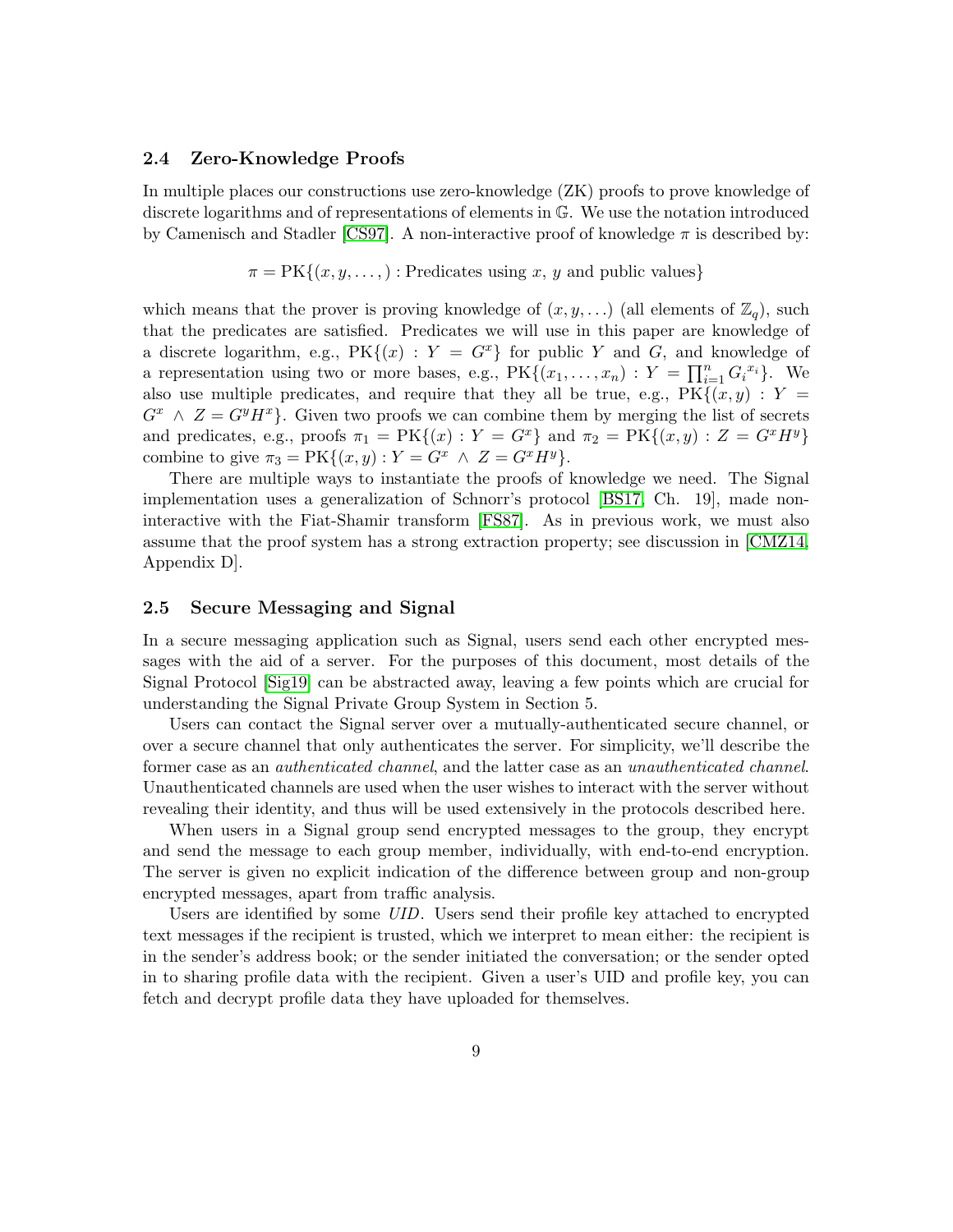# <span id="page-9-1"></span>3 A New KVAC and Protocols

In this section we define our new keyed-verification anonymous credential system. We start with the new algebraic MAC that the scheme is based on, then describe protocols for credential issuance and presentation.

### <span id="page-9-0"></span>3.1 A New Algebraic MAC

Our new MAC construction is constructed in a group  $\mathbb{G}$  of prime order q. A new feature that is important for our use case is that the list of attributes may contain a mix of elements of G (group attributes), or integers in  $\mathbb{Z}_q$  (scalar attributes), while in previous work attributes were restricted to being chosen from  $\mathbb{Z}_q$ . When using generalized Schnorr proofs in a cyclic group (the most common ZK proof system), the types of statements that can be proven about attributes in G are limited, however, it does allow us to prove knowledge of the plaintext corresponding to an Elgamal ciphertext, and that the plaintext is certified by a MAC.

**Parameters** Let  $\kappa$  be a security parameter. The scheme is defined in a group G of prime order q, written multiplicatively.

The number of attributes in the message space is denoted n. We write  $\vec{x}$  to denote a list of values. The scheme requires the following fixed set of group elements:

$$
G, G_w, G_{w'}, G_{x_0}, G_{x_1}, G_{y_1}, \ldots, G_{y_n}, G_{m_1}, \ldots, G_{m_n}, G_V
$$

generated so that the relative discrete logarithms are unknown, e.g.,  $G_{m_1} =$  HashToG("m1").

KeyGen(params) The secret key is  $sk := (w, w', x_0, x_1, (y_1, \ldots, y_n))$  all elements of  $\mathbb{Z}_q$ . We will write  $W := G_w^w$ , and W is considered part of sk. Optionally, compute the *issuer* parameters iparams  $(C_W, X, Y_i)$  as follows:

$$
C_W = G_w{}^w G_{w'}{}^{w'}, \ \ I = \frac{G_V}{G_{x_0}{}^{x_0} G_{x_1}{}^{x_1} G_{y_1}{}^{y_1} \dots G_{y_n}{}^{y_n}}
$$

The iparams are optional for basic use of the MAC, but are required when the MAC is used in the protocols we consider, therefore we assume *iparams* is always present.

 $MAC(sk, M)$  The MAC is calculated over a collection of group attributes and scalar attributes. For a given MAC key, each of the  $n$  attribute positions is fixed as either a group attribute or scalar attribute. Group attributes are elements in  $\mathbb{G}$ , denoted as  $M_i$ , and scalar attributes are elements  $m_j$  in  $\mathbb{Z}_q$ , written as  $M_j = G_{m_j}^{m_j}$ . Choose random  $t \in \mathbb{Z}_q$ ,  $U \in \mathbb{G}$ , and compute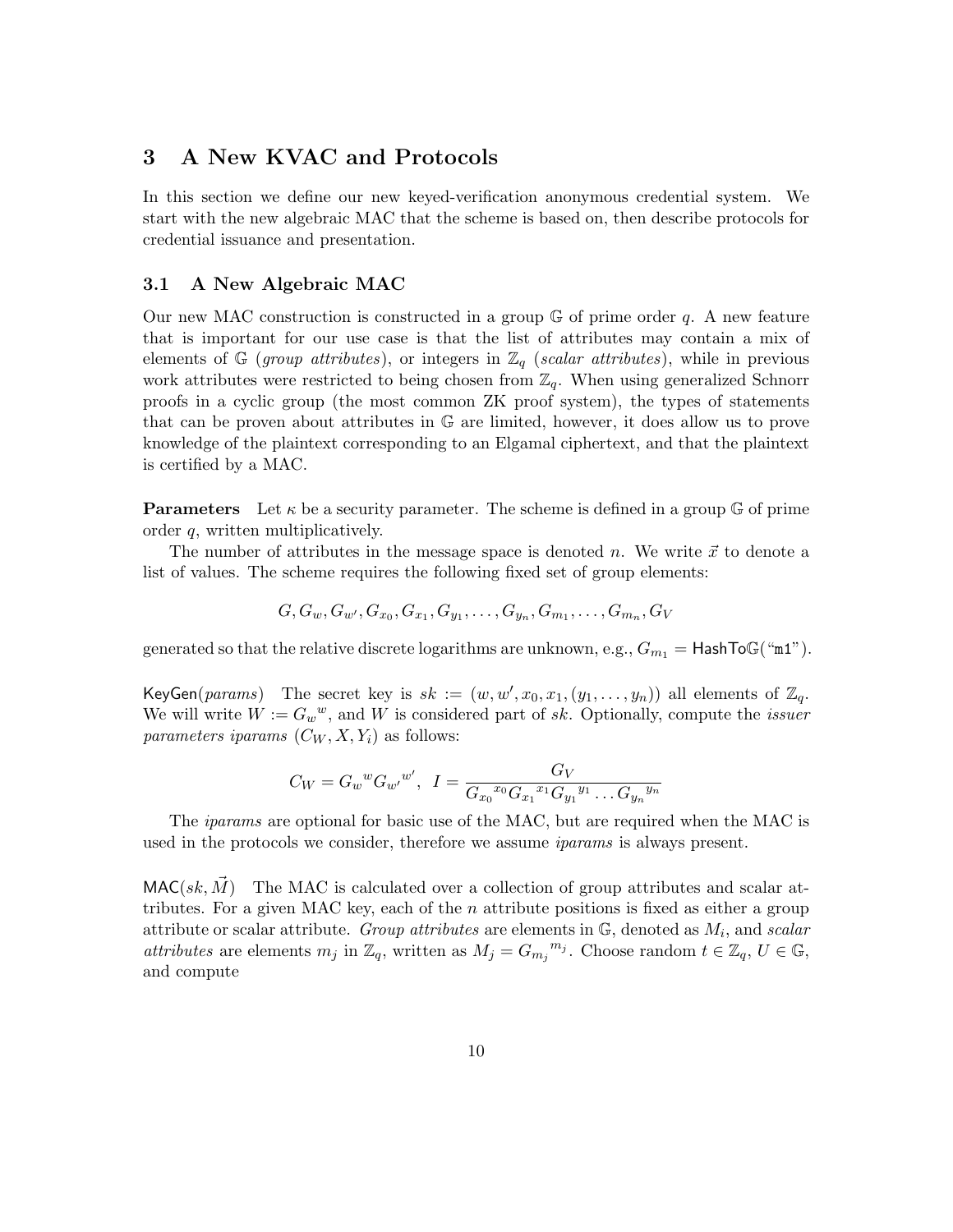$$
V = WU^{x_0 + x_1 t} \left( \prod_{i=1}^n M_i^{y_i} \right)
$$

Output  $(t, U, V)$  as the MAC on  $\vec{M}$ .

Verify(sk,  $\vec{M}$ ,  $(t, U, V)$ ) Recompute V as in MAC (denote it V') and accept if  $V \stackrel{?}{=} V'$ .

#### 3.2 Credential Issuance and Presentation

Here we describe how credentials are issued and presented. To start, we describe issuance when there are no blind attributes, and describe blind issuance in [Section 5.9.](#page-21-0)

Credential Issuance A credential is a MAC from Section [3.1](#page-9-0) computed by the issuer on the attributes. The MAC is the triple  $(t, U, V) \in \mathbb{Z}_q \times \mathbb{G} \times \mathbb{G}$  where  $t \in_R \mathbb{Z}_q$ ,  $U \in_R \mathbb{G}$ , and

$$
V = WU^{x_0 + x_1 t} \left( \prod_{i=1}^n M_i^{y_i} \right)
$$

The issuer proves knowledge of the secret key, and that  $(t, U, V)$  is correct relative to  $iparams = (C_W, I)$ , with the following proof of knowledge.

$$
\pi_I = \text{PK}\{(w, w', x_0, x_1, y_1, \dots, y_4) : \\
C_W = G_w{}^w G_{w'}{}^{w'} \wedge \\
I = \frac{G_V}{G_{x_0}{}^{x_0} G_{x_1}{}^{x_1} G_{y_1}{}^{y_1} \dots G_{y_n}{}^{y_n}} \wedge \\
V = G^w (U^{x_0}) (U^t)^{x_1} \left( \prod_{i=1}^n M_i{}^{y_i} \right) \}
$$

**Credential Presentation** To present the credential  $(t, U, V)$  on attributes  $\vec{M}$ , a user creates the following proof (called a Show protocol). On its own this only proves that the user holds a valid credential, so we will always add additional predicates that prove more about the attributes. Attributes may be revealed to the verifier, or kept hidden, in which case the user proves knowledge of hidden attributes.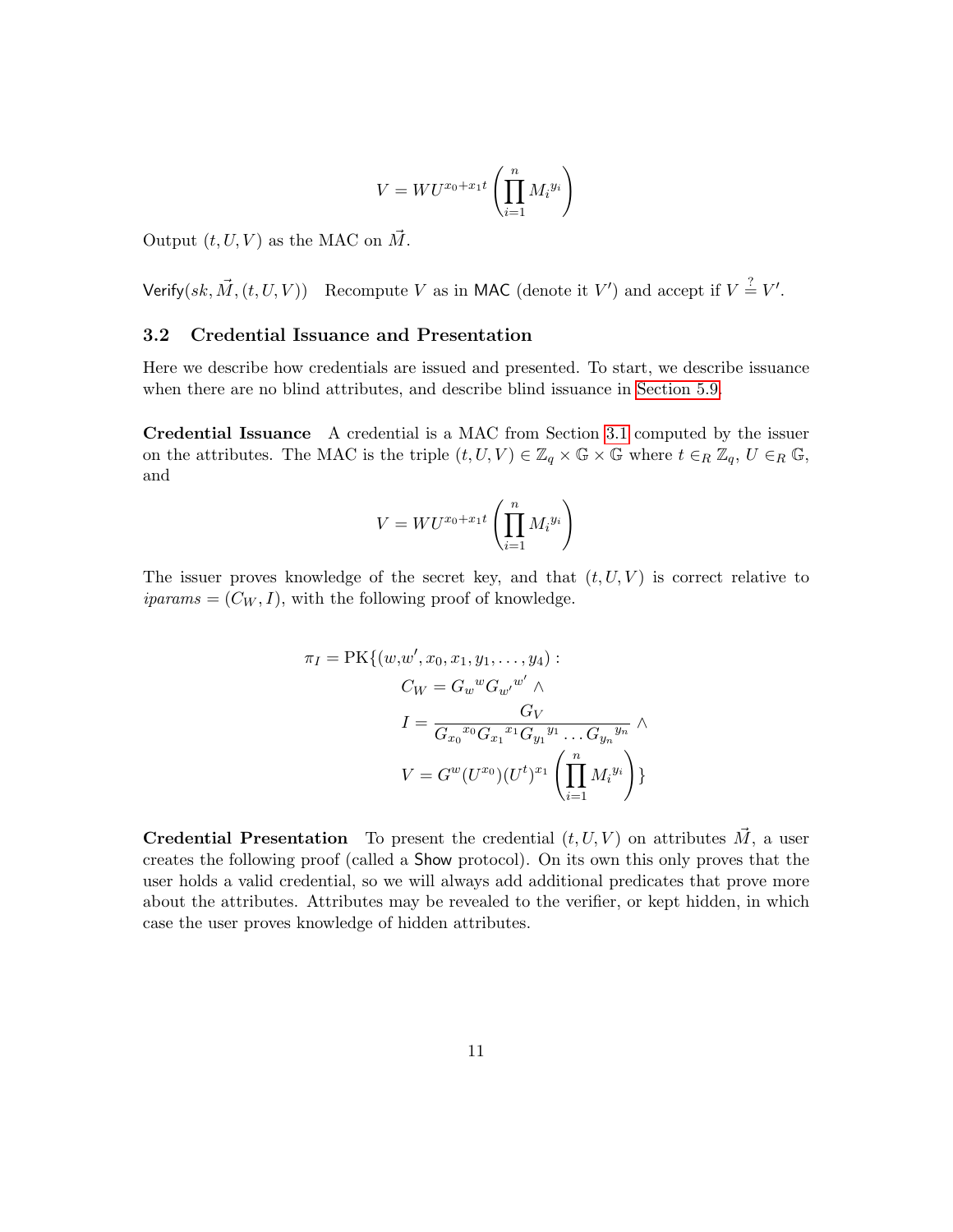1. Choose  $z \in_R \mathbb{Z}_q$  and compute (*i* ranges from 1 to *n*):

$$
C_{y_i} = \begin{cases} G_{y_i}^z M_i \text{ if } i \text{ is a hidden group attribute} \\ G_{y_i}^z G_{m_i}^{m_i} \text{ if } i \text{ is a hidden scalar attribute} \\ G_{y_i}^z \text{ if } i \text{ is a revealed attribute} \end{cases}
$$

$$
C_{x_0} = G_{x_0}^z U
$$

$$
C_{x_1} = G_{x_1}^z U^t
$$

$$
C_V = G_V^z V
$$

along with the value  $z_0 = -tz \pmod{q}$ . Let  $\mathcal{H}_s$  denote the set of hidden scalar attributes.

2. Compute the following proof of knowledge:

$$
\pi = \text{PK}\{(z, z_0, \{m_i\}_{i \in \mathcal{H}_s}, t) :
$$
  
\n
$$
Z = I^z \wedge
$$
  
\n
$$
C_{x_1} = C_{x_0}{}^t G_{x_0}{}^{z_0} G_{x_1}{}^z \wedge
$$
  
\n
$$
C_{y_i} = \begin{cases} G_{y_i}{}^z G_{m_i}{}^{m_i} & \text{if } i \text{ is a hidden scalar attribute} \\ G_{y_i}{}^z & \text{if } i \text{ is a revealed attribute} \end{cases}
$$

- 3. Output  $(C_{x_0}, C_{x_1}, C_{y_1}, \ldots, C_{y_n}, C_V, \pi)$
- 4. Let  $H$  denote the set of all hidden attributes. The verifier computes

$$
Z = \frac{C_V}{(WC_{x_0}^{x_0} C_{x_1}^{x_1} \prod_{i \in \mathcal{H}} C_{y_i}^{y_i} \prod_{i \notin \mathcal{H}} (C_{y_i} M_i)^{y_i})}
$$

using the secret key  $(W, x_0, x_1, y_1, \ldots, y_n)$  and revealed attributes, and then verifies  $\pi$ .

# 4 Verifiable Encryption

Since our credential system supports attributes that are group elements, we can use the Elgamal encryption scheme to create an efficient verifiable encryption scheme [\[CD00\]](#page-35-8). By verifiable, we mean that we can prove properties about the plaintext in zero-knowledge. In particular, we show how to prove that the plaintext is certified by a credential from [Section 3.](#page-9-1)

Suppose we have a credential certifying a group attribute  $M_1$ , and let  $Y = G<sup>y</sup>$  be an Elgamal public key. The encryption of  $M_1$  with Y is  $(E_1, E_2) = (G^r, Y^r M_1)$ . To prove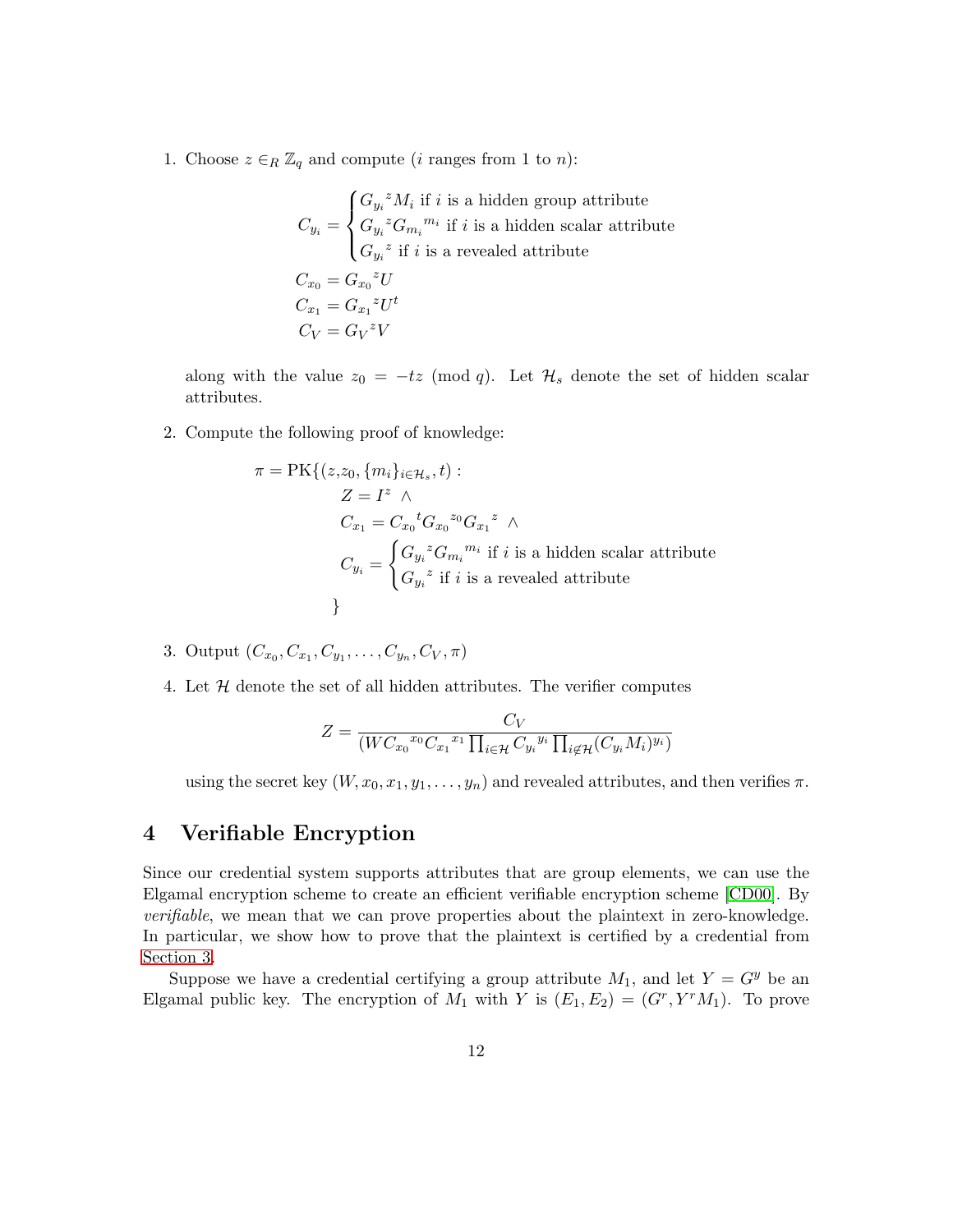that the plaintext is certified, we add two predicates to the credential presentation proof:

$$
E_1 = G^r \wedge C_{y_1}/E_2 = G_{y_1}^z/Y^r ,
$$

and prove knowledge of r in the same proof. Previous verifiable encryption schemes did not allow us to efficiently encrypt group elements, and thus required more expensive techniques, such as a variant of Paillier's encryption scheme [\[CS03\]](#page-36-10), or groups with bilinear maps  $[CHK^+11]$  $[CHK^+11]$ . We caveat that this is only a promising direction for a new (public-key) verifiable encryption scheme, since the above basic Elgamal scheme is not CCA secure, and we have not carefully analyzed its security. Therefore, for many applications, the previous schemes may be more appropriate.

Since it will be sufficient for our application, we focus on *symmetric-key* verifiable encryption that is CCA secure, and leave construction of a public-key CCA-secure verifiable encryption scheme compatible with our credential scheme as an open problem.

Symmetric-key verifiable encryption with unique ciphertexts Informally, we will need a symmetric-key encryption scheme that (i) has *unique ciphertexts*, meaning that for every plaintext there is at most one ciphertext that will decrypt correctly, (ii) has public verifiability, meaning that we can prove that a ciphertext encrypts a certified plaintext with a key that is consistent with some public parameters, and (iii) is correct under adversarially chosen keys, meaning that it is hard to find a key and message that cause decryption to fail.

#### <span id="page-12-0"></span>4.1 Construction

The notation we use here is chosen to be consistent with later sections.

- **System parameters** A cyclic group  $\mathbb{G}$  of prime order q, with associated hash and encode functions (as described in §[2.1\)](#page-5-0). Recall that  $\mathsf{EncodeTo}\mathbb{G}$  is a function that encodes strings as group elements, that HashToG and HashTo $\mathbb{Z}_q$  are cryptographic hash functions that hash strings to elements of  $\mathbb{G}$  and  $\mathbb{Z}_q$  (respectively). We define a fourth function Derive :  $\{0,1\}^{2\kappa} \to (\mathbb{Z}_q)^3$ , used to derive three keys from a master key. Derive should also be a cryptographic hash function. Group elements  $G_a, G_{a_0}, G_{a_1}$ are chosen such that the relative discrete logs are unknown.
- KeyGen(1<sup> $\kappa$ </sup>) Choose the secret key  $k_0$  at random from  $\{0,1\}^{2\kappa}$ , and derive  $k =$  Derive( $k_0$ ) =  $(a, a_0, a_1) \in (\mathbb{Z}_q)^3$ . We assume that honest parties will not use k that was not derived from a  $k_0$  in this way. Compute the public parameters  $pk := G_a{}^a G_{a_0}{}^{a_0} G_{a_1}{}^{a_1}$ .
- $Enc(k, m)$  Compute  $M_1 = EncodeTo\mathbb{G}(m), M_2 = HashTo\mathbb{G}(m)$  and  $m_3 = HashTo\mathbb{Z}_q(m)$ . Compute

$$
E_1 = M_2^{a_0 + a_1 m_3}
$$
  

$$
E_2 = (E_1)^a M_1
$$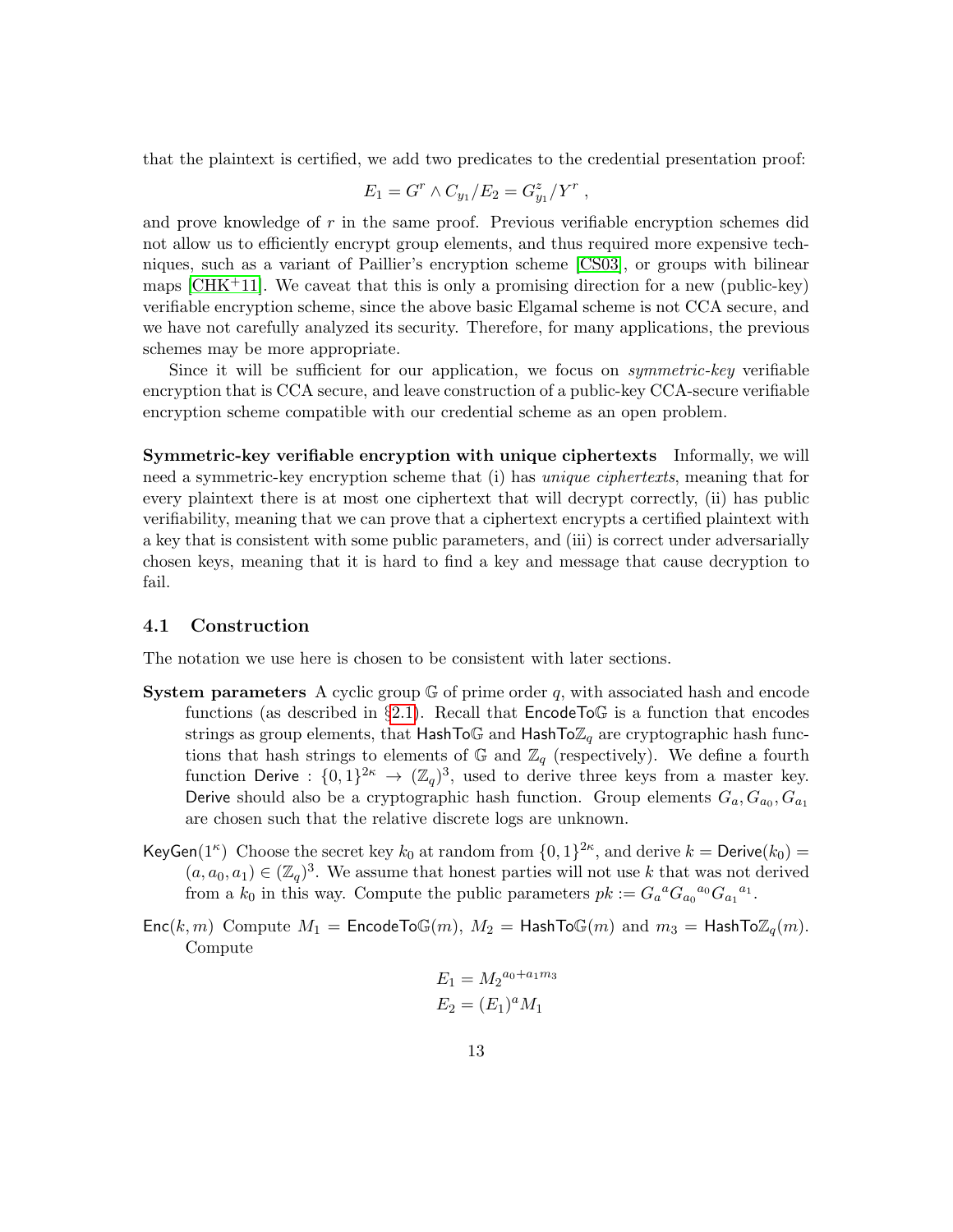$Dec(k, E_1, E_2)$  First compute  $m' = DecodeFrom\mathbb{G}(E_2/E_1^a)$ . If

$$
E_1 = {\sf HashTo}\mathbb{G}(m')^{a_0 + a_1 {\sf HashTo}\mathbb{Z}_q(m')}
$$

output m, otherwise output  $\perp$ .

Prove $(k, pk, E_1, E_2, \vec{C})$  To prove that the ciphertext  $(E_1, E_2)$  encrypts the plaintext committed in the list of commitments  $\vec{C}$ :

$$
C_{y_1} := M_1 G_{y_1}{}^z, C_{y_2} := M_2 G_{y_2}{}^z
$$
, and  $C_{y_3} := G_{m_3}{}^{m_3} G_{y_3}{}^z$ ,

first compute  $C_{y_2}' := C_{y_2}^{a_1}$  and the scalar  $z_1 = -z(a_0 + a_1 m_3)$ , then create the proof

$$
\pi_{\text{Enc}} = \text{PK}\{(a, a_0, a_1, m_3, z, z_1) : \\
pk = G_a{}^a G_{a_0}{}^{a_0} G_{a_1}{}^{a_1} \wedge \\
C_{y_1}/E_2 = G_{y_1}{}^z / E_1{}^a \wedge \\
C_{y_2}' = C_{y_2}{}^{a_1} \wedge \\
E_1 = C_{y_2}{}^{a_0} (C_{y_2}')^{m_3} G_{y_2}{}^{z_1} \wedge \\
//E_1 \text{ is well-formed} \\
C_{y_3} = G_{y_3}{}^z G_{m_3}{}^{m_3} \}
$$

Verify( $pk$ ,  $\pi_{\mathsf{Enc}}$ ,  $\vec{C}$ ,  $C'_{y_2}$ ) Accept if  $\pi_{\mathsf{Enc}}$  verifies, otherwise reject.

Discussion When we use the Prove function, it will be combined with the credential presentation proof, which creates the triple of commitments  $\vec{C}$  (and this is why they use the same z value). The  $E_1$  part of the ciphertext can be seen as part of a MAC<sub>GGM</sub> authentication tag on  $m_3$ , computed with key  $(a_0, a_1)$ , where the MAC function's choice of a group element is derandomized by hashing the message. When HashToG is modelled as a random oracle, security of this 1-element MAC reduces to the security of  $MAC_{GGM}$  and may be of independent interest, as it halves the tag size.

The Derive function in key generation serves two purposes. First, when sharing group keys amongst themselves, group members can share a short master key, saving bandwidth. Second, it ensures that  $(a, a_0, a_1)$  are not a degenerate value (such as all zero), that might be used to break the correctness under adversarially chosen keys property [\(Definition 8\)](#page-28-0).

# <span id="page-13-0"></span>5 The Signal Private Group System

In the next sections we provide a high-level description of the data objects and operations in the the Signal Private Group System. Following this we describe these objects, and their associated proofs of knowledge, in detail.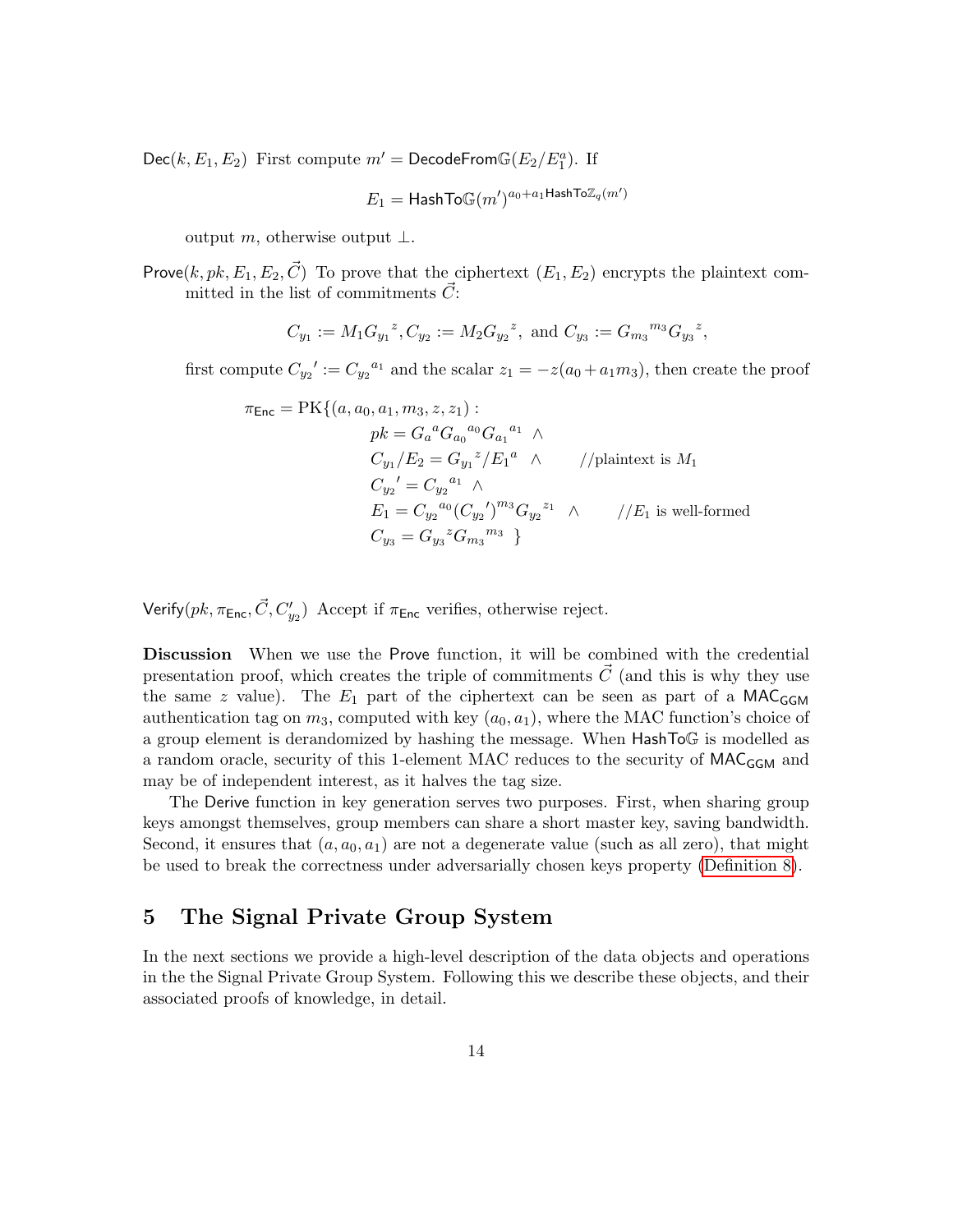## 5.1 General Data Objects

UID: A 16-byte UUID (universally unique identifier) representing a user.

ServerSecretParams: A set of secret values the server uses to issue credentials and verify zero-knowledge proofs about credentials.

**ServerPublicParams:** A set of public values which are derived from *ServerSecret*-Params and which are known to all users. The ServerPublicParams are used by users to verify issued credentials and produce zero-knowledge proofs about credentials.

# 5.2 Data Objects for Authentication

AuthCredentialResponse: A message sent from the server to a user containing an AuthCredential and a zero-knowledge proof that this credential was constructed correctly. Since the corresponding request is trivial, we omit it.

AuthCredential: A credential with attributes based on the UID and a redemption time which specifies the day on which this credential is valid. Since none of the attributes are secret (known only to the user), the credential itself must be kept secret, and issued over a secure channel.

AuthCredentialPresentation: A message sent from a user to the server containing a *UidCiphertext*, a redemption time, and the credential presentation proof  $\pi_A$  from [Sec](#page-24-0)[tion 5.11.](#page-24-0)

# 5.3 Data Objects for Profile Keys

The data objects in this section are all related to profile keys, commitment and credentials.

ProfileKey: A 32-byte key used for symmetric-key encryption of profile data. A user shares their  $ProfileKey$  with users they trust, but not with the server. At any point in time a UID is associated with a single profile key, but the profile key associated with a UID could be changed at the user's discretion. The uses of profile data are outside the scope of this document, but two examples are a user's screen name and profile picture.

ProfileKeyCommitment: A deterministic commitment to a ProfileKey.

**ProfileKeyVersion:** A collision-resistant hash of the *ProfileKeyCommitment*.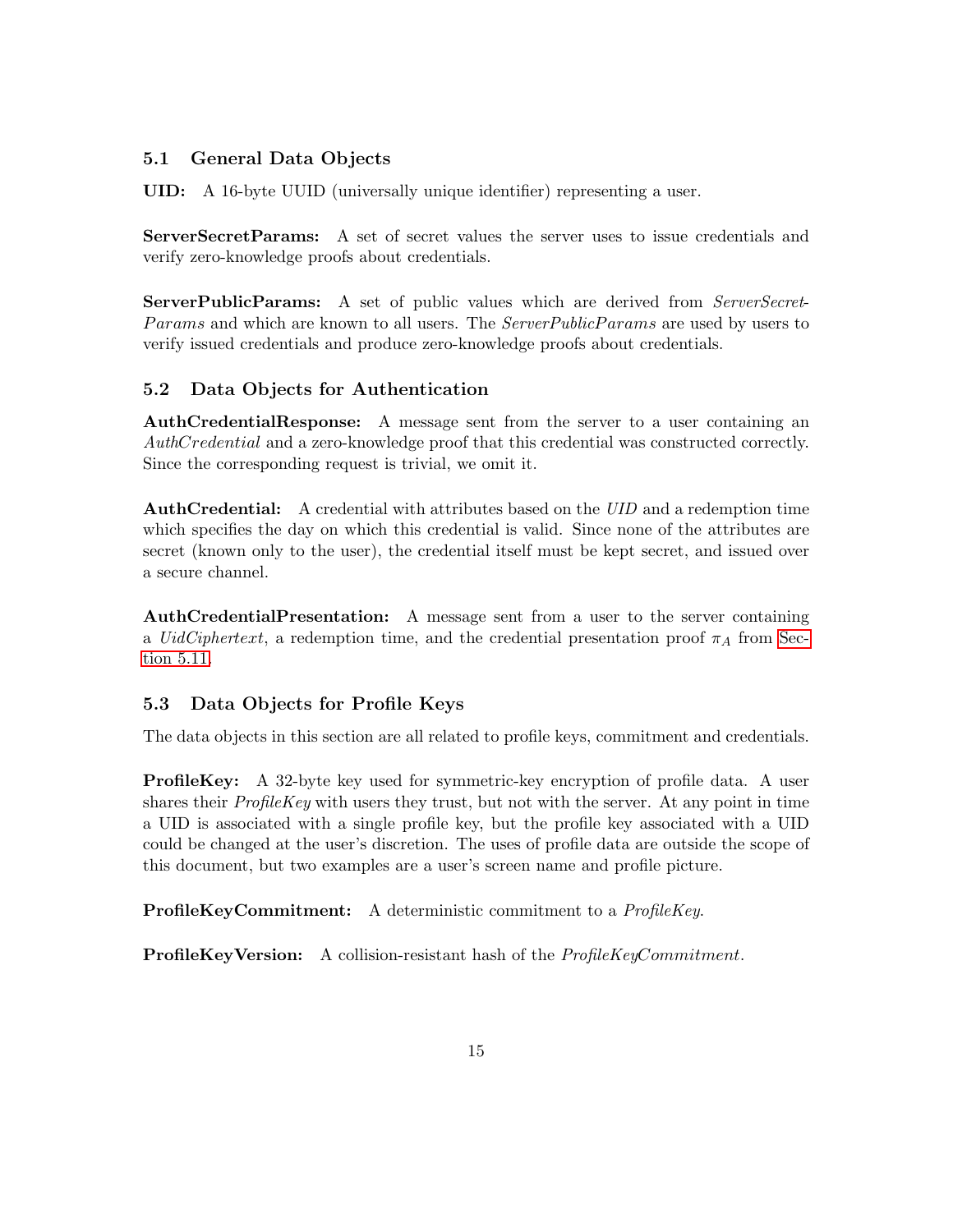ProfileKeyCredentialRequest: A message sent from a user to the server to request a ProfileKeyCredential. The message contains a ProfileKeyV ersion, a proof of knowledge of the corresponding  $ProfileKey$ , and some additional data to help the server perform a blinded credential issuance.

ProfileKeyCredentialResponse: A message sent from the server to a user containing a ProfileKeyCredential and the blind issuance proof  $\pi_B$  from [Section 5.9.](#page-21-0)

**ProfileKeyCredential:** A credential with attributes based on a *UID* and *ProfileKey*. Note that an *AuthCredential* for a UID is issued only to the user who owns that UID, whereas ProfileKeyCredentials are issued to anyone who knows the profile key for a UID. Since profile keys are shared between users, many users will hold a *ProfileKeyCredential* certifying a user's ProfileKey.

ProfileKeyCredentialPresentation: A message sent from a user to the server containing a *UidCiphertext*, a  $ProfileKeyCiphertext$ , and a zero-knowledge proof of knowledge of some ProfileKeyCredential issued over the encrypted UID and ProfileKey.

### 5.4 Data Objects for Groups

The data objects in this section exist for a specific group.

GroupMasterKey: A random value which the *GroupSecretParams* are derived from. When a new user is added or invited to a group, the user adding them will send the new member the group's  $GroupMasterKey$  via an encrypted message, so the new member can derive the *GroupSecretParams*. Each encrypted message sent within the group will also contain a copy of the  $GroupMasterKey$ , in case the initial message fails to arrive. Note that a user who has acquired a group's  $GroupMasterKey$  and then leaves the group (or is deleted) retains the ability to collude with a malicious server to encrypt and decrypt group entries. We deem this risk acceptable for now due to the complexities in rapid and reliable rekey of the GroupMasterKey.

GroupSecretParams: A set of secret values which group members use to encrypt and decrypt *UidCiphertexts* and *ProfileKeyCiphertexts*, as well as construct zero-knowledge proofs about these ciphertexts.

**GroupPublicParams:** A set of public values which are derived from some *GroupSecret*-Params. The GroupPublicParams are stored on the server to represent a group. The server uses the GroupPublicParams to verify zero-knowledge proofs about UidCiphertexts and ProfileKeyCiphertexts.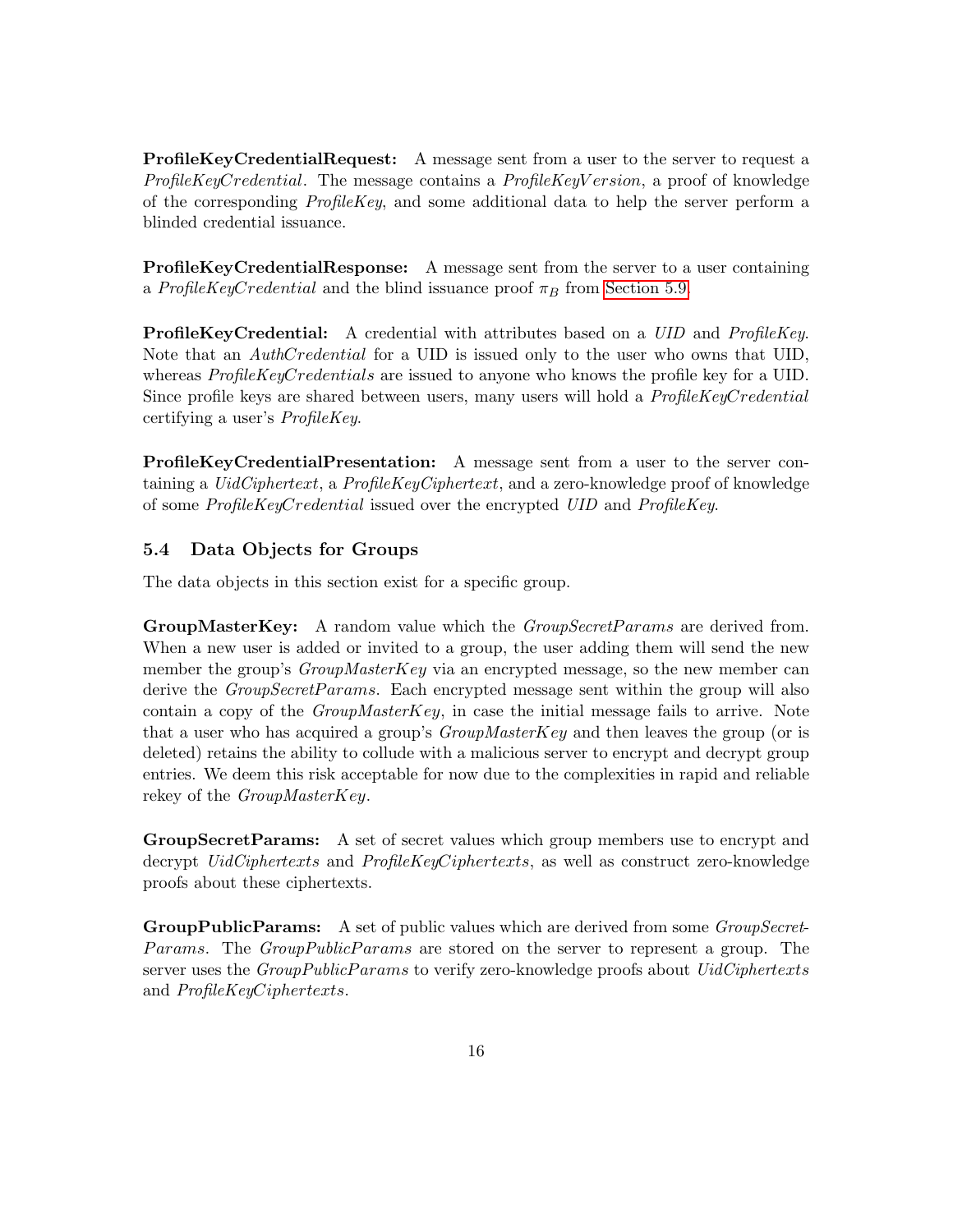**GroupIdentifier:** A collision-resistant hash of the *GroupPublicParams*.

UidCiphertext: A deterministic encryption of a *UID* using *GroupSecretParams*.

**ProfileKeyCiphertext:** A deterministic encryption of a *ProfileKey* using *GroupSecret-*Params.

Role: A value specifying what access privileges a user has to modify the group. For example, a user with an administrator role may have more privileges than other users. Discussion of specific roles is out of scope of this document. Roles are enforced by the server, not by a cryptographic mechanism.

#### 5.5 Operations for Credentials

Here we describe the protocols used to get profile and authentication credentials.

#### CommitToProfileKey

- 1. The user generates a random ProfileKey, computes a ProfileKeyCommitment from the ProfileKey, and computes a ProfileKeyV ersion by hashing their ProfileKey-Commitment.
- 2. The user sends the  $(ProfileKeyVersion, ProfileKeyComment)$  pair over the authenticated channel to the server.
- 3. The server stores the ProfileKeyCommitment associated with the authenticated user's UID and the *ProfileKeyV ersion*.
- 4. Note that the server does not check anything about the ProfileKeyCommitment or  $ProfileKeyVersion$ . If a user registers an invalid commitment, that will have the same effect as distributing an invalid profile key to other users, which the user cannot be prevented from doing.

GetProfileKeyCredential This operation provisions a user with a *ProfileKeyCredential* for some (UID,  $ProfileKey$ ) if and only if the user knows a  $ProfileKey$  matching a  $Profile$ KeyCommitment that was previously sent to the server via the CommitToProfileKey operation.

- 1. The user has a ProfileKey for a target UID (their UID or another user's UID).
- 2. The user derives a  $ProfileKeyVersion$  from the  $ProfileKey$ , and computes a  $Profile$ KeyCredentialRequest from the ProfileKey.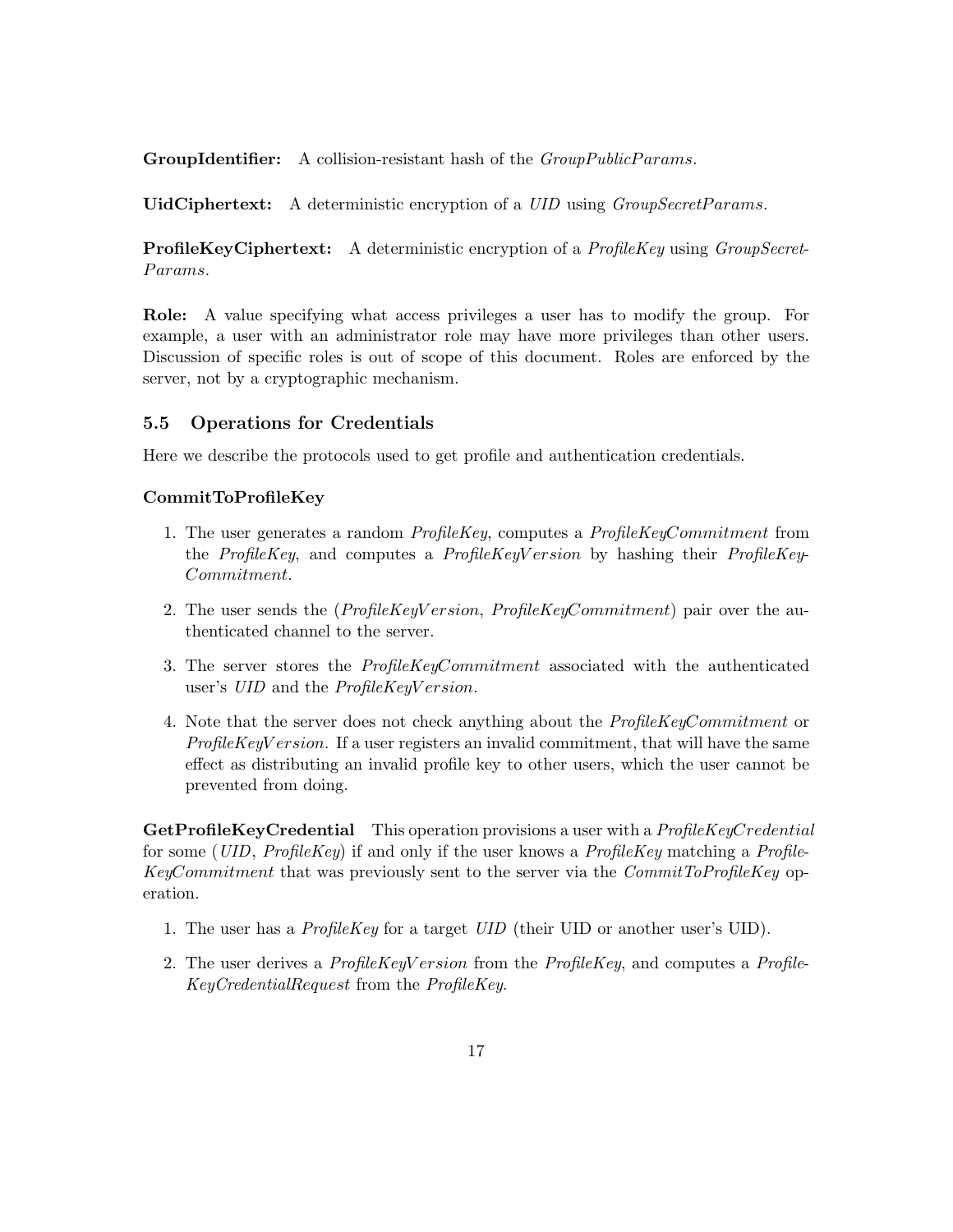- 3. The user sends the (*UID, ProfileKeyV ersion, ProfileKeyCredentialRequest*) over an unauthenticated channel to the server.
- 4. If the server has a stored ProfileKeyCommitment for the specified UID and Profile-KeyV ersion, the server verifies the proof of knowledge in the ProfileKeyCredential-Request.
	- (a) If verification succeeds the server generates a ProfileKeyCredentialResponse.
	- (b) Otherwise (if the lookup fails or verification of ProfileKeyCredentialRequest fails) the server returns an error.
- 5. The user verifies the proof of knowledge in the *ProfileKeyCredentialResponse*, and if verification succeeds the user stores a ProfileKeyCredential for the target UID.

#### GetAuthCredential

- 1. The user contacts the server over an authenticated channel and requests an Auth-Credential for some redemption date.
- 2. If the date is in the allowed range, the server returns an AuthCredentialResponse for the date, and returns an error otherwise.
- 3. The user verifies the proof of knowledge in the AuthCredentialResponse and stores an AuthCredential if the verification succeeds.

#### 5.6 Operations for Group Management

In this section we describe the operations used to manage groups.

#### CreateGroup

- 1. The user generates a pair (GroupSecretParams, GroupPublicParams) for the new group.
- 2. The user encrypts their UID into a UidCiphertext using the GroupSecretParams.
- 3. The user creates an  $\mathit{AuthC} relation$  containing the UidCiphertext and a proof of knowledge of an AuthCredential matching the encrypted UID.
- 4. For each (UID,  $ProfileKey$ ) that will be members of the new group, including this user (the group creator), the user:
	- (a) Encrypts the UID and ProfileKey into a UidCiphertext and ProfileKeyCiphertext using the GroupSecretParams.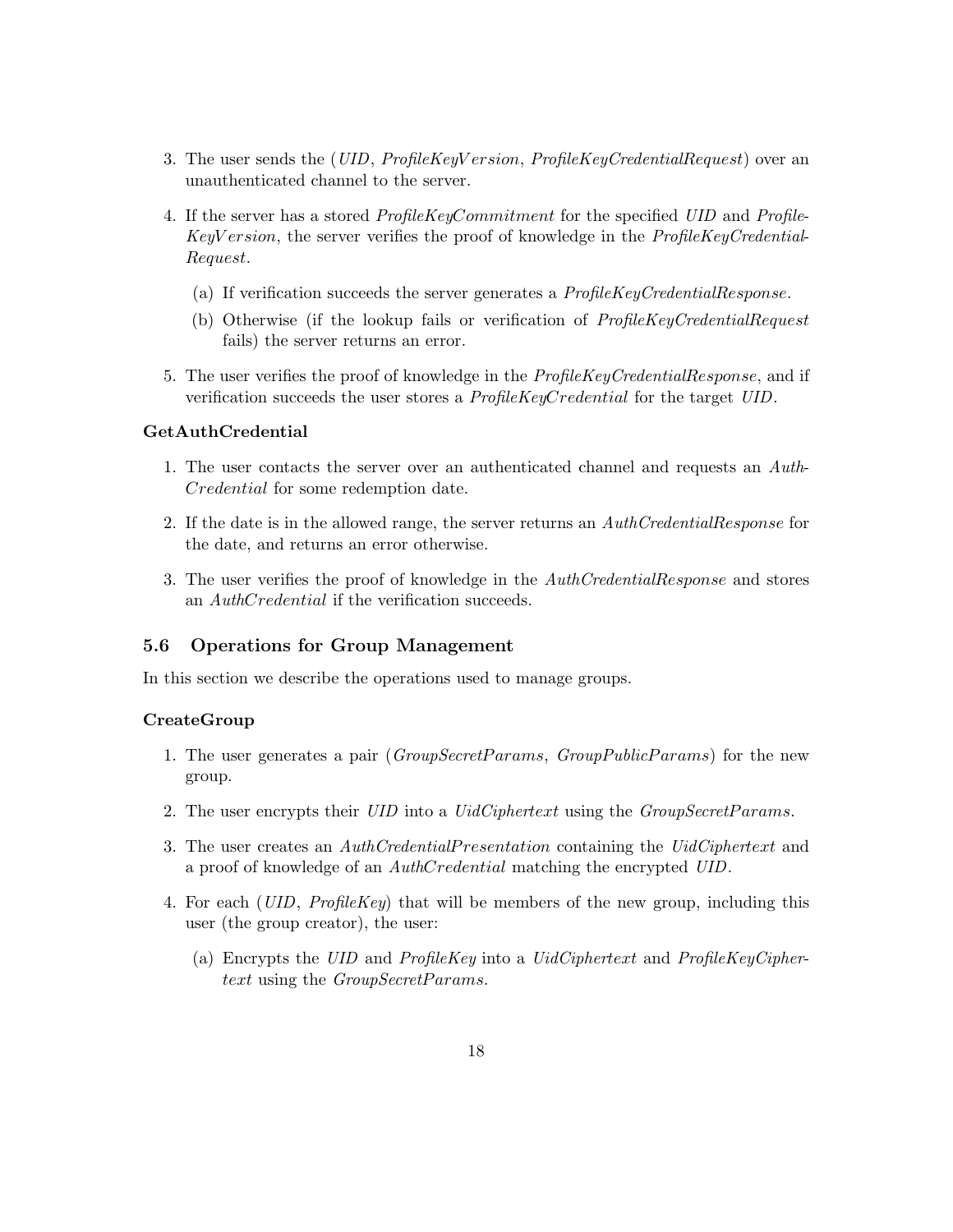- (b) Creates a ProfileKeyCredentialP resentation containing these ciphertexts and a proof of knowledge of a *ProfileKeyCredential* matching the ciphertexts.
- 5. The user contacts the server over an unauthenticated channel and sends:
	- $\bullet$  GroupPublicParams
	- AuthCredentialPresentation for itself
	- List of initial members including the creator, each containing a *ProfileKey-*CredentialP resentation and a Role.
- 6. The server verifies
	- (a) The proof of knowledge in the  $\mathit{AuthC} relation$  using the  $\mathit{UidC}$ iphertext from the same  $\text{Aut}h\text{C}redential\text{P}resentation.$
	- (b) The proof of knowledge in each *ProfileKeyCredentialPresentation* using the UidCiphertext and ProfileKeyCiphertext from the same ProfileKeyCredential-Presentation.
	- (c) That the AuthCredentialP resentation contains a UidCiphertext that matches some UidCiphertext in a ProfileKeyCredentialPresentation.
	- (d) That the *GroupIdentifier* derived from these  $GroupPublicParameters$  is not used for any existing group.

If all these verifications succeed, the server stores the *GroupPublicParams* and a list of (*UidCiphertext*, *ProfileKeyCiphertext*, *Role*) tuples associated to the *Group*-Identifier. Otherwise the server returns an error.

AuthAsGroupMember This operation uses an unauthenticated channel so that the server does not learn the user's UID, but the channel is authenticated to a particular  $UidCiphertext$  within a group. This operation is used by other operations for group management.

- 1. The user recomputes their *UidCiphertext* for the group and creates an *AuthCredential-*Presentation to prove knowledge of an AuthCredential matching the encrypted UID.
- 2. The user contacts the server over an unauthenticated channel and sends:
	- GroupPublicParams identifying a particular group, and
	- The AuthCredentialPresentation
- 3. The server verifies the proof of knowledge in the  $\mathit{AuthCredentialPresentation}$  using the transmitted *GroupPublicParams* and the *UidCiphertext* which is contained within the  $\mathit{AuthorC}{redential Presentation}$ .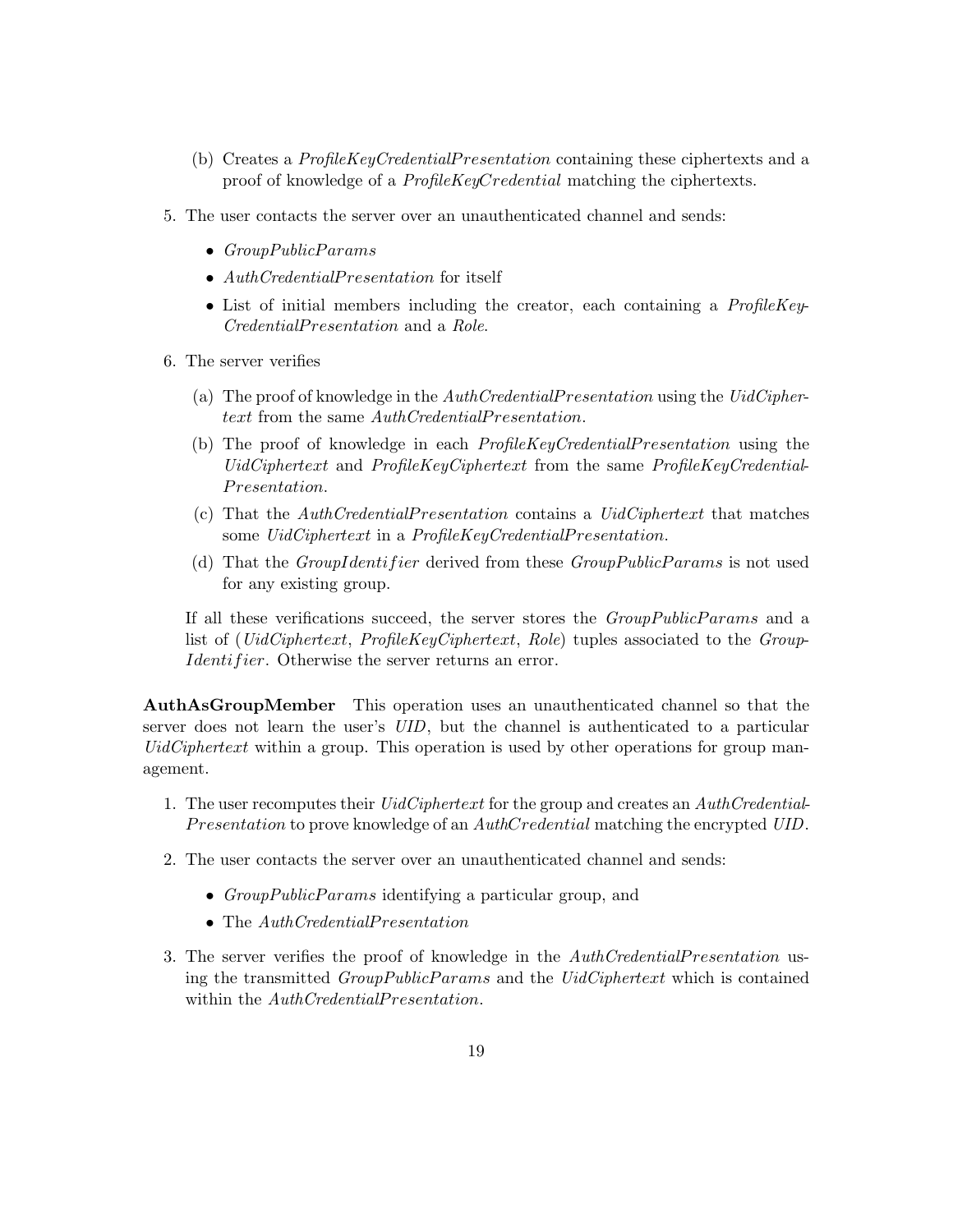4. If this verification succeeds, and the *GroupPublicParams* corresponds to an actual group, and the *AuthCredentialPresentation's UidCiphertext* corresponds to a user in the group, then the user is authenticated as the corresponding group member. Otherwise an error is returned.

AddInvitedGroupMember This operation is used when a group member would like to add some target user to the group but doesn't know the target's ProfileKey. The target will be sent a  $GroupMasterKey$  and invited to join the group, and can accept the invitation and join by using the UpdateProfileKey operation.

- 1. The user and server execute AuthAsGroupMember, and abort if it fails.
- 2. The user encrypts another user's UID as a UidCiphertext using the GroupSecret-Params, and sends this ciphertext, and a Role for the new user, to the server.
- 3. The server verifies that the *UidCiphertext* does not already exist in the group, and that the user's Role allows them invite other users.
- 4. The server stores the UidCiphertext and Role in the group with no associated Profile- $KeyCiphertext$  (this user is only an invited member, not a full member, of the group). Note that the server does not check anything about the *UidCiphertext*, aside from checking for duplicates.

#### AddGroupMember

- 1. The user and server execute  $\mathit{AuthAsGroupMember}$ , and abort if it fails.
- 2. The user encrypts the new user's (*UID, ProfileKey*) into a *UidCiphertext* and *Profile-*KeyCiphertext using the GroupSecretP arams, then creates a ProfileKeyCredential-Presentation proving these ciphertexts are well-formed and consistent, and sends it to the server, along with a Role for the new user.
- 3. The server verifies that
	- (a) The authenticated user's Role allows them to add other users.
	- (b) The UidCiphertext does not already exist in the group as a full member. If the UidCiphertext exists in the group as an invited member (i.e., missing  $ProfileKey Ciphertext$ , then this operation proceeds and adds the user as a full member.
	- (c) The proof of knowledge in the  $ProfileKeyCredential Presentation$  is valid

If these checks succeed, the server stores the tuple ( $UidCiphertext$ ,  $ProfileKeyCipher$ text, Role) in the group. Otherwise the server returns an error.

#### DeleteGroupMember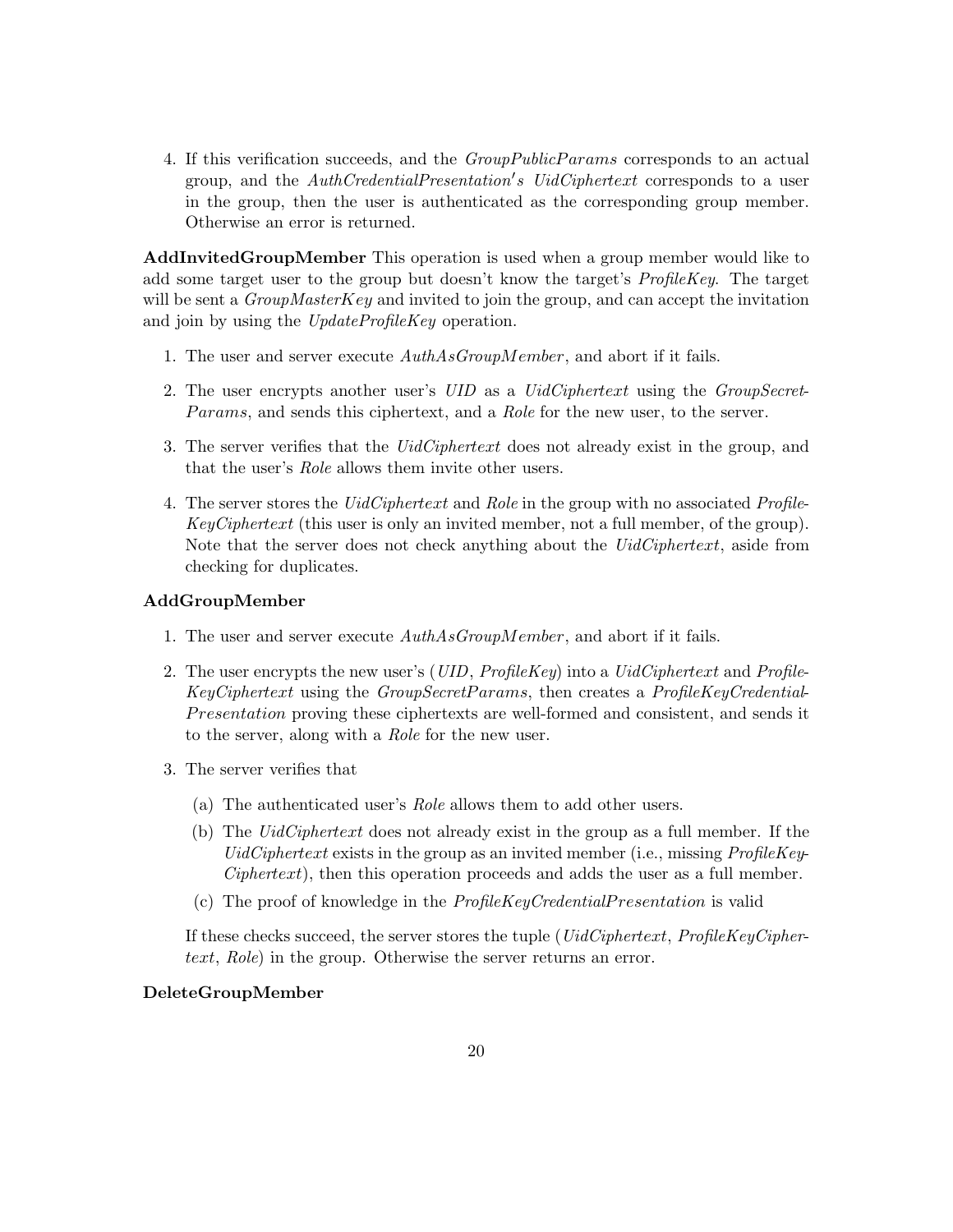- 1. The user and server execute  $\mathit{AuthAsGroupMember}$ , and abort if it fails.
- 2. The user sends the UidCiphertext of another user or themselves (the target user).
- 3. The server checks whether the authenticated user's Role allows them to delete the target user. If not, this operation fails.
- 4. The corresponding entry in the group membership is deleted.
- 5. If all members are deleted then the group is deleted.

#### FetchGroupMembers

- 1. The user and server execute AuthAsGroupMember, and abort if it fails.
- 2. All of the ( $UidCiphertext$ ,  $ProfileKeyCiphertext$ ) pairs are returned for full members as well as invited members (members without a ProfileKeyCiphertext).

#### UpdateProfileKey

- 1. The user and server execute AuthAsGroupMember, and abort if it fails.
- 2. The user encrypts their own UID and ProfileKey into a UidCiphertext and ProfileKey- $Ciphertext$  using the  $GroupSecretParams$ , creates a  $ProjlekleyCredentialPresentation$ containing these ciphertexts and a proof of knowledge of a ProfileKeyCredential matching these ciphertexts, and then sends the *ProfileKeyCredentialPresentation* to the server.
- 3. The server verifies
	- (a) The proof of knowledge in the  $ProfileKeyCredential Presentation$ .
	- (b) That the UidCiphertext in the AuthCredentialP resentation is the same as the UidCiphertext in the ProfileKeyCredentialPresentation and matches an entry in the group's membership list.

If these checks succeed the *ProfileKeyCiphertext* is replaced (or added in case of an previously invited user), otherwise an error is returned.

### 5.7 System Parameters and Server Parameters

The Signal Private Group System involves two types of credentials, AuthCredentials and ProfileKeyCredentials. They are each issued with a separate issuer key and *iparams*.

System Parameters In addition to the parameters of the MAC scheme, the group elements  $(G_a, G_{a_0}, G_{a_1}, G_b, G_{b_0}, G_{b_1}, H, G, H_1, H_2)$  are generated so that the relative discrete logarithms are unknown, e.g.,  $G_{a_0} =$  HashToG("a0").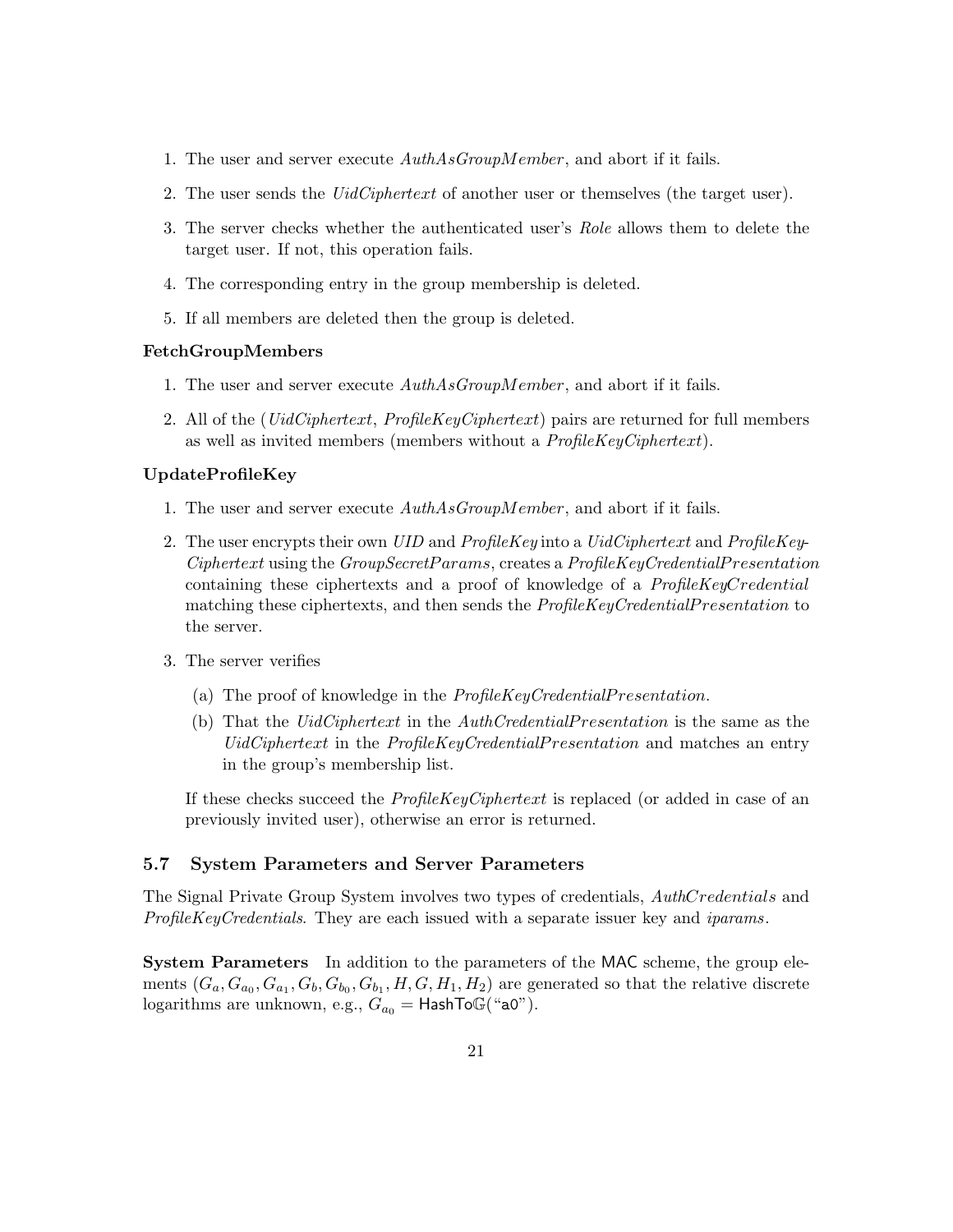ServerSecretParams and ServerPublicParams The ServerSecretParams contains two secret keys for the MAC scheme. The *ServerPublicParams* contains the corresponding issuer parameters, denoted *iparams*<sub>A</sub> (for auth credentials) and *iparams*<sub>P</sub> (for profile key credentials).

#### 5.8 Auth Credentials

An *AuthCredential* has four attributes:

- 1.  $M_1 := \text{EncodeToG(UID)}$ , a reversible encoding of  $UID$ ,
- 2.  $M_2 := \text{HashTo}\mathbb{G}(UID),$
- 3.  $M_3 := G_3^{m_3}$ , where  $m_3 = \text{HashToZ}_q(UID)$ ,
- 4.  $M_4 := G_4^{m_4}$ , where  $m_4 \in \mathbb{Z}_q$ , is a "redemption time".

An AuthCredentialResponse contains an algebraic MAC for the credential, and also the proof of issuance  $\pi_I$ . The user verifies this proof in the *GetAuthCredential* operation, using attribute values  $(M_1, M_2, m_3)$  which the user derives from their own UID.

#### <span id="page-21-0"></span>5.9 Profile Key Commitments and Credentials

A ProfileKeyCredential links a UID and a ProfileKey. The first three credential attributes encode the UID and are the same as the  $\text{Aut}D\text{C}redential$ , and the last three encode the ProfileKey:

- 1.  $N_1 = M_1 =$  EncodeToG(*UID*),
- 2.  $N_2 = M_2 =$  HashTo $\mathbb{G}(UID)$ ,
- 3.  $N_3 = M_3 = G_{m_3}^{m_3}$  where  $m_3 =$  HashTo $\mathbb{Z}_q(UID)$ ,
- 4.  $N_4$  = EncodeToG(*ProfileKey*), an encoding of the profile key,
- 5.  $N_5 =$  HashToG(ProfileKey, UID), a hash of the profile key and UID, and
- 6.  $N_6 = G_{m_6}^{n_6}$ , where  $n_6 =$  HashTo $\mathbb{Z}_q$ (*ProfileKey*, *UID*), a hash of the profile key and UID.

A Profile KeyCommitment commits to the three values  $N_4, N_5$  and  $N_6$ . Since  $N_4$ and  $N_5$  are group elements and not scalars, we can't simply use Pedersen's commitment scheme. Instead, a ProfileKeyCommitment is the triple of values  $(J_1, J_2, J_3)$  =  $(G^{n_6}, H_1^{n_6} N_4, H_2^{n_6} N_5)$ . Note that this commitment scheme is not perfectly hiding, but since ProfileKeys are assumed to have high min-entropy, this is sufficient. Further, the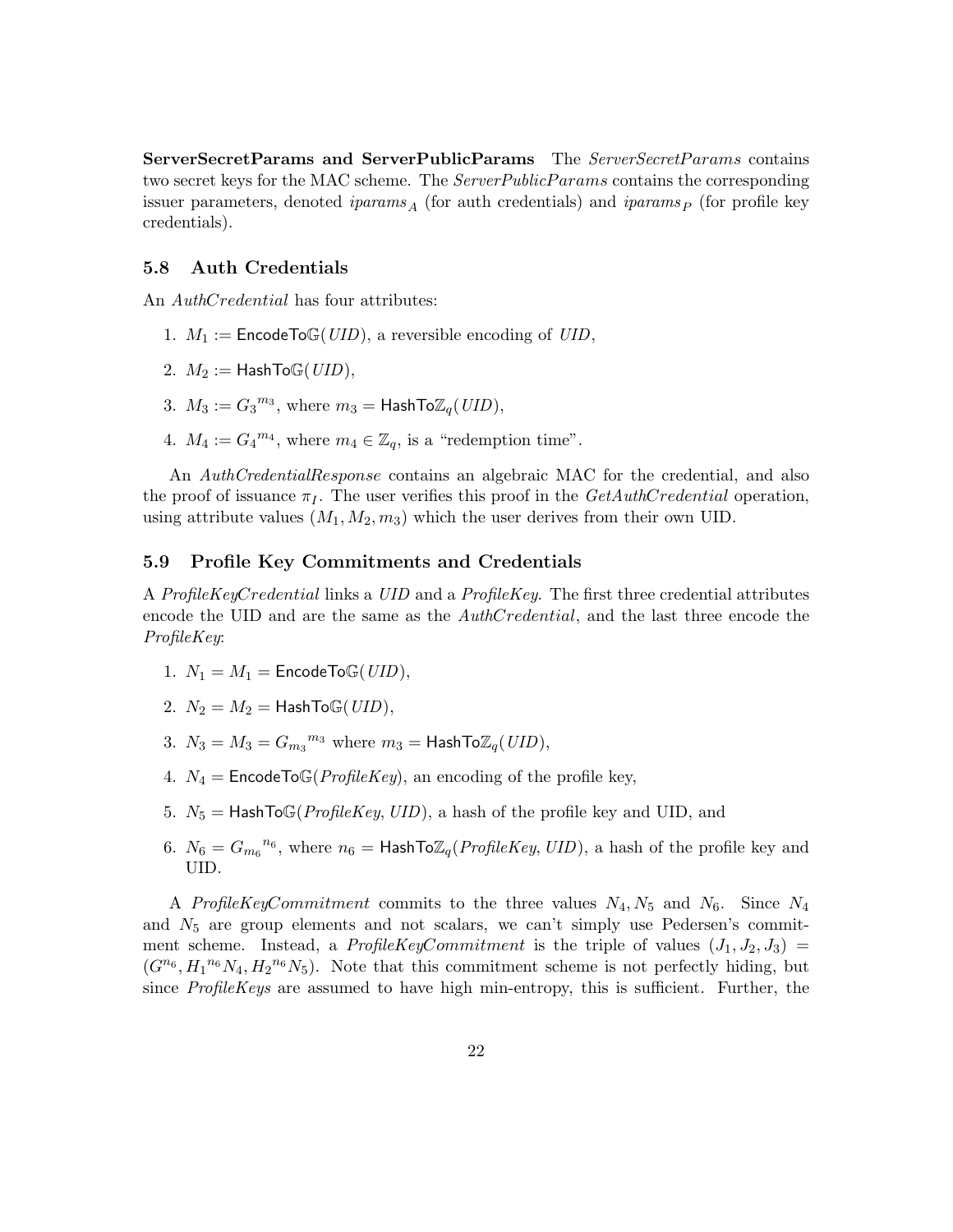commitment is deterministic since  $(N_4, N_5, n_6)$  is derived from the *ProfileKey*, thus any user with a *ProfileKey* can reconstruct the *ProfileKeyCommitment*.

The ProfileKeyV ersion is a collision-resistant hash of the ProfileKeyCommitment and is used as an identifier for the ProfileKey.

**Blind Issuance** Issuance of *ProfileKeyCredentials* differs from *AuthCredentials* because the ProfileKeyCredential attribute values are not all known to the server, so the server can't simply calculate and return a MAC to the user.

Instead, the user and server will perform a blind issuance protocol, based on the same idea as in [\[CMZ14\]](#page-35-0). The ProfileKeyCredentialRequest will contain an Elgamal encryption of the blinded attributes  $(N_4, N_5, N_6)$  and a proof that these values match the *ProfileKey-*Commitment. The server will use the homomorphic properties of Elgamal encryption to create an encrypted MAC and return it to the user along with a proof of correctness, in a ProfileKeyCredentialResponse. The user will verify the proof and then decrypt the MAC to recover their ProfileKeyCredential.

To generate the ProfileKeyCredentialRequest the user generates an Elgamal key pair  $(y, Y = G<sup>y</sup>)$ , where G is a generator of G. The blind attributes  $(N_4, N_5, n_6)$  are encrypted as

$$
(D_1, D_2) = (G^{r_1}, Y^{r_1} N_4)
$$
  
\n
$$
(E_1, E_2) = (G^{r_2}, Y^{r_2} N_5)
$$
  
\n
$$
(F_1, F_2) = (G^{r_3}, Y^{r_3} G_{m_6}^{n_6})
$$

for random  $r_1$ ,  $r_2$  and  $r_3$ . The *ProfileKeyCredentialRequest* contains the ciphertexts, the public key Y, and a proof that the encrypted values match the commitment  $(J_1, J_2, J_3)$  =  $(G^{n_6}, H_1^{n_6} N_4, H_2^{n_6} N_5)$ :

$$
\pi_B = \text{PK}\{(y, r_1, r_2, r_3, n_6) : \\
Y = G^y \wedge D_1 = G^{r_1} \wedge E_1 = G^{r_2} \wedge F_1 = G^{r_3} \wedge J_1 = G^{n_6} \wedge \\
D_2/J_2 = Y^{r_1} / H_1^{n_6} \wedge \\
E_2/J_3 = Y^{r_2} / H_2^{n_6} \wedge \\
F_2 = Y^{r_3} G_{m_6}^{n_6}\}
$$

To create a ProfileKeyCredentialResponse after verifying the ProfileKeyCredential-Request the server will create a partial credential  $(t, U, V')$  that covers the unblinded attributes, and encrypt V' with the user's public key Y to get  $(R_1, R_2) = (G^{r'}, Y^{r'}V')$  for a random  $r'$ . Then the server will compute

$$
(S_1, S_2) = (D_1^{y_4} E_1^{y_5} F_1^{y_6} R_1, D_2^{y_4} E_2^{y_5} F_2^{y_6} R_2).
$$

Because Elgamal encryption is homomorphic, the ciphertext  $(S_1, S_2)$  is an encryption of V for a credential  $(t, U, V)$  which covers both blinded and revealed attributes. With the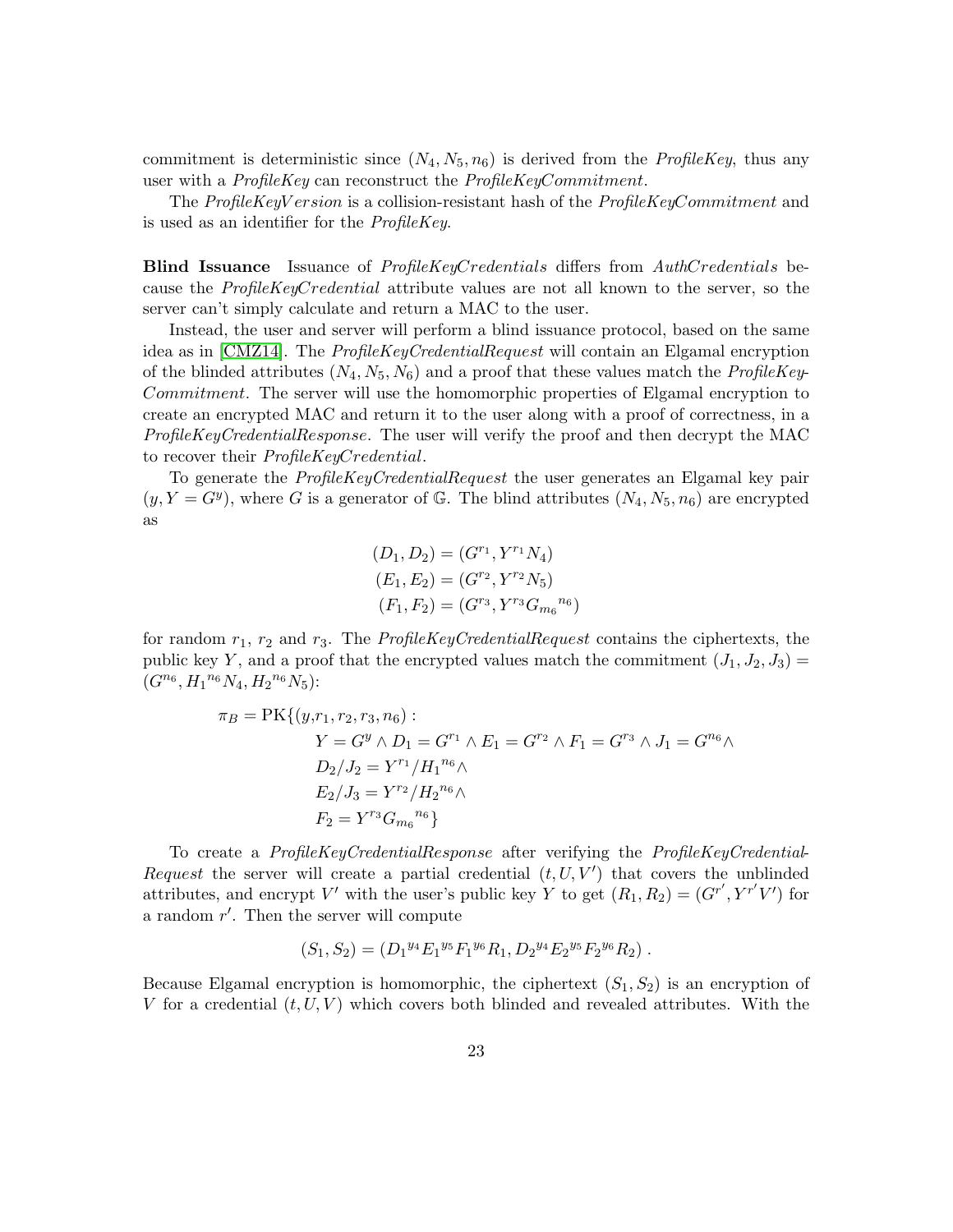attributes  $(N_1, \ldots, N_6)$  as described above,  $(S_1, S_2)$  will be:

$$
S_1 = G^{y_4r_1 + y_5r_2 + y_6r_3 + r'},
$$
  
\n
$$
S_2 = Y^{y_4r_1 + y_5r_2 + y_6r_3 + r'} W U^{x_0 + tx_1} \prod_{i=1}^{6} N_i^{y_i}
$$
  
\n
$$
= Y^{y_4r_1 + y_5r_2 + y_6r_3 + r'} V
$$

The server can prove that  $(S_1, S_2)$  were calculated correctly by modifying the issuance proof to be the following proof  $\pi_{BI}$ :

$$
PK\{(w,w', y_1, \ldots, y_6, x_0, x_1, r') :\nC_W = G_w{}^w G_{w'}{}^{w'} \wedge\nI = \frac{G_V}{G_{x_0}{}^{x_0} G_{x_1}{}^{x_1} G_{y_1}{}^{y_1} \ldots G_{y_6}{}^{y_6}} \wedge\nS_1 = D_1{}^{y_4} E_1{}^{y_5} F_1{}^{y_6} G^{r'} \wedge\nS_2 = D_2{}^{y_4} E_2{}^{y_5} F_2{}^{y_6} Y^{r'} G_w{}^w (U^{x_0}) (U^t)^{x_1} M_1{}^{y_1} M_2{}^{y_2} M_3{}^{y_3} \}
$$

The server sends  $(S_1, S_2, t, U, \pi_{BI})$  to the user, and if  $\pi_{BI}$  is valid, the user decrypts  $V =$  $S_2/S_1^y$  and outputs the credential  $(t, U, V)$  with attributes  $(N_1, \ldots, N_6)$ .

### <span id="page-23-0"></span>5.10 Verifiable Encryption of UIDs and Profile Keys

Encryption of UIDs and  $ProfileKeys$  is done with the symmetric-key scheme from [Sec](#page-12-0)[tion 4.1.](#page-12-0) Both encryption and decryption require the secret key  $(GroupSecretParams)$ . The public key (GroupPublicParams) only exists to allow users to prove to the server that ciphertexts are well-formed.

GroupSecretParams and GroupPublicParams The GroupSecretParams are  $(a, a_0, a_1)$  $a_1, b, b_0, b_1) \in \mathbb{Z}_q^6$  derived from a randomly-chosen GroupMasterKey. The GroupPublic-*Params* are  $pk := G_a{}^a G_{a_0}{}^{a_0} G_{a_1}{}^{a_1} G_b{}^b G_{b_0}{}^{b_0} G_{b_1}{}^{b_1}$ .

**Encryption of UIDs** Recall that  $M_1$  = EncodeToG(UID),  $M_2$  = HashToG(UID), and  $m_3 =$  HashTo $\mathbb{Z}_q(UID)$ . To encrypt a UID to a UidCiphertext  $(E_{A_1}, E_{A_2})$  calculate:

$$
E_{A_1} = M_2^{(a_0 + a_1 m_3)}
$$
  

$$
E_{A_2} = E_{A_1}{}^a M_1
$$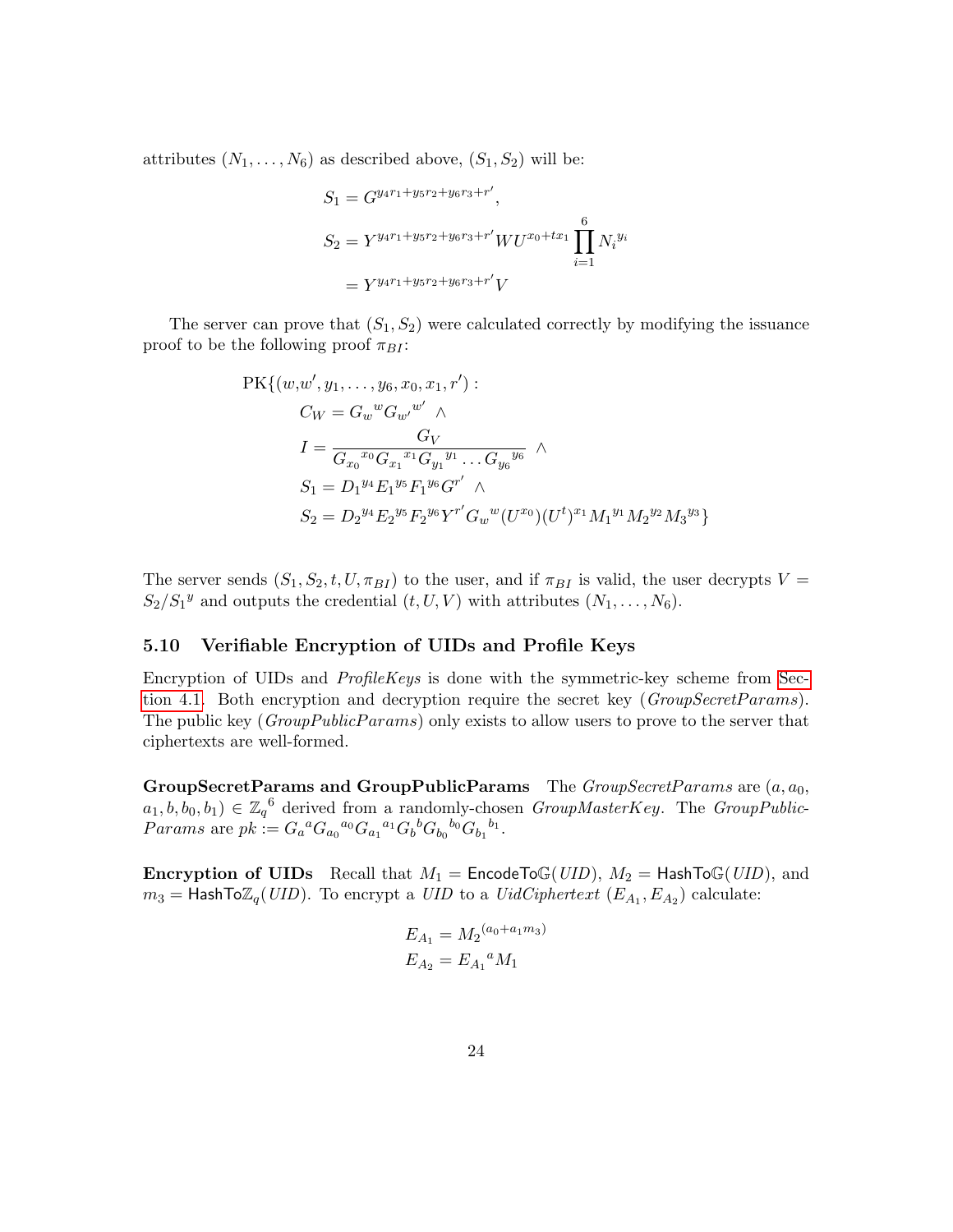To decrypt the *UidCiphertext* first compute:

$$
M_1' = E_{A_2}/E_{A_1}{}^a
$$

then decode  $M'_1$  to get  $UID'$ , compute  $M'_2 =$  HashToG( $UID'$ ), and  $m'_3 =$  HashTo $\mathbb{Z}_q(UID')$ . Then perform the following checks and return  $UID'$  if they succeed,  $\perp$  otherwise:

$$
E_{A_1} \stackrel{?}{=} (M'_2)^{a_0 + a_1 m'_3}
$$
  

$$
E_{A_1} \neq 1
$$

**Encryption of ProfileKeys** Recall that  $N_4$  = EncodeToG(ProfileKey),  $N_5$  = HashToG(Profile-Key, UID) and  $n_6 =$  HashTo $\mathbb{Z}_q$ (ProfileKey, UID). To encrypt a ProfileKey as a ProfileKey-Ciphertext  $(E_{B_1}, E_{B_2})$  calculate:

$$
E_{B_1} = N_5 {}^{(b_0 + b_1 n_6)}
$$
  

$$
E_{B_2} = E_{B_1} {}^{b} N_4
$$

To decrypt the ProfileKeyCiphertext first compute:

$$
N_4' = E_{B_2}/E_{B_1}{}^b
$$

then decode  $N'_4$  to get ProfileKey', and compute  $N'_5$  = HashToG(ProfileKey', UID) and  $n'_6$  = HashTo $\mathbb{Z}_q$ (*ProfileKey'*, *UID*). Then perform the following checks and return *Profile*-Key' if they succeed,  $\perp$  otherwise:

$$
E_{B_1} \stackrel{?}{=} (N_5')^{b_0 + b_1 n'_6}
$$
  

$$
E_{B_1} \neq 1
$$

#### <span id="page-24-0"></span>5.11 Presenting an AuthCredential

An AuthCredentialPresentation contains a UidCiphertext, a redemption time, and a proof of knowledge calculated as follows:

1. Recompute  $(E_{A_1}, E_{A_2})$  from  $UID$  and  $(a, a_0, a_1)$  as described in [Section 5.10.](#page-23-0)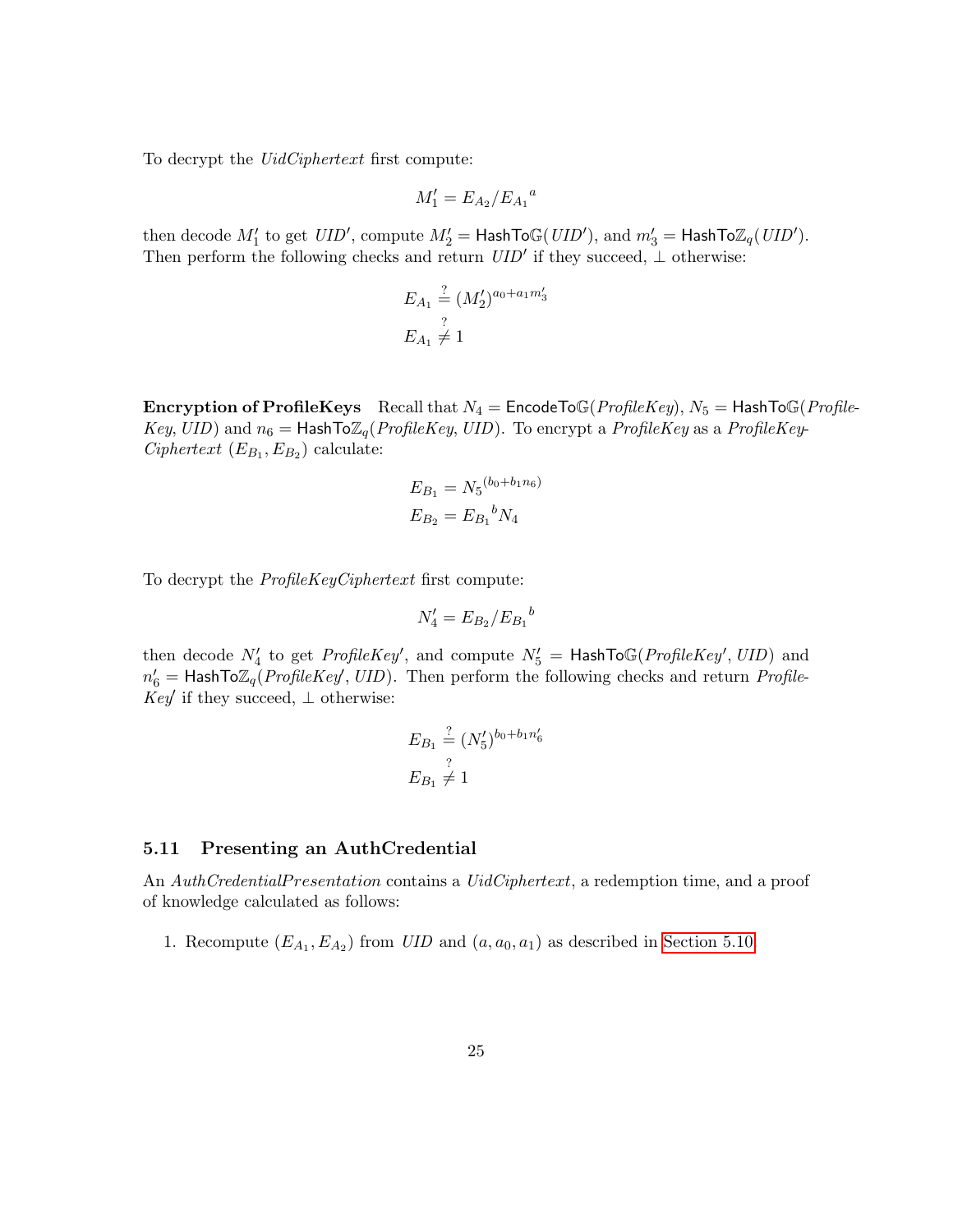2. Choose  $z \in_R \mathbb{Z}_q$  and compute

$$
C_{y_1} = G_{y_1}{}^z M_1
$$
  
\n
$$
C_{y_2} = G_{y_2}{}^z M_2
$$
  
\n
$$
C_{y_3} = G_{y_3}{}^z G_{m_3}{}^{m_3}
$$
  
\n
$$
C_{y_4} = G_{y_4}{}^z
$$
  
\n
$$
C_{y_5} = G_{y_2}{}^z U^t
$$
  
\n
$$
C_{y_6} = G_{x_1}{}^z U^t
$$
  
\n
$$
C_V = G_V{}^z V
$$
  
\n
$$
C_{y_2}' = C_{y_2}{}^{a_1}
$$

along with two values in  $\mathbb{Z}_q$ :  $z_0 = -tz$  and  $z_1 = -z(a_0 + a_1m_3)$ .

3. Compute the following proof of knowledge:

$$
\pi_A = \text{PK}\{(z, sk, z_0, z_1, m_3, t) :
$$
\n
$$
Z = I^z \wedge
$$
\n
$$
C_{x_1} = C_{x_0}{}^t G_{x_0}{}^{z_0} G_{x_1}{}^z \wedge
$$
\n
$$
pk = G_a{}^a G_{a_0}{}^{a_0} G_{a_1}{}^{a_1} G_b{}^b G_{b_0}{}^{b_0} G_{b_1}{}^{b_1} \wedge
$$
\n
$$
C_{y_1}/E_{A_2} = G_{y_1}{}^z / E_{A_1}{}^a \wedge //\text{plaintext is } M_1
$$
\n
$$
C_{y_2}' = C_{y_2}{}^{a_1} \wedge
$$
\n
$$
E_{A_1} = C_{y_2}{}^{a_0} (C_{y_2}')^{m_3} G_{y_2}{}^{z_1} \wedge //E_{A_1} \text{ is well-formed}
$$
\n
$$
C_{y_3} = G_{y_3}{}^z G_{m_3}{}^{m_3} \wedge
$$
\n
$$
C_{y_4} = G_{y_4}{}^z \}
$$

- 4. Output  $(C_{x_0}, C_{x_1}, C_{y_1}, \ldots, C_{y_4}, C_V, C_{y_2}, E_{A_1}, E_{A_2}, \pi_A)$
- 5. The server computes

$$
Z = C_V / (WC_{x_0}^{x_0} C_{x_1}^{x_1} C_{y_1}^{y_1} C_{y_2}^{y_2} C_{y_3}^{y_3} (C_{y_4} G_{m_4}^{m_4})^{y_4})
$$

using the timestamp  $m_4$  and the secret key  $(W, x_0, x_1, y_1, \ldots, y_4)$ , and then verifies  $\pi_A$ .

### 5.12 Presenting a ProfileKeyCredential

A ProfileKeyCredentialP resentation contains a UidCiphertext, a ProfileKeyCiphertext, and a proof of knowledge calculated as follows:

1. Choose random  $z, r$  then compute

$$
C_{y_i} = G_{y_i}{}^z N_i \text{ for } i = 1, ..., 6
$$
  
\n
$$
C_{x_0} = G_{x_0}{}^z U
$$
  
\n
$$
C_{x_1} = G_{x_1}{}^z U^t
$$
  
\n
$$
C_{y_2}' = C_{y_2}{}^{a_1}
$$
  
\n
$$
C_{y_5}' = C_{y_5}{}^{b_1}
$$

along with three values in  $Z_q$ :  $z_0 = -tz$ ,  $z_1 = -z(a_0 + a_1m_3)$ , and  $z_2 = -z(b_0 + b_1n_6)$ .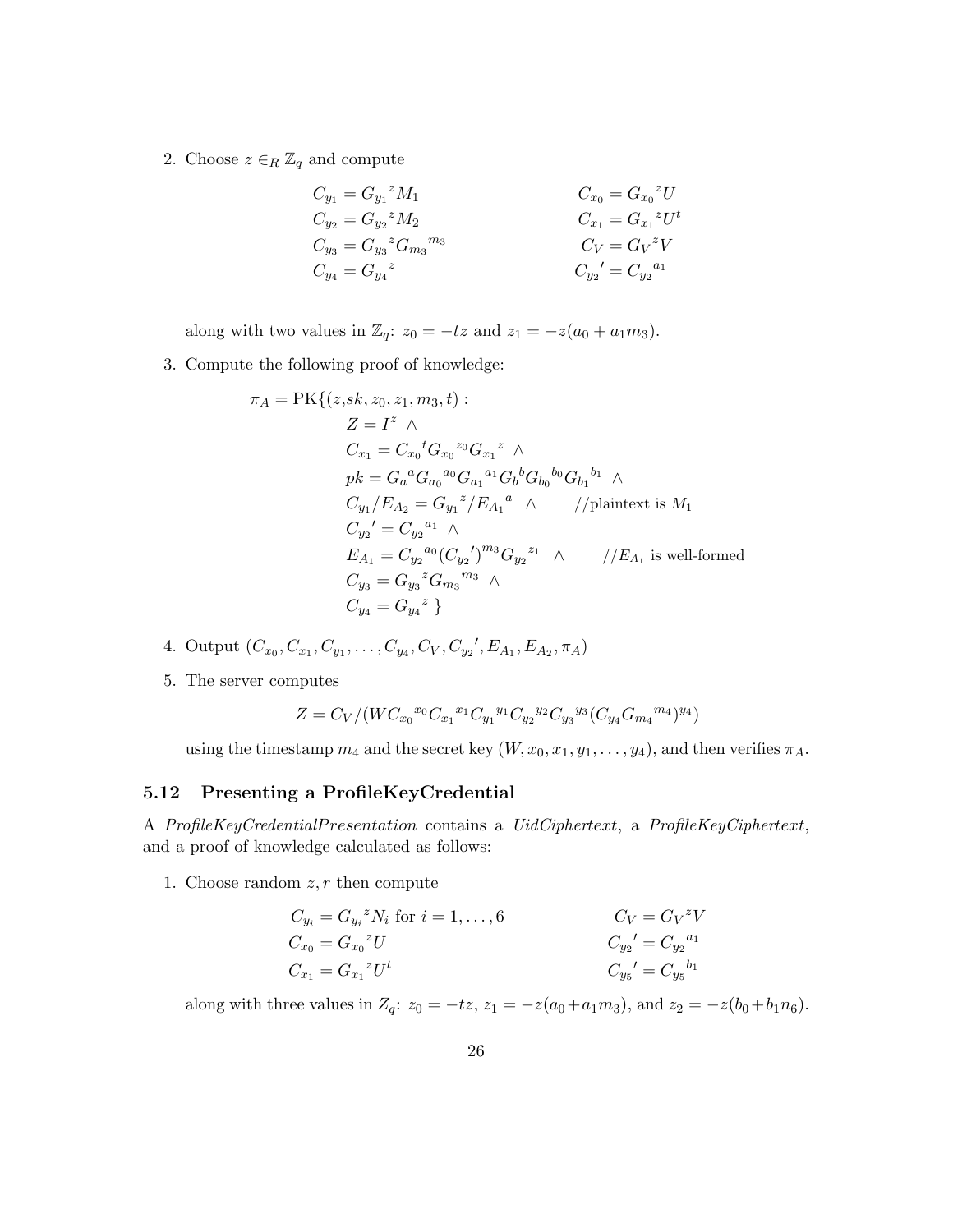2. Then compute the proof of knowledge

$$
\pi_{P} = \text{PK}\{(sk, m_{3}, n_{6}, z, z_{0}, z_{1}, z_{2}, t) :
$$
\n
$$
Z = I^{z} \wedge
$$
\n
$$
C_{x_{1}} = C_{x_{0}}{}^{t}G_{x_{0}}{}^{z_{0}}G_{x_{1}}{}^{z} \wedge
$$
\n
$$
pk = G_{a}{}^{a}G_{a_{0}}{}^{a_{0}}G_{a_{1}}{}^{a_{1}}G_{b}{}^{b}G_{b_{0}}{}^{b_{0}}G_{b_{1}}{}^{b_{1}} \wedge
$$
\n
$$
C_{y_{1}}/E_{A_{2}} = G_{y_{1}}{}^{z}/E_{A_{1}}{}^{a} \wedge
$$
\n
$$
f/\text{plaintext is } N_{1}
$$
\n
$$
C_{y_{2}}' = C_{y_{2}}{}^{a_{1}} \wedge
$$
\n
$$
E_{A_{1}} = C_{y_{2}}{}^{a_{0}}(C_{y_{2}}')^{m_{3}}G_{y_{2}}{}^{z_{1}} \wedge
$$
\n
$$
f/E_{A_{1}} \text{ is well-formed}
$$
\n
$$
C_{y_{3}} = G_{y_{3}}{}^{z}G_{m_{3}}{}^{m_{3}} \wedge
$$
\n
$$
C_{y_{4}}/E_{B_{2}} = G_{y_{4}}{}^{z}/E_{B_{1}}{}^{b} \wedge
$$
\n
$$
f/\text{plaintext is } N_{4}
$$
\n
$$
C_{y_{5}}' = C_{y_{5}}{}^{b_{1}} \wedge
$$
\n
$$
E_{B_{1}} = C_{y_{5}}{}^{b_{0}}(C_{y_{5}}')^{n_{6}}G_{y_{5}}{}^{z_{2}} \wedge
$$
\n
$$
f/E_{B_{1}} \text{ is well-formed}
$$
\n
$$
C_{y_{6}} = G_{y_{6}}{}^{z}G_{m_{6}}{}^{n_{6}}
$$

and output  $(\{C_{y_i}\}_{i=1}^6, C_{x_0}, C_{x_1}, C_V, C_{y_2}', C_{y_5}', \pi_P).$ 

3. The server computes

$$
Z = C_V / (W C_{x_0}^{x_0} C_{x_1}^{x_1} \prod_{i=1}^{6} C_{y_i}^{y_i})
$$

using the secret key  $(W, x_0, x_1, y_1, \ldots, y_5)$ , and then verifies  $\pi_P$ .

# 6 Security analysis

In this section we analyze the security of: the encryption scheme defined in [Section 4.1,](#page-12-0) our new algebraic MAC from [Section 3.1,](#page-9-0) and the security of the keyed-verification anonymous credential system build on top of the MAC.

#### 6.1 Security of Encryption

We first give a definition of weak pseudorandom functions (wPRF) [\[NR95\]](#page-36-11), tailored to our setting.

**Definition 4.** Let  $\mathbb G$  be a group of prime order q. A function  $f_k : \mathbb G \to \mathbb G$  with key  $k \in \mathbb Z_q$ is said to be a weak pseudorandom function (wPRF), if the following two sequences (of length polynomial in  $\kappa$ ) are indistinguishable

$$
(x_1, f_k(x_1), (x_2, f_k(x_2)), \ldots
$$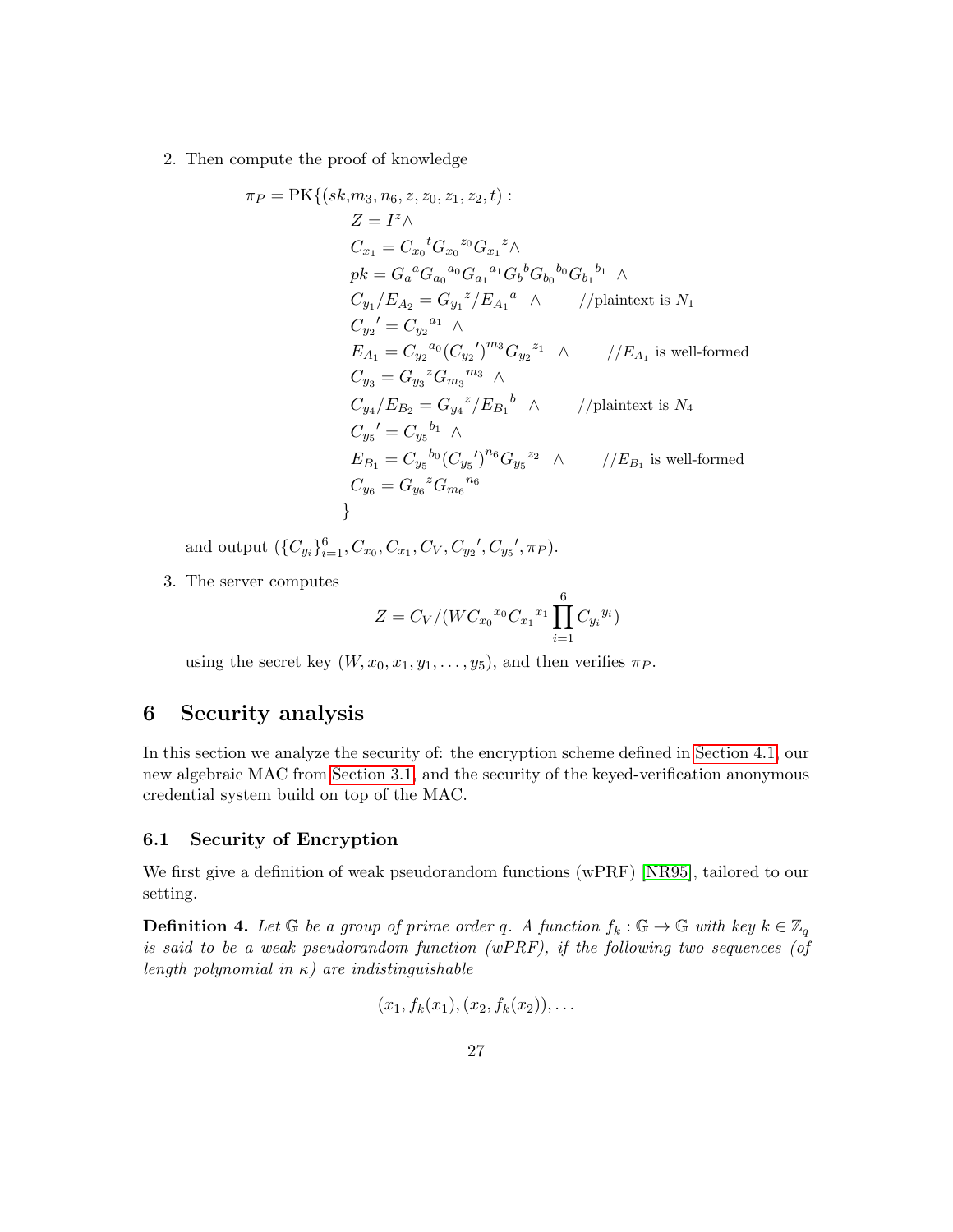$$
(x_1,r_1),(x_2,r_2),\ldots
$$

where  $x_i$  and  $r_i$  are sampled from the uniform distribution on  $\mathbb{G}$ .

Weak PRFs are useful because they are PRFs when the inputs are chosen at random. The specific wPRF we use in our security analysis is the function  $f_k : \mathbb{G} \to \mathbb{G}$  defined as  $f_k(x) = x^k$ . The fact that  $f_k$  is a wPRF is known in the literature (e.g., [\[DKPW12\]](#page-36-8)).

First we show that the encryption scheme of §[4.1](#page-12-0) is CPA secure. Our definition uses a real-or-random experiment [\[BDJR97\]](#page-35-10), and to model the deterministic property, the encryption oracle can only be queried once per plaintext.

**Definition 5.** For a deterministic symmetric key cipher with public verifiability (KeyGen, Enc, Dec), we define CPA security by the following security game.

- The challenger selects  $(k, pk) \leftarrow \text{KeyGen}(1^{\kappa})$ , and a random bit b.
- The attacker is given pk and an oracle  $\mathcal{O}_k(\cdot)$  that outputs  $\mathsf{Enc}_K(\cdot)$  when  $b = 0$  and Enc<sub>K</sub>(r) for uniformly random r (of the same length) when  $b = 1$ .  $\mathcal{O}_k$  outputs  $\perp$  if the input was previously queried.
- A outputs a guess bit b' and wins if  $b = b'$ .

In the following proof and throughout this section, we use the shorthand  $H$  to denote HashToG, and h to denote HashTo $\mathbb{Z}_q$ .

**Theorem 6.** The encryption scheme of [Section 4.1](#page-12-0) is CPA secure, in the random oracle model, assuming the DDH problem is hard in G.

*Proof.* Let A be an attacker in the CPA game. We construct a DDH distinguisher  $\beta$  that uses  $A$  as a subroutine. We proceed with a hybrid argument. Let  $G_i$  be the probability that A outputs 1 in Game i. Suppose that DDH is  $\epsilon_{\text{ddh}}$ -hard in  $\mathbb{G}$ , i.e., no polynomial time algorithm exists for DDH that succeeds with probability better than  $\epsilon_{\text{ddh}}$ .

**Game 0** This is the real CPA game, where  $\beta$  is the challenger, and H is modeled as a random oracle. The probability that A breaks CPA security of the scheme is  $G_0$ .

**Game 1** is the same as Game 0, but  $\beta$  replaces pk with a random value. We claim that  $\mathsf{G}_1 - \mathsf{G}_0 \leq \epsilon_{\text{ddh}}$ . Let  $\mathcal{B}$  have a DDH triple as input,  $(A, B, C) = (G^{a_0}, G^b, G^{a_0b} \text{ or } G^z)$  for a random  $z \in \mathbb{Z}_q$ . B chooses  $a, a_1$  at random and creates pk, by first programming H so that  $G_{a_0} = B = G^b$  (this is possible since  $G_{a_0}$  is derived using H). Then B computes  $pk = G_a^a C G_{a_1}^{a_1}$ . On hash queries  $H(M)$ ,  $\mathcal B$  outputs  $G^r$  for random r and stores  $(M, r)$ . To answer Enc $(M)$  queries, B programs H (or has already) so that  $H(M) = G<sup>r</sup>$ , then  $A^r = G^{a_0r} = H(M)^{a_0}$ . B outputs  $(E_1, E_2) = (A^r H(M)^{a_1 h(m)}, (E_1)^a M)$ .

and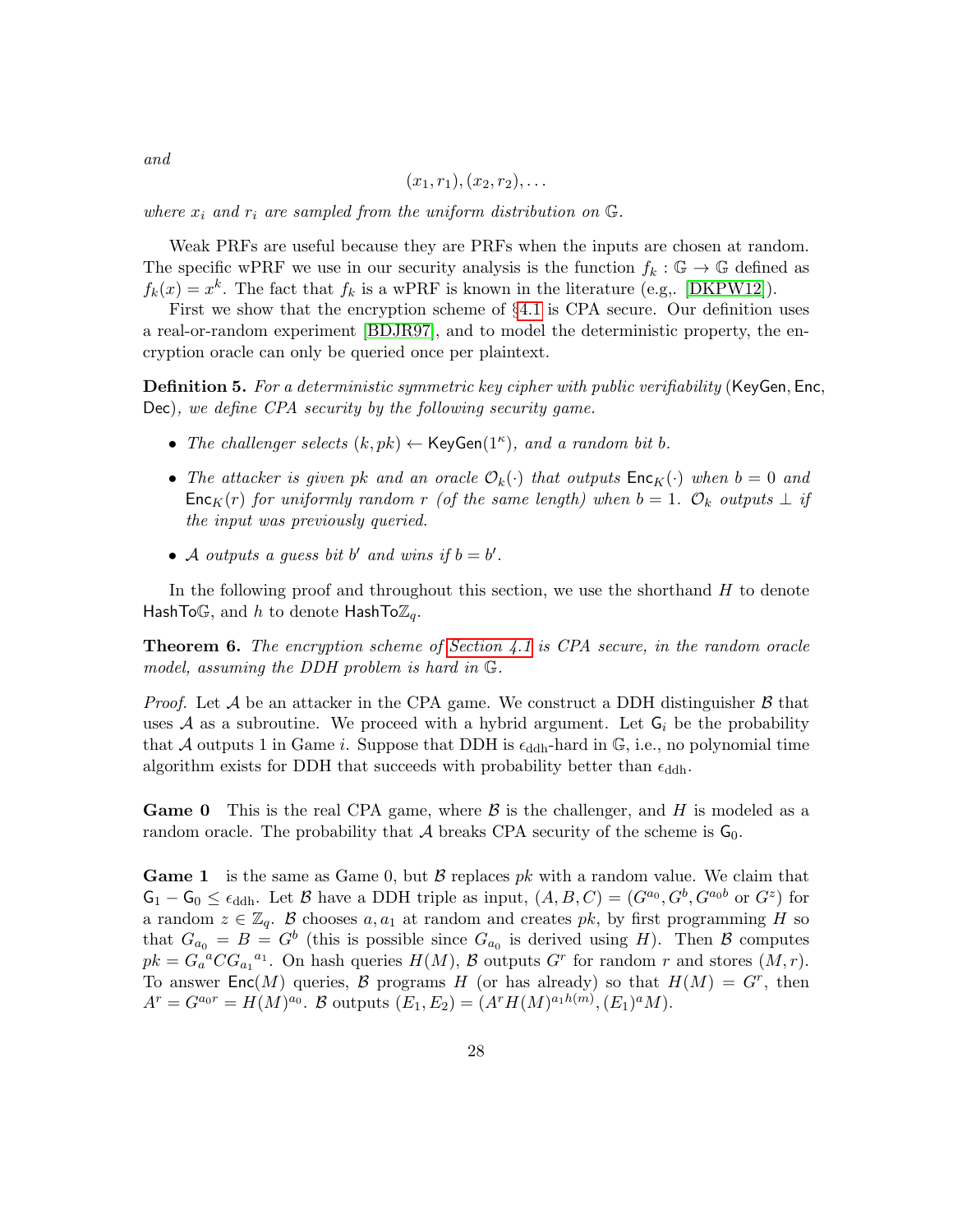When the DDH triple is real, games  $G_0$  and  $G_1$  are identical, and when the triple is random,  $pk$  is uniformly distributed in  $\mathbb{G}$ . The output of Enc queries is always the same in both games because it doesn't depend on C. Therefore,  $G_1 - G_0 \leq \epsilon_{\text{ddh}}$ .

**Game 2** is the same as Game 1, except  $\beta$  replaces  $E_1$  with a random value when  $\mathcal A$ makes an Enc query. B chooses  $(a, a_1)$  at random, and acts as a wPRF attacker, for an instance where  $a_0$  is the secret. When A queries  $H(m)$ , B queries the wPRF oracle to get  $(U, U')$ . B programs  $H(m) = U$ , then outputs  $(E_1, E_2) = (U' U^{a_1 h(m)}, (E_1)^a m)$ . Note that since  $m$  never repeats,  $U$  is a fresh random group element for every Enc query with overwhelming probability. When the wPRF oracle outputs real pairs then  $\beta$  outputs  $E_1 = U'U^{a_1h(m)} = U^{a_0 + a_1h(m)} = H(m)^{a_0 + a_1h(m)}$ , and  $G_2 = G_1$ . When the wPRF output is random, then  $E_1$  is uniformly distributed in  $\mathbb{G}$ . Therefore  $\mathcal{B}$  is a distinguisher for the wPRF game (and hence DDH) with probability  $G_2 - G_1 \leq \epsilon_{\text{ddh}}$ .

**Game 3** is the same as 2 but now  $E_2$  is replaced with a random value.  $\beta$  does not use  $(a_0, a_1)$ , and again plays the wPRF game, this time for an instance with secret a. When A makes an  $\mathsf{Enc}(m)$  query, B queries the wPRF oracle to get  $(U, U')$ , and B outputs  $(E_1, E_2) = (U, U'm)$ .  $E_1$  is uniformly distributed in both games 2 and 3. For  $E_2$ , when the wPRF output is real, we have  $E_2 = (E_1)^a m$ , exactly as in Game 2, and when the wPRF output is random,  $E_2$  is uniformly distributed. Therefore  $\mathsf{G}_3 - \mathsf{G}_2 \leq \epsilon_{\text{ddh}}$ .

In Game 3  $\beta$  no longer uses m. By a union bound

 $Pr[\mathcal{A}$  wins the CPA game  $] \leq 3\epsilon_{\text{ddh}}$ 

 $\Box$ 

Now we formally define the unique ciphertexts property.

<span id="page-28-1"></span>**Definition 7.** We say a symmetric-key encryption scheme (KeyGen, Enc, Dec) has unique ciphertexts if for all polynomial-time  $A$ ,

$$
\Pr[(k, c_1, c_2) \leftarrow \mathcal{A}(1^{\kappa}) : c_1 \neq c_2 \ \land \ \mathsf{Dec}_k(c_1) = \mathsf{Dec}_k(c_2) \neq \bot]
$$

is negligible in  $\kappa$ .

Next we define correctness under adversarially chosen keys. Our definition refers to the Derive hash function from our construction, used to derive the secret key from a seed.

<span id="page-28-0"></span>**Definition 8.** We say a symmetric-key encryption scheme (KeyGen, Enc, Dec) is correct under adversarially chosen keys if for all polynomial-time  $A$ ,

$$
\Pr[(k_0, m) \leftarrow \mathcal{A}(1^{\kappa}) : sk = \text{Derive}(k_0) \ \wedge \ \text{Dec}_{sk} \text{Enc}_{sk}(m) = \bot]
$$

is negligible in  $\kappa$  for all polynomial time A.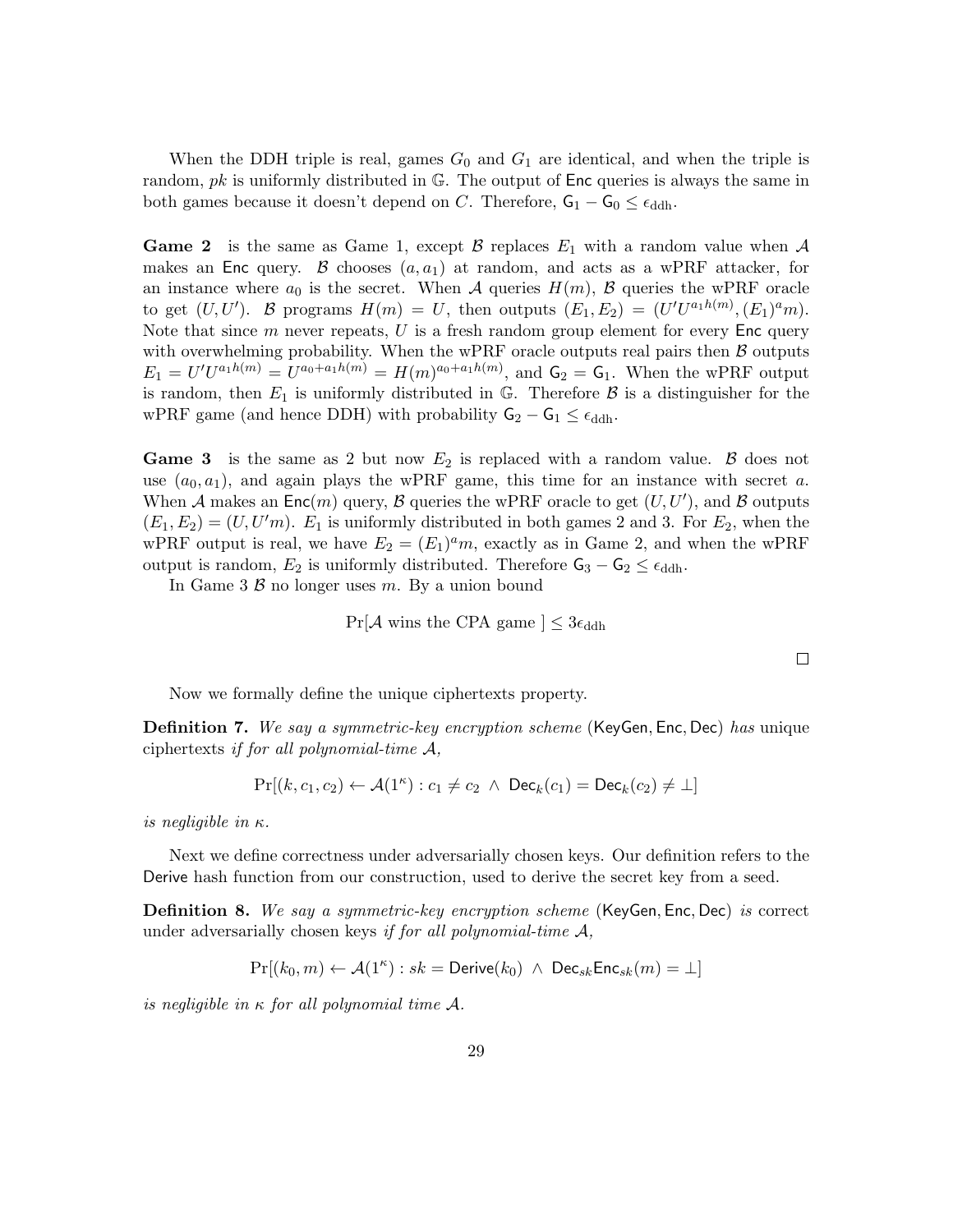Now we prove that our encryption scheme has unique ciphertexts [\(Definition 7\)](#page-28-1) and is correct under adversarially chosen keys[\(Definition 8\)](#page-28-0).

**Theorem 9.** The encryption scheme of [Section 4.1](#page-12-0) has unique ciphertexts, and is correct under adversarially chosen keys assuming HashToG is a random oracle, HashTo $\mathbb{Z}_q$  is collision-resistant, Derive is a random function and the DLP is hard in G.

Proof. First we prove that the scheme has unique ciphertexts. Because decryption recomputes  $E'_1$  from M, and this step is deterministic, there is exactly one  $E_1$  value for each M, such that decryption will succeed. For a pair of ciphertexts  $(E_1, E_2)$  and  $(E'_1, E'_2)$  that decrypt successfully to the same M, since  $E_1 = E'_1$ , and  $E_2/(E_1)^a = E'_2/(E'_1)^a$  it must that  $E_2 = E'_2$ .

Now for correctness under adversarially chosen keys. Suppose  $A$  has output  $k_0$  such that  $k =$  Derive( $k_0$ ) and M such that  $\mathsf{Dec}_k(\mathsf{Enc}_k(M)) = \bot$ . By definition  $\mathsf{Enc}_k$  succeeds for any k and M in range, therefore Enc outputs some  $(E_1, E_2)$ . Dec<sub>k</sub>( $\cdot$ ) can only fail if it recomputes some  $E'_1 \neq E_1$ . Let M' be the value computed during the first step of Dec, i.e.,  $M' = E_2/(E_1)^a$ . We prove that  $E_1 \neq E'_1$  if and only if  $M' \neq M$ .

If  $E_1 \neq E'_1$  then  $M \neq M'$  since encryption is deterministic.

If  $M \neq M'$  then  $E_1 \neq E'_1$  since encryption is deterministic, and it's hard to find collisions in the function used to compute  $E_1$ . More specifically, it should be hard to find  $M \neq M'$  such that

$$
H(M)^{a_0 + a_1 h(M)} = H(M')^{a_0 + a_1 h(M')}
$$

Suppose  $\mathcal A$  is an adversary that outputs such a pair, we construct  $\mathcal B$  that solves the DLP instance  $Y = G^x$  using A, in the random oracle model. For each query  $H(M)$  made by A, B responds with  $Y<sup>s</sup>G<sup>t</sup>$  for random  $(s, t)$ , and stores  $(M, s, t)$ . When A outputs colliding  $M \neq M'$ , B has

<span id="page-29-0"></span>
$$
(Y^s G^t)^{a_0 + a_1 h(M)} = (Y^{s'} G^{t'})^{a_0 + a_1 h(M')}
$$
\n<sup>(1)</sup>

.

Let  $v = a_0 + a_1 h(M)$  and  $v' = a_0 + a_1 h(M')$ . Solving equation [1](#page-29-0) gives  $Y^{sv-s'v'} = G^{t'v'-tv}$ . Note that  $s, s'$  are statistically hidden from the adversary, so the probability that he can find M,  $M', a_0, a_1$  such that  $s'v' - sv = 0$  is negligible. That means  $\beta$  can output the discrete  $\log$  as  $\frac{t'v'-tv}{s v-s'v'}$  $\frac{t'v'-tv}{sv-s'v'}$ .  $\Box$ 

To relate the security properties of our new encryption to the more standard notion of CCA security, we first note that unique ciphertexts and plaintext integrity (PI, see [\[BS17,](#page-35-6) Excercise 9.15]) implies ciphertext integrity (CI, see [\[BS17,](#page-35-6) Definition 9.1]). In PI and CI, an adversary is given an encryption oracle, and must either create a new ciphertext that decrypts correctly (CI), or create a ciphertext that decrypts to a message that was never queried (PI).

To see that our scheme provides PI security, note that  $E_1$  is a MAC<sub>GGM</sub> tag on the message HashTo $\mathbb{Z}_q(M)$ , with secret key  $(a_0, a_1)$ . Then a PI attacker can be used to create a forgery on MAC<sub>GGM</sub>. The reduction will choose a, and use it compute  $E_2$ , for  $E_1$  it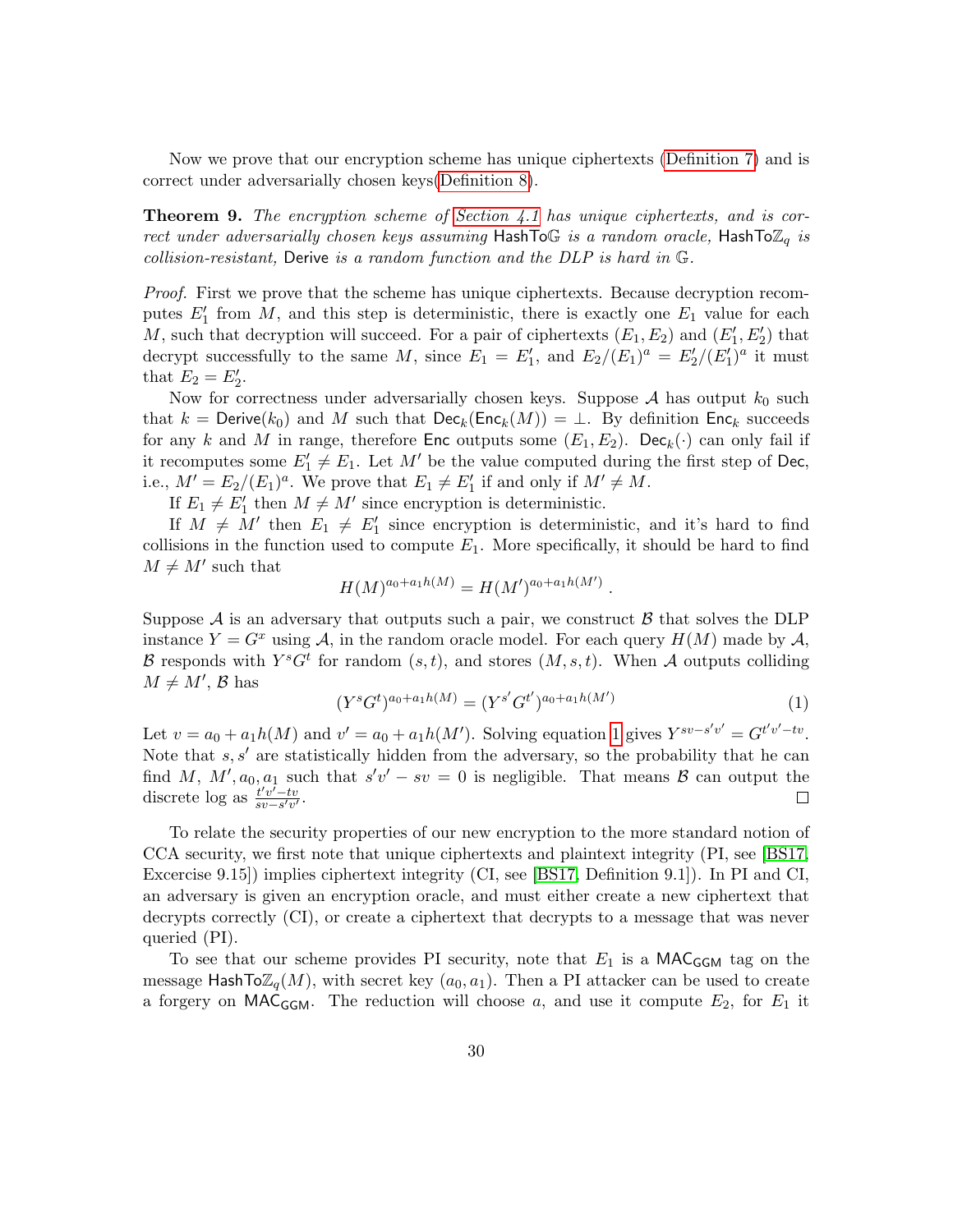will query a MAC<sub>GGM</sub> oracle to get  $(U, U')$  and program HashTo $\mathbb{G}(M) = U$  and output  $E_1 = U'$ . When the PI attacker outputs  $E_1^*$  as part of a ciphertext on a never queried  $M^*$ , the reduction outputs  $(M^*, H(M), E_1)$  as a forgery in the MAC<sub>GGM</sub> uf-cma-security game. This fails if there was a collision in  $\text{HashTo}\mathbb{Z}_q$ , so we assume it is collision resistant.

Now we argue that PI and unique ciphertexts implies CI. When the CI attacker outputs a new ciphertext, PI security ensures that it is an encryption of a previously queried message. However, each previously queried message has only one ciphertext by the unique ciphertext security. Therefore, the attacker cannot output a valid ciphertext without breaking one of the two security properties.

Finally, if an encryption scheme is both CI and CPA secure, then it is CCA secure [\[BS17,](#page-35-6) §9.2.3].

#### <span id="page-30-0"></span>6.2 Security of our New MAC

In this section we prove that our new MAC is secure.

Theorem 10. The MAC defined in [Section 3.1](#page-9-0) is suf-cmva secure, assuming the DDH problem is hard in  $\mathbb{G}$ , and that the MAC $_{\mathsf{GGM}}$  construction is uf-cma secure.

Proof. Using Lemma [3,](#page-7-0) we can ignore verification queries and prove that the MAC is suf-cma secure.

We consider three possible types of forgeries, and show that each can occur with at most negligible probability. Recall that the forged MAC on message  $M^*$  consists of three values  $(t^*, U^*, V^*)$ , and let  $M_i$  and  $(t_i, U_i, V_i)$  be the message used and MACs resulting from the adversary's MAC oracle queries. In Type 1 forgeries,  $t^* \neq t_i$  for any i. In Type 2 forgeries, there exists a previous query i such that  $t^* = t_i$ , but  $M^* \neq M_i$ . (Note that since t is chosen freshly at random for each MAC produced by the oracle, there will be at most one such *i*.) Finally, in Type 3 forgeries, there exists a previous query *i* such that  $t^* = t_i$ and  $M^* = M_i$ , but  $U^* \neq U_i$ . Note that since  $V^*$  is fully defined by  $M^*, U^*, t^*$ , this covers all possible forgeries in the suf-cma game. Let  $A$  be an attacker who plays the suf-cma security game.

Type 1  $(t^*$  was not output by the MAC oracle) Suppose that there is an attacker A that can produce a Type 1 forgery in the suf-cma game with non-negligible probability. In this case,  $A$ 's forgery uses a new tag value  $t^*$ , i.e., one that has not been output by in response to a MAC query from A.

We construct an algorithm  $\beta$  that uses  $\mathcal A$  as a subroutine.  $\beta$  will be a uf-cma forger for  $MAC_{GGM}$ . B plays the uf-cma security game for  $MAC_{GGM}$  with a challenger, who provides a MAC oracle. First  $\beta$  generates part of the MAC key and the issuer parameters.  $\beta$  chooses  $(w, y_1, \ldots, y_n)$  at random and computes  $C_W$ . Then B chooses a random z and queries MAC<sub>GGM</sub>(z) to get a MAC  $(U, U')$ . Since  $U' = U^{x_0+x_1z} = U^{x_0}U^{x_1z}$ , when the random oracle used to generate parameters is programmed to output  $G_{x_0} = U$  and  $G_{x_1} = U^z$ ,  $\beta$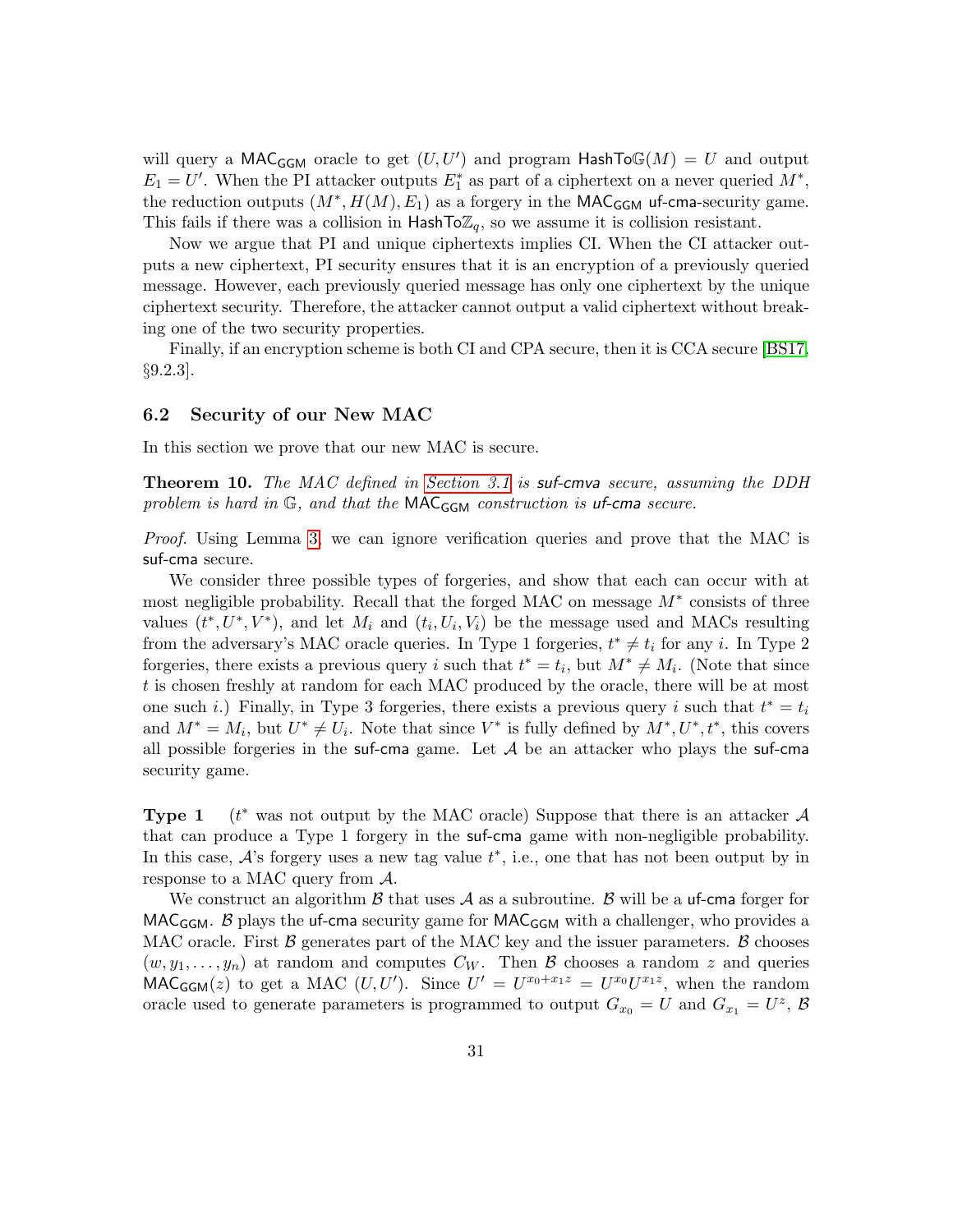can create  $I = G_V/(G_{y_1}^{y_1} \dots G_{y_n}^{y_n} G_{x_0}^{x_0} G_{x_1}^{x_1})$  as  $I = G_V/(G_{y_1}^{y_1} \dots G_{y_n}^{y_n} U')$ . Now  $\mathcal{B}$ initializes  $A$  with the issuer parameters.

For MAC queries, B computes  $\tilde{M} = \prod_{i=0}^{n} M_i^{y_i}$ . B chooses a random t, queries MAC<sub>GGM</sub>(t) to get  $(U, U')$  and computes the MAC as  $(t, U, V = \tilde{M} W U')$ . Since  $U' =$  $U^{x_0+x_1t}$ , this MAC is computed correctly.

When A outputs a forgery, B can compute  $(U^*, V^*/\tilde{M}W)$ , and output this as a MAC<sub>GGM</sub> forgery on the message  $t^*$ . If  $t^*$  was never output in a MAC created by  $\beta$  it was never queried to the MAC<sub>GGM</sub> oracle, and is therefore a valid MAC<sub>GGM</sub> forgery, if  $\sigma^*$  is a valid MAC and a Type 1 forgery.

**Type 2 or Type 3**  $(t^*$  was output by the MAC oracle) Suppose that there is an attacker A that can produce a Type 2 or Type 3 forgery in the suf-cma game with non-negligible probabilty. We argue that this will allow us to construct a reduction  $\beta$  to break DDH. We proceed via a series of games:

Game 0 This is the real suf-cma game, with the modification that the adversary wins if the forgery is valid and is of Type 2 or Type 3. By assumption A produces a Type 2 or Type 3 forgery with non-negligible probability  $\epsilon$ .

Game 1 This game proceeds as the suf-cma game with the following exception: the game first chooses a random  $i^* \in 1 \ldots Q$ , where Q is the the maximum number of queries that A can make, and the adversary wins only if  $t^* = t_{i^*}$ . The adversary will win this game with probability at least  $\epsilon/Q$ .

Game 2 This game proceeds as in Game 1 with the following exceptions: First, the issuer parameters are chosen at random. Then, on the  $i^*$ th query that A makes to its MAC oracle, the game will respond by running the MAC algorithm. For all other MAC oracle queries, the game will return three random values  $(t, U, V)$  in the appropriate groups. The adversary wins if the MAC verifies and  $t^* = t_{i^*}$  but either  $\vec{M}$  or U is new. Suppose that the adversary's success probability in Game 2 is non-negligibly lower than in Game 1. In this case we build an algorithm  $\beta$  that breaks DDH.

Let  $(R, X_1, Z)$  be a DDH instance in G, that B will use A to answer. We use the notation  $(G^r, G^{x_1}, G^{rx_1})$  for a real DDH triple, and replace  $G^{rx_1}$  with  $G^z$  when Z is random. The base  $G \in \mathbb{G}$  is assumed to be different from the parameters used by the MAC scheme.

B no longer chooses  $x_0, x_1$  in the secret key. Instead B chooses random  $d, t_{i^*} \in Z_q$ . The value of  $x_1$  is fixed by  $X_1$  in the DDH instance, and the value  $x_0$  used by  $\beta$  when creating MACs will be implicitly defined as  $x_0 = d - x_1 t^*$ .

To create I in the issuer parameters without  $(x_0, x_1)$ , B first programs the random oracle so that  $G_{x_1}$  is derived as  $R^a G^b$  for a random a, b. Then  $\mathcal{B}$  computes the term  $G_{x_1}^{x_1}$  as  $Z^a X_1^b$ . Similarly, for the term  $G_{x_0}^{x_0}$ ,  $\beta$  programs the random oracle to derive  $G_{x_0} = R^{a'} G^{b'}$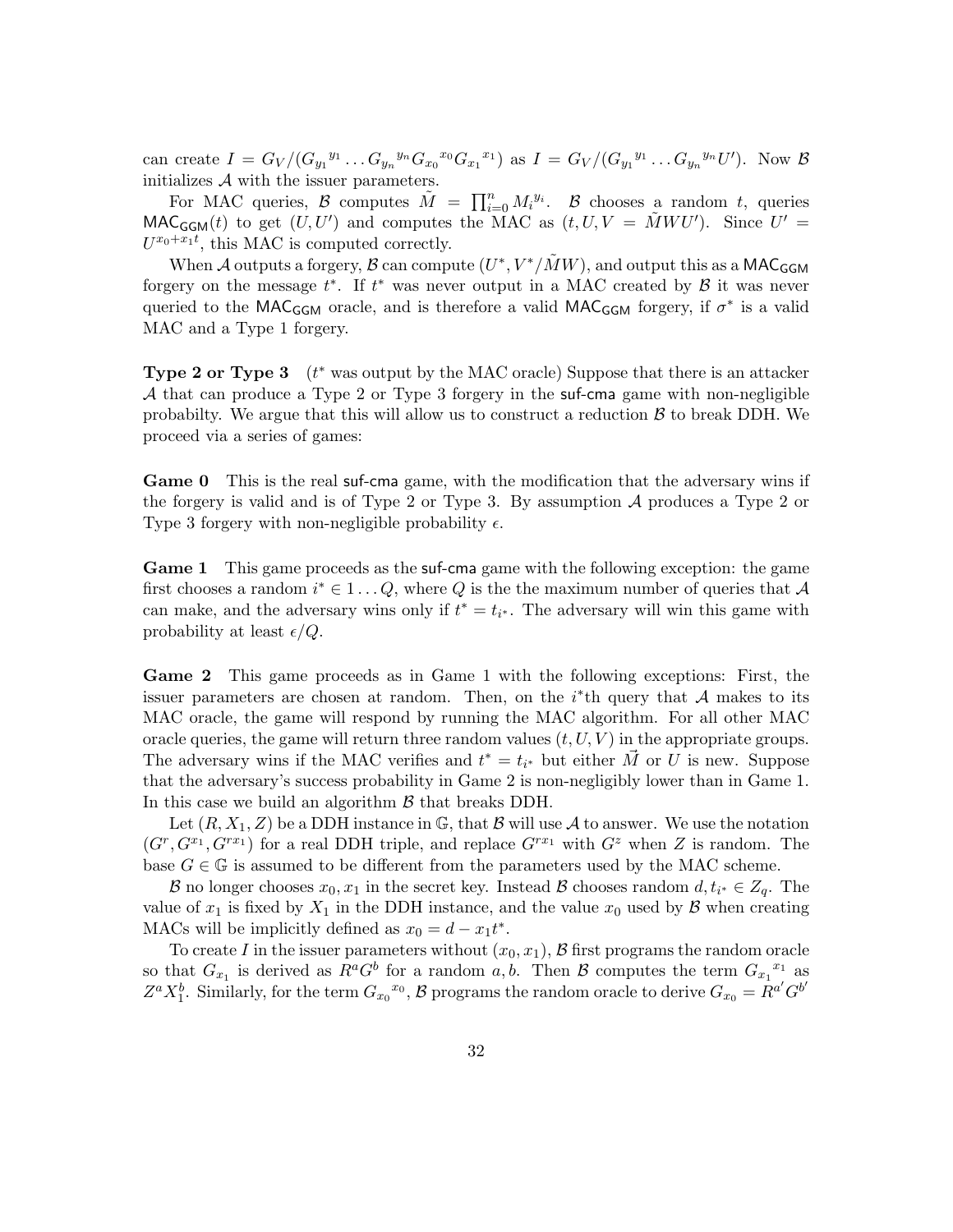for a random  $a', b'$ . Then B computes  $G_{x_0}^{x_0} = ((R^{a'}G^{b'})^d(Z^{a'}X_1^{b'})$  $j_1^{(b')}$ <sup>-t\*</sup>. Finally  $\beta$  chooses  $C_W$  at random; since this is a perfectly hiding commitment the distribution is identical to that in the real parameters.

For MAC query  $i^*$ ,  $\beta$  chooses random  $a_{i^*}, b_{i^*}$  and outputs the MAC

<span id="page-32-0"></span>
$$
(R^{a_{i^*}}G^{b_{i^*}}, \tilde{M}W(R^{a_{i^*}}G^{b_{i^*}})^d, t^*)
$$
\n<sup>(2)</sup>

and for the other query  $i \neq i^*$  B chooses random  $a_i, b_i, t$  and outputs

<span id="page-32-1"></span>
$$
(R^{a_i}G^{b_i}, \tilde{M}W(R^{a_i}G^{b_i})^d(Z^{a_i}X_1^{b_i})^{t-t^*}, t)
$$
\n(3)

Note that [\(2\)](#page-32-0) is a special case of [\(3\)](#page-32-1), since when  $t = t^*$  part of (3) cancels out.

By the definition of d, the MAC in  $(2)$  is valid and distributed identically to the output of the MAC algorithm. When  $Z = G^{rx_1}$ , it can be checked that [\(3\)](#page-32-1) is also valid and distributed identically to the output of the MAC algorithm, as are the issuer parameters. When Z is random,  $Z^a X_1^b$  is random and independent of  $R^a G^b$ , so [\(3\)](#page-32-1) consists of 3 independent random values. Similarly in this case  $I$  is random as well.

When A outputs a forgery  $(M^*, t^*, U^*, V^*)$ , by assumption it will use a tag output by B, and if the tag is not  $t^*$  output in query  $i^*$ , B aborts. If the tag is  $t^*$ , B computes  $\tilde{M}$  from  $M^*$ , uses  $\vec{y}_i$  and checks whether  $V^*/(U^*)^d = \tilde{M}W$ . If the comparison fails, the forgery is invalid, and  $\beta$  outputs "random" to the DDH instance, if it succeeds,  $\beta$  outputs "DDH tuple". So if  $\mathcal{A}$ 's forgery probability changes between games 0 and 1,  $\mathcal{B}$ 's DDH advantage changes by the same amount. Thus games 1 and 2 are indistinguishable assuming DDH is hard in G.

**Success probability in Game 2** Now we argue that  $A$ 's forgery probability in Game 2 is negligible. First consider a Type 2 forgery. Note that a forgery on a new message  $\vec{M}'$  must have  $\tilde{M}' = \prod_{i=0}^n M_i'^{y_i}$ . If  $\vec{M}' = G^{\vec{m'}}$ , the logarithm of  $\tilde{M}'W$  to the base G is  $y_1m'_1 + \ldots + y_nm'_n + w \pmod{q}$ . Note that this is a pairwise independent function of  $m'_1, \ldots, m'_n$ . Since A has only received one value using  $\vec{y}$  and w (in the response to the *i*<sup>\*</sup>th MAC query), the adversary can produce this value with probability at most  $1/q$ . Next, we consider a Type 3 forgery. Let  $d = x_0 + x_1 t^*$ . Then the one MAC that  $\beta$  has output using the secret key has  $V = \tilde{M}G^{w+ud}$  and the forgery has  $V^* = \tilde{M}G^{w+u^*d}$ , where  $u, u^*$  are the discrete logs of U and  $U^*$  from the *i*<sup>\*</sup>th query and the forgery respectively. Again, note that this is a pairwise independent function of  $u$ , and since  $A$  only has one MAC using  $w, d$ , the adversary has only negligible probability of producing the right value for  $u^*$ .

 $\Box$ 

#### 6.3 Credential Security

Referring to the definition in [\[CMZ14\]](#page-35-0), a keyed-verification anonymous credential scheme has the following protocols: CredKeygen, BlindIssue, BlindObtain, Show, ShowVerify. The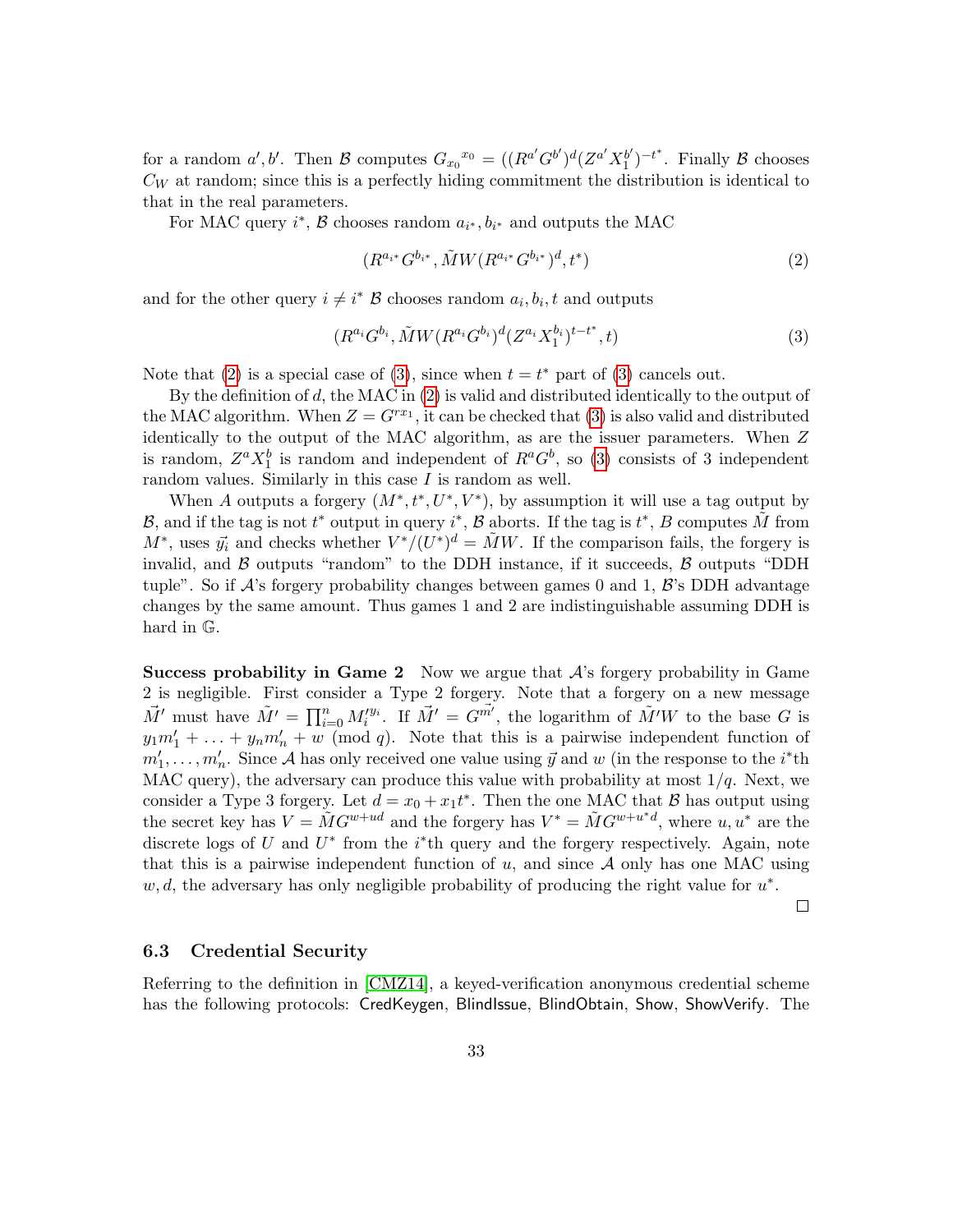key generation, (non-blind) issuance, and show protocols are described in [Section 3,](#page-9-1) and the blind issuance protocol is described in [Section 5.9](#page-21-0)

The following security properties are for formally defined in [\[CMZ14\]](#page-35-0). In this section we review them briefly and argue that a similar analysis applies here.

Correctness The first part of correctness (that credentials always verify) follows from correctness of the MAC. Correctness of the second part (that Show always succeeds for valid credentials), follows from the correctness of the zero-knowledge proof system, and the equation  $Z = I^z$ . Using our 4-attribute example where  $(M_1, M_2, M_3)$  are hidden and  $M_4$ is revealed, when Z is computed honestly, we have

$$
Z = \frac{C_V}{C_{y_1}^{y_1} C_{y_2}^{y_2} C_{y_3}^{y_3} (M_4 C_{y_4})^{y_4} W C_{x_0}^{x_0} C_{x_1}^{x_1}}
$$
  
= 
$$
\frac{VG_V^z}{(M_1 G_{y_1}^{z})^{y_1} \cdots (M_4 G_{y_4}^{z})^{y_4} W (UG_{x_0}^{z})^{x_0} (U^t G_{x_1}^{z})^{x_1}}
$$
  
= 
$$
\frac{VG_V^z}{(M_1^{y_1} \cdots M_4^{y_4} W U^{x_0+tx_1}) G_1^{zy_1} \cdots G_4^{zy_4} G_{x_1}^{zx_1} G_{x_0}^{zx_0}}
$$
  
= 
$$
\frac{G_V^z}{G_{y_1}^{zy_1} \cdots G_{y_4}^{zy_4} G_{x_0}^{zx_0} G_{x_1}^{zx_1}} = I^z
$$

and it can be checked similarly that this also holds with more than four attributes.

Unforgeability Intuitively, credential unforgeability means that an adversary cannot create a valid proof for a statement not satisfied by the credentials they have been issued. This follows from the unforgeability of the MAC (proven in Section [6.2\)](#page-30-0), and the extractability of the proof system. If the adversary outputs a proof based on a MAC with attributes that were not output by **Issue**, then we can extract a forgery for the MAC scheme.

For example, referring the to the proof of knowledge used for authentication in [Sec](#page-24-0)[tion 5.11,](#page-24-0) note that from a successful prover we can extract  $(z, m_3, sk)$ , then use these to compute  $(t, U, V)$ , which is a valid MAC on the attributes  $(M_1, M_2, m_3, m_4)$  since it satisfies the verification equation (assured by the proof statement  $Z = I^z$ ). If the MAC was created by the issuer, authentication should succeed. If not, and the MAC is new, it is a forgery and the MAC scheme is broken.

**Anonymity** This requires that the proofs output when presenting a credential reveal only the statement being proven. Below we sketch a proof that the authentication proof is zeroknowledge, and this proof includes the statements common to any credential presentation.

To show that the proof of [Section 5.11](#page-24-0) is zero-knowledge, we first need to show that the commitments are hiding (which is nontrivial since they all share the same random value z). Note that in the random oracle model, the bases  $G_{y_i}$  are a random set, that are then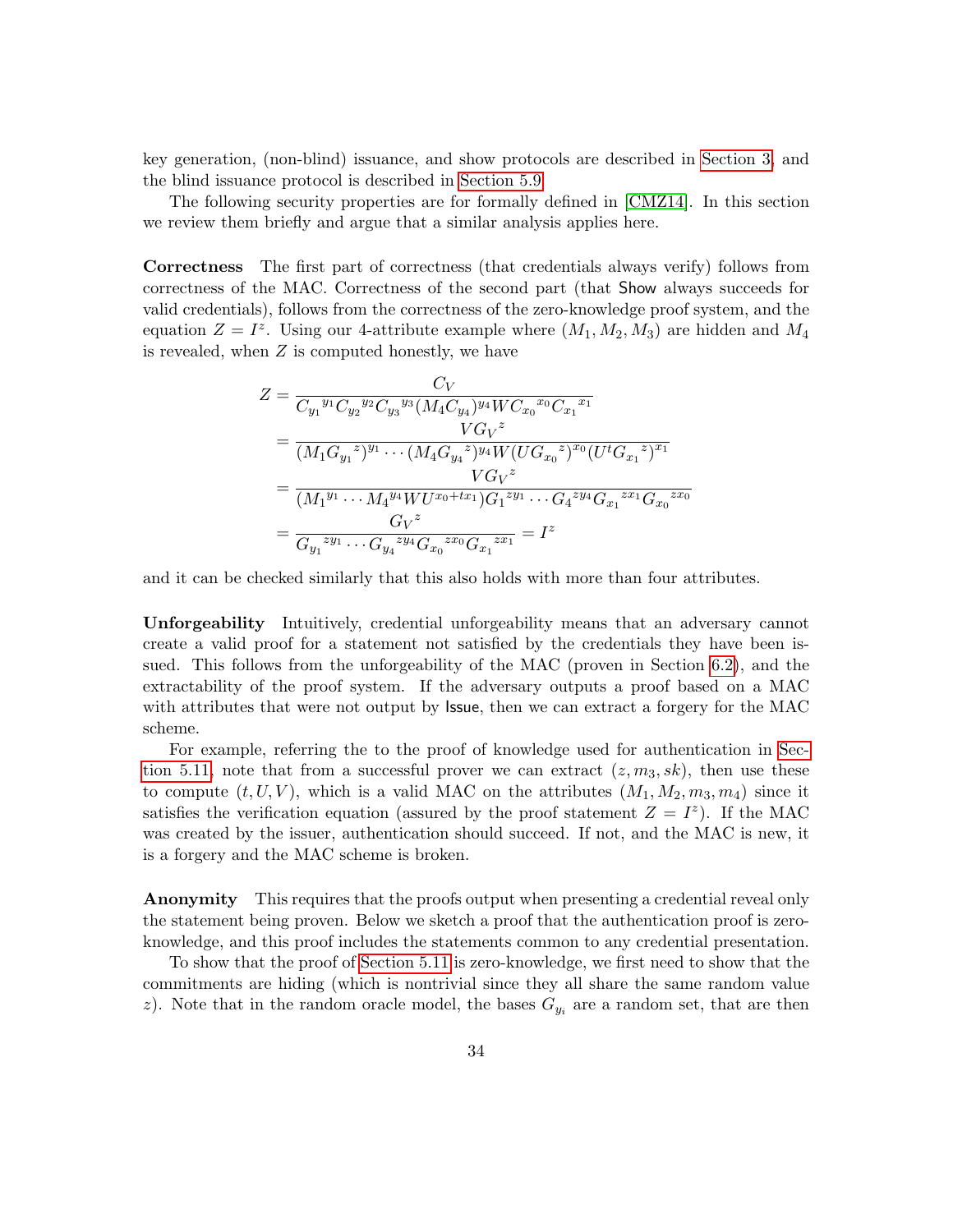input to the wPRF  $f_z$ , so  $G_{y_i}^z$  is a PRF output under the DDH assumption. Therefore, the commitments  $(C_{y_1},...,C_{y_4},C_{x_0},C_{x_1},C_V)$  are hiding, and they can be simulated with random group elements. Similarly, since  $C_{y_2}$ ' is a PRF output assuming DDH (since  $C_{y_2}$ is input to the wPRF  $f_{a_1}$ , it can be simulated with a random group element. Since the ciphertext  $(E_{A_1}, E_{A_2})$  is CPA secure, it can also be simulated with random values, and since the proof  $\pi_A$  is zero-knowledge, a simulator exists to simulate it.

Blind Issuance This property requires that blind issuance be a secure two-party protocol, between the user, who has the blind attributes as private input, and the issuer, who has the issuer secret key as private input. Our blind issuance protocol based on homomorphic Elgamal encryption is unchanged from [\[CMZ14\]](#page-35-0), and security follows from CPA security of Elgamal (implied by DDH) and the privacy and extractability of the zero-knowledge proof system. Note that non-blind issuance is the special case where no attributes are hidden.

Key-parameter consistency This property ensures that an issuer cannot use different secret keys with different users, in order to link an instance of Blindlesue with an instance of Show.

We consider two cases, starting with the key consistency of  $(w, w')$ . From an issuer that creates two proofs  $\pi_I$  with different  $(w, w')$ , we can extract two openings to the Pedersen commitment  $C_W = G_W{}^w G_{W'}{}^{w'}$ , breaking the binding property. Given such a malicious issuer, we can construct an algorithm for the DLP in G. Given a DLP instance  $Y = G^x$ , set  $G_W = Y$  and  $G_{W'} = G^{r_1}$ . Then given two distinct openings of the commitment  $C_W$ , and knowledge of  $r_1$ , we can solve for x.

Now consider the secrets used in the I value of iparams. Similarly, the product  $G_{y_1}^{y_1} \dots G_{y_n}^{y_n} G_{x_0}^{y_0} G_{x_1}^{x_1}$  is a binding commitment under the DLP assumption in  $\mathbb{G}$ , and by the same argument no malicious issuer can prove knowledge of distinct openings if the DLP is hard in G.

# 7 Acknowledgements

We extend our thanks to Dan Boneh, Isis Lovecruft, Henry de Valence, Jan Camenisch, and the Signal team for helpful discussions.

# References

<span id="page-34-0"></span>[ABS16] Miguel Ambrona, Gilles Barthe, and Benedikt Schmidt. Automated unbounded analysis of cryptographic constructions in the generic group model. In Marc Fischlin and Jean-Sébastien Coron, editors, EUROCRYPT 2016, Part II, volume 9666 of LNCS, pages 822–851. Springer, Heidelberg, May 2016.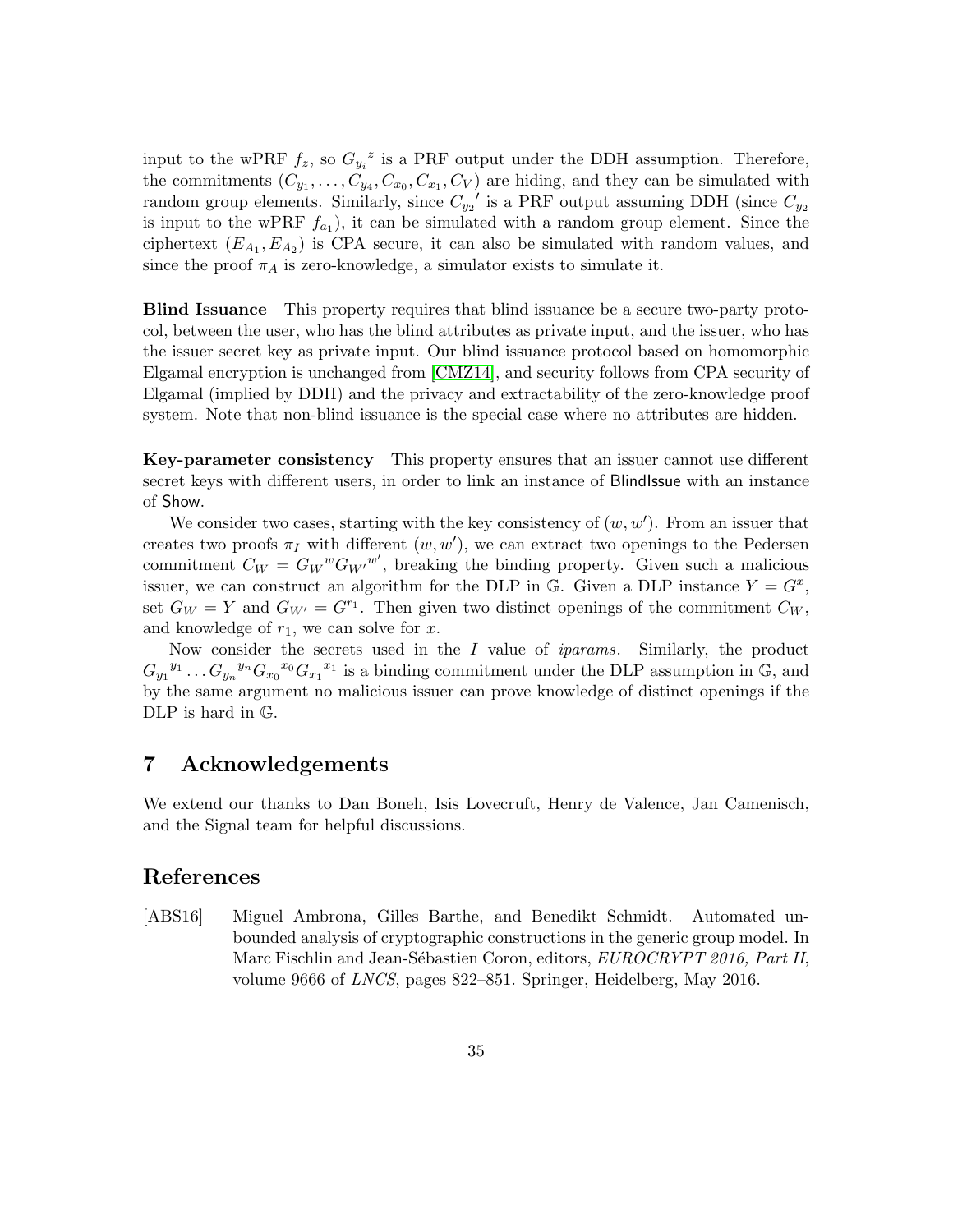- <span id="page-35-10"></span>[BDJR97] Mihir Bellare, Anand Desai, Eric Jokipii, and Phillip Rogaway. A concrete security treatment of symmetric encryption. In 38th FOCS, pages 394–403. IEEE Computer Society Press, October 1997.
- <span id="page-35-5"></span>[Ber05] Daniel J. Bernstein. The poly1305-AES message-authentication code. In Henri Gilbert and Helena Handschuh, editors, FSE 2005, volume 3557 of LNCS, pages 32–49. Springer, Heidelberg, February 2005.
- <span id="page-35-4"></span>[BL13] Foteini Baldimtsi and Anna Lysyanskaya. Anonymous credentials light. In Ahmad-Reza Sadeghi, Virgil D. Gligor, and Moti Yung, editors, ACM CCS 2013, pages 1087–1098. ACM Press, November 2013.
- <span id="page-35-6"></span>[BS17] Dan Boneh and Victor Shoup. A graduate course in applied cryptography, 2017. Available online <https://crypto.stanford.edu/~dabo/cryptobook/>.
- <span id="page-35-8"></span>[CD00] Jan Camenisch and Ivan Damgård. Verifiable encryption, group encryption, and their applications to separable group signatures and signature sharing schemes. In Tatsuaki Okamoto, editor, ASIACRYPT 2000, volume 1976 of LNCS, pages 331–345. Springer, Heidelberg, December 2000.
- <span id="page-35-1"></span>[Cha85] David Chaum. Security without identification: Transaction systems to make big brother obsolete. Communications of the ACM, 28(10):1030–1044, 1985.
- <span id="page-35-9"></span>[CHK+11] Jan Camenisch, Kristiyan Haralambiev, Markulf Kohlweiss, Jorn Lapon, and Vincent Naessens. Structure preserving CCA secure encryption and applications. In Dong Hoon Lee and Xiaoyun Wang, editors, ASIACRYPT 2011, volume 7073 of LNCS, pages 89–106. Springer, Heidelberg, December 2011.
- <span id="page-35-2"></span>[CL03] Jan Camenisch and Anna Lysyanskaya. A signature scheme with efficient protocols. In Stelvio Cimato, Clemente Galdi, and Giuseppe Persiano, editors, SCN 02, volume 2576 of LNCS, pages 268–289. Springer, Heidelberg, September 2003.
- <span id="page-35-3"></span>[CL04] Jan Camenisch and Anna Lysyanskaya. Signature schemes and anonymous credentials from bilinear maps. In Matthew Franklin, editor, CRYPTO 2004, volume 3152 of LNCS, pages 56–72. Springer, Heidelberg, August 2004.
- <span id="page-35-0"></span>[CMZ14] Melissa Chase, Sarah Meiklejohn, and Greg Zaverucha. Algebraic MACs and keyed-verification anonymous credentials. In Gail-Joon Ahn, Moti Yung, and Ninghui Li, editors, ACM CCS 2014, pages 1205–1216. ACM Press, November 2014.
- <span id="page-35-7"></span>[CS97] J. Camenisch and M. Stadler. Proof systems for general statements about discrete logarithms. Technical Report TR 260, Institute for Theoretical Computer Science, ETH Zürich, 1997.